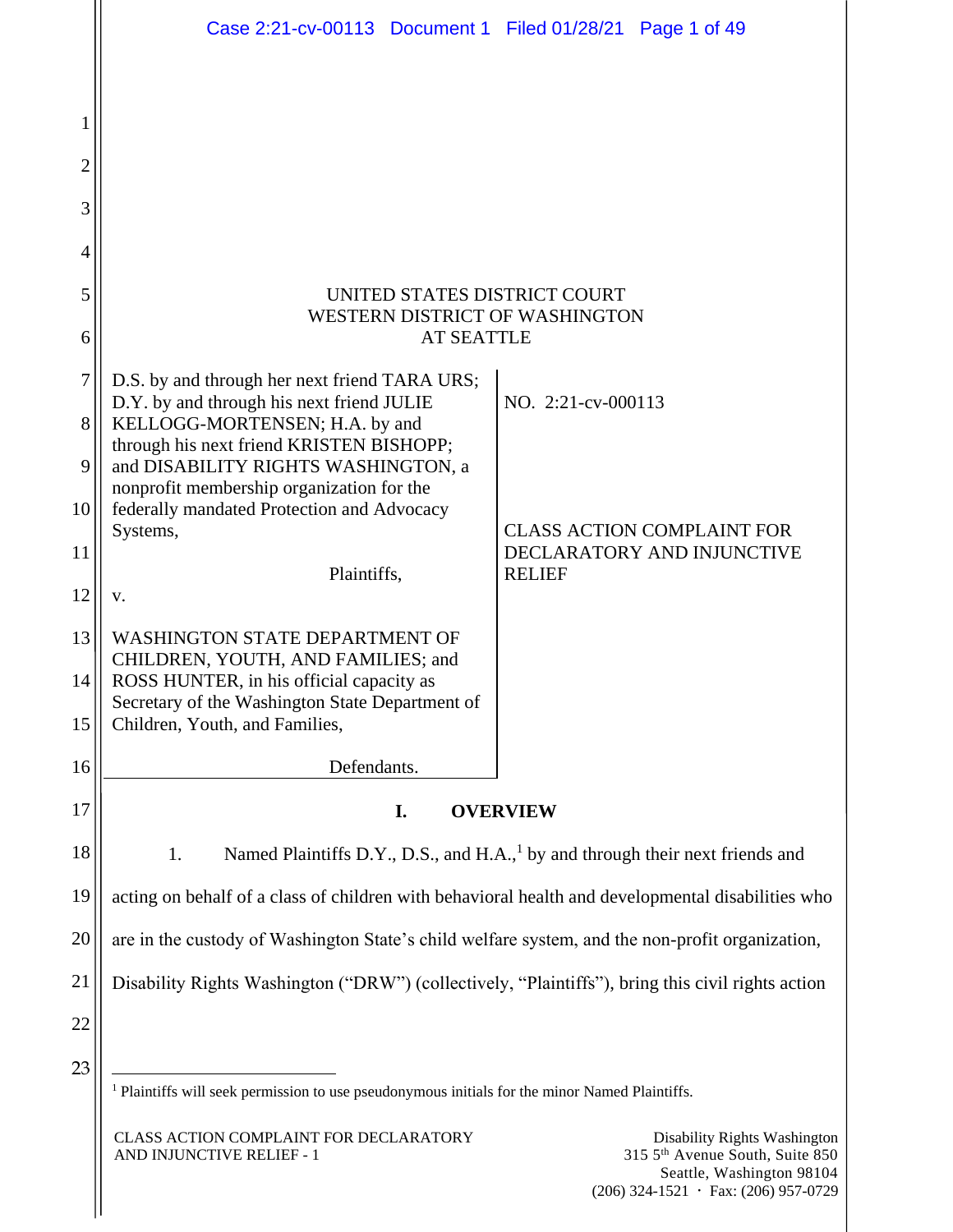1 2 against the Washington State Department of Children, Youth, and Families ("DCYF") and its Secretary ("Defendants").

3 4 5 6 7 8 9 10 11 12 13 14 15 16 17 18 2. Children have a fundamental right to grow up in the care of their own families, absent imminent safety risks that cannot otherwise be resolved with appropriate supports. The mission and objective of Washington State's child welfare program is to help preserve and reunify families in a safe manner. When the state does remove children from their homes, it owes them a duty of care to provide for their health, safety and well-being. However, across the state, foster children with behavioral health and developmental disabilities are separated from their families because of Defendants' failure to correct systemic deficiencies and maintain a system that ensures the provision of the services and supports they need to remain or reunify with their families. Compounding the trauma associated with this separation, these children are enduring extreme and dehumanizing placement instability that has them cycling between temporary shelters, group homes, out-of-state facilities, one-night foster care stays, hotel stays, and government offices. Far from ensuring children and families experience support and healing, DCYF's practices are re-traumatizing children, destroying their ability to bond with and trust adults, interrupting delivery of mental health care, disrupting educational attainment, and extinguishing any hope that children and their families will have the long-term stability they need and deserve.

19 3. Named Plaintiffs D.Y., D.S., and H.A. and hundreds of other similarly-situated foster children with behavioral health and developmental disabilities have been deprived of the services and supports they need for family reunification or another permanent placement. While removed from their families and communities, they have endured multiple days, weeks, or months when they were denied an actual placement altogether. Instead, DCYF shuttled them

CLASS ACTION COMPLAINT FOR DECLARATORY AND INJUNCTIVE RELIEF - 2

20

21

22

23

Disability Rights Washington 315 5th Avenue South, Suite 850 Seattle, Washington 98104  $(206)$  324-1521  $\cdot$  Fax: (206) 957-0729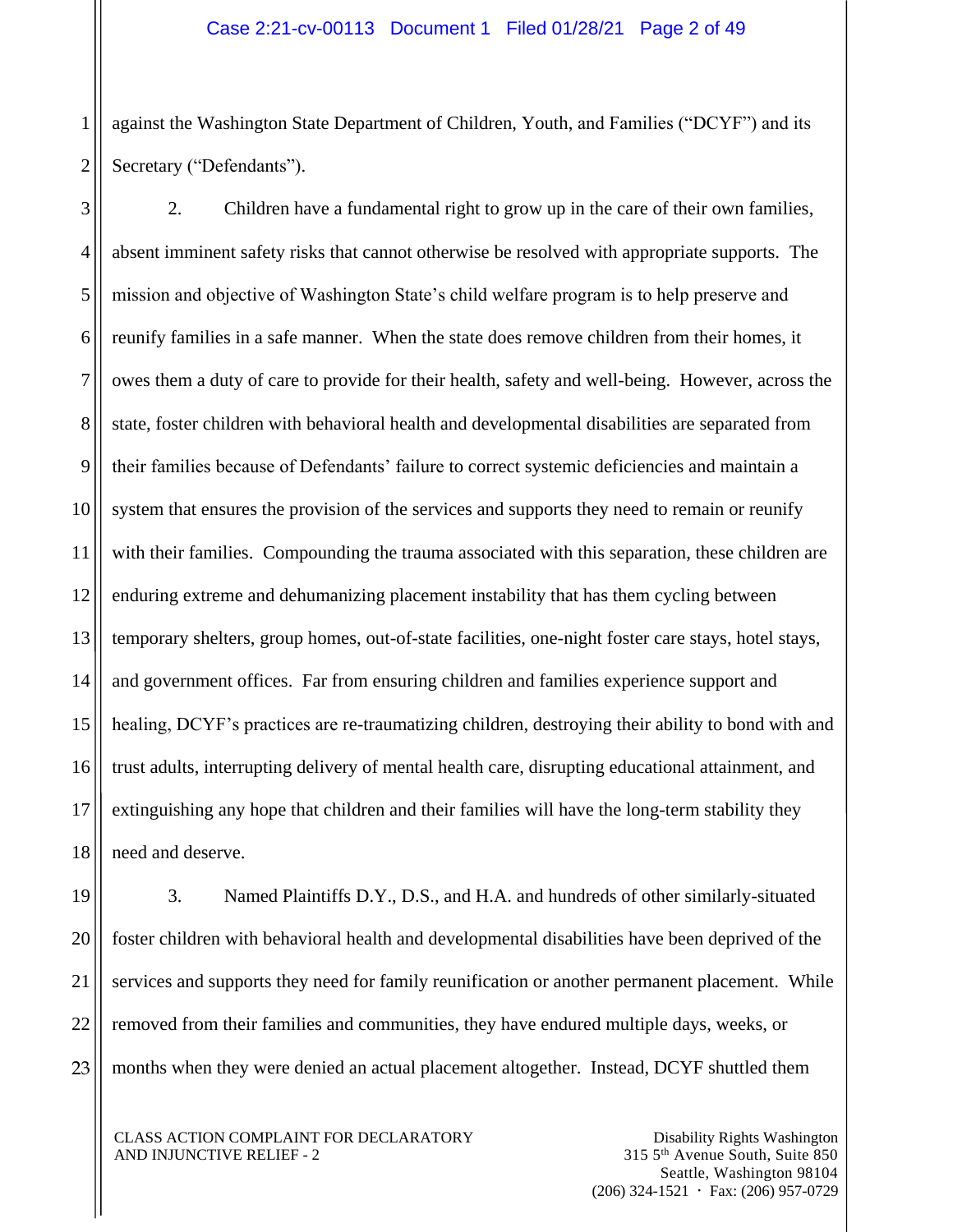#### Case 2:21-cv-00113 Document 1 Filed 01/28/21 Page 3 of 49

1 2 3 4 5 6 between motels, one-night foster care stays, and DCYF offices. This practice, known as "exceptional placements" or one-night stays, results from DCYF's lack of a system to ensure stable placements in safe and supportive home environments, preferably with family. Defendants' actions have deprived Named Plaintiffs and many other children with disabilities of relationships with their families, while essentially rendering them homeless for extended periods of time.

7 8 9 10 11 12 13 14 15 16 17 18 19 4. All too often the only alternative offered to Named Plaintiffs and other similarly situated children has been placement in a congregate care facility, where they are segregated with other youth who have behavioral health and developmental disabilities. These congregate care programs provide what is called "Behavioral Rehabilitation Services" (BRS). They are not permanent placements and are often located far away from children's families and home communities. If there are no available BRS programs, DCYF has placed some foster children in out-of-state institutions located hundreds if not thousands of miles away. Despite knowledge of the severe harm to children associated with a lack of lasting nurturing relationships and extreme placement instability, Defendants have neglected to address their failure to support children with disabilities in being raised and nurtured by their own families. Defendants have also failed to address their rapidly growing pattern and practice of using hotels, one-night stays, and offices to warehouse children in their custody, most of whom have behavioral health and developmental disabilities.

20 21 22 23 5. First, Defendants have failed to correct systemic deficiencies and maintain a system to ensure children with disabilities have the necessary child welfare services and supports to allow them to return promptly and safely to their own families and communities. For example, by denying children visitation with parents and siblings and case plans that address the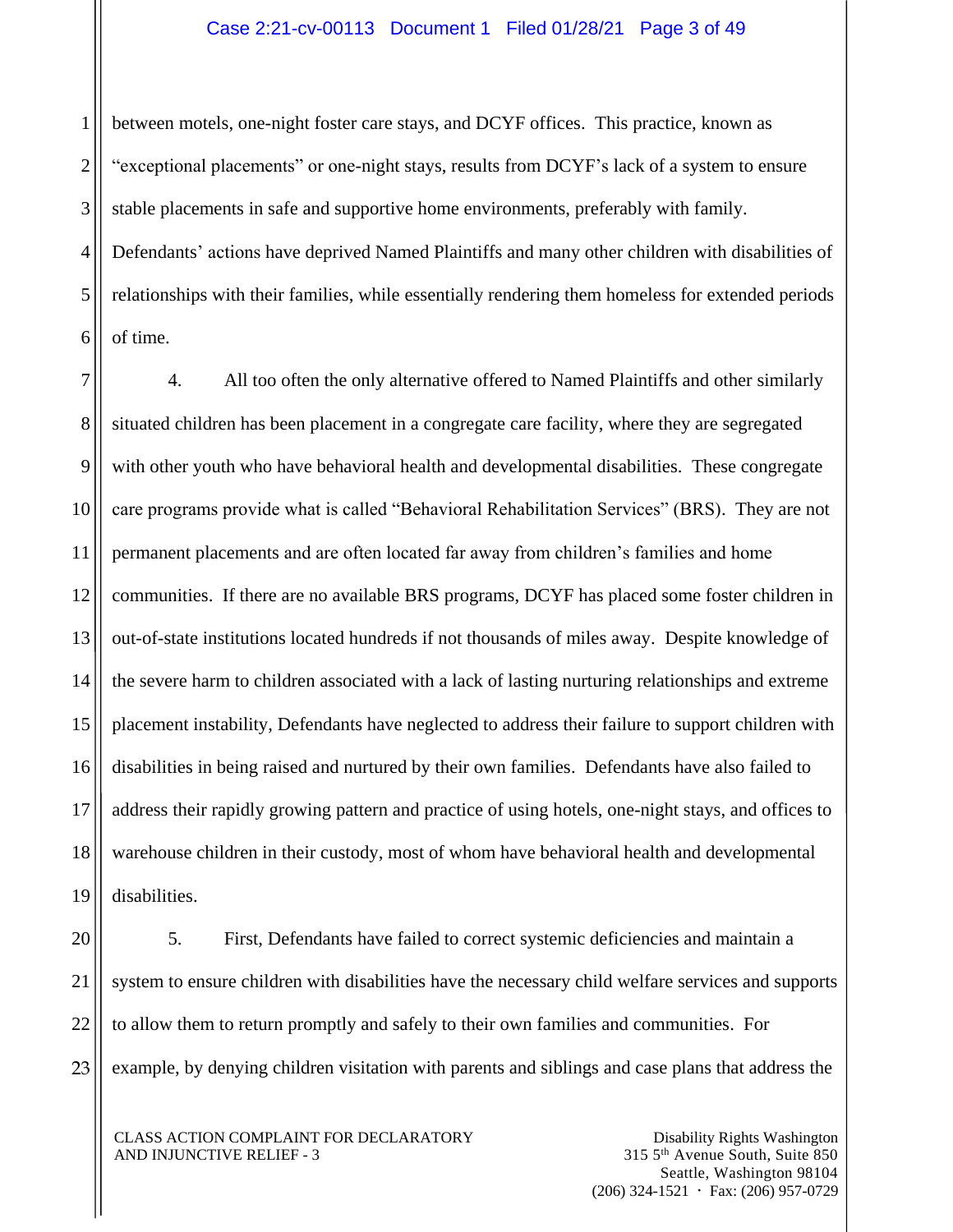#### Case 2:21-cv-00113 Document 1 Filed 01/28/21 Page 4 of 49

1 2 3 4 5 6 7 8 9 services and supports needed for reunification, DCYF is failing to nurture the family unit, which should remain intact unless there is a direct threat to the child's "basic nurture, physical and mental health, and safety." WASH. REV. CODE § 13.34.020 (1998). Instead, DCYF engages in practices that deprive children of reasonable opportunities to form, repair, or maintain bonds with their families, which makes reunification more difficult, less likely, and painfully delayed. Where reunification is not possible, DCYF is failing to provide stable and reliable supports necessary to address the trauma that children who have lost their families suffer. Defendants' failure is robbing children of the long-term, reliable connections that are essential for them to grow into healthy adults.

10 11 12 13 14 15 16 17 18 19 6. Second, Defendants have failed to develop an adequate array of placement options to support the individualized needs of children in foster care with disabilities and provide them with a pathway to safely return home. When children must be separated from their families, each child in DCYF's custody is entitled to a "safe, stable, and permanent home and a speedy resolution" of their case. *Id.* But Defendants' reliance on a patchwork of hotels, onenight stays, and government offices has instead become the default system for warehousing children with disabilities. Defendants are failing to recruit, license, train, and support an adequate number of intensive foster care placements to address the individualized needs of children with disabilities and failing to hire, train, and support sufficient staff and service providers with appropriate expertise to support these placements.

20 21 22 23 7. Defendants' shadow foster care system comes with grave societal, economic, human, and moral costs. For example, because of Defendants' systemic failures, Plaintiff H.A. spent three years cycling through abusive out-of-state institutions, only to end up living in a DCYF office for several months before being placed in yet another temporary congregate care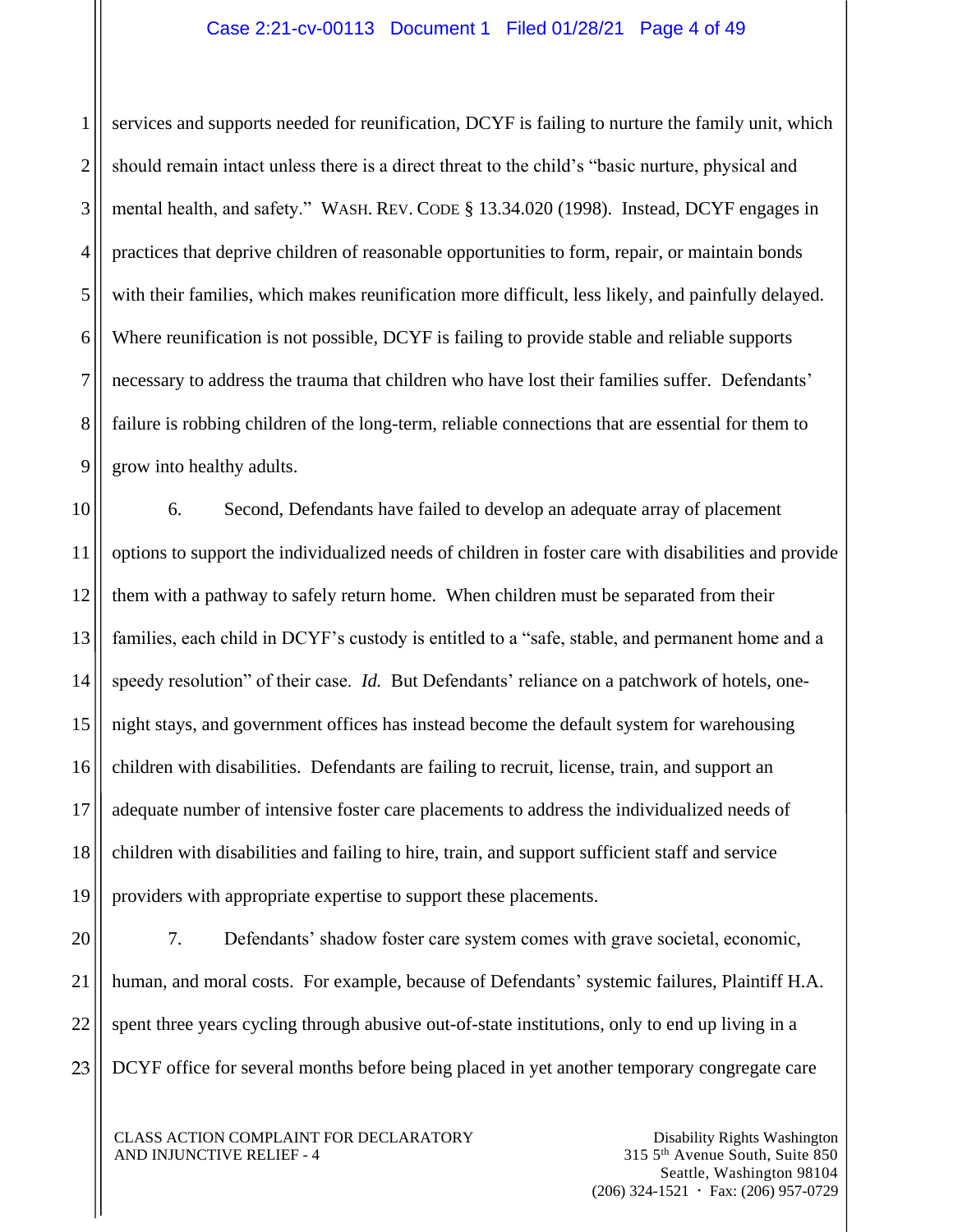#### Case 2:21-cv-00113 Document 1 Filed 01/28/21 Page 5 of 49

2 facility. Today, he is no closer to being reunified with his family than when he was first shipped away to a pricey out-of-state residential care facility. In addition to the staggering economic costs associated with prolonged institutionalization and hotel usage, Defendants' systemic failures are exacting a harrowing toll on children and families.

8. Because the very system designated to protect and heal children instead causes them harm and exacerbates their trauma, growing up in "the system" is all too often the fate of foster children with behavioral health and developmental disabilities. Rather than providing them the supports they need to be loved and cared for by their own families—a need that every child has—Defendants have turned to restrictive, isolating, and inhumane practices that unfairly punish children for exhibiting behaviors that bear the signs of their accumulating trauma and disabilities. This vicious cycle must come to an end. As one Washington foster child explained in an interview about his experience being placed in an out-of-state institution, "It's not easy being a foster kid. You don't know anyone's story. So don't judge them by how they may act or how they may look because they could have something really bad going on in their life." Susannah Frame, *Report finds prison-like conditions for Washington foster kids sent out of state*, KING 5 NEWS (Oct. 18, 2018, 11:14 PM PDT), https://www.king5.com/article/news/local/reportfinds-prison-like-conditions-for-washington-foster-kids-sent-out-of-state/281-605444408.

9. Defendants' failures violate the rights of disabled foster children under the United States Constitution, Title II of the Americans with Disabilities Act ("ADA"), 42 U.S.C. § 12132 *et seq.*, Section 504 of the Rehabilitation Act of 1973 ("Rehabilitation Act"), 29 U.S.C. § 794 *et seq.*, and the Adoption Assistance and Child Welfare Act of 1980 ("AACWA"), 42 U.S.C. §§ 621 *et seq.*, 670 *et seq*. To redress these ongoing violations, Plaintiffs seek declaratory and injunctive relief on behalf of themselves, DRW's constituents, and the putative Class.

CLASS ACTION COMPLAINT FOR DECLARATORY AND INJUNCTIVE RELIEF - 5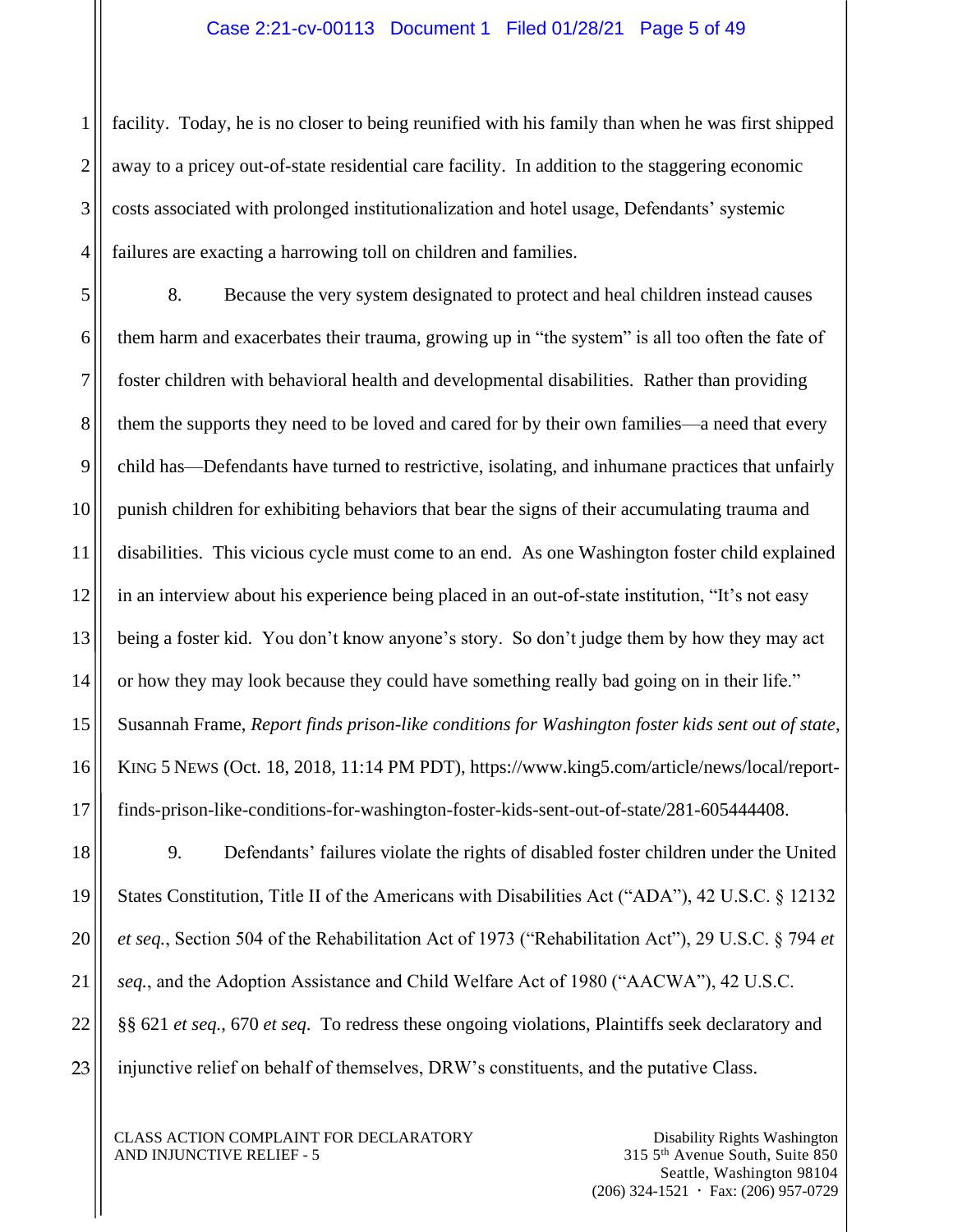1

# **II. JURISDICTION AND VENUE**

10. This Court has jurisdiction under 28 U.S.C. § 1331 because this action arises under the laws of the United States, and under 28 U.S.C. § 1343(a)(3) and (4), which confer on the federal district courts original jurisdiction over all claims asserted pursuant to 42 U.S.C. § 1983 to redress deprivations of rights, privileges, or immunities guaranteed by Acts of Congress and the United States Constitution. Plaintiffs' claims for declaratory and injunctive relief are authorized under 28 U.S.C. §§ 2201 and 2202 and Rules 57 and 65 of the Federal Rules of Civil Procedure.

11. Venue is proper pursuant to 28 U.S.C. § 1391(b). A substantial part of the events or omissions giving rise to Plaintiffs' claims occurred in the Western District of Washington and Defendants may be found here.

#### **III. PARTIES**

12. *Plaintiff D.Y***.** is a thirteen-year-old child who is currently in DCYF foster care custody and is now in his fiftieth foster care placement. D.Y. has been in DCYF's custody for over four years. D.Y. has been diagnosed with Post Traumatic Stress Disorder and Unspecified Disruptive, Impulse-Control, and Conduct Disorder, and is viewed by DCYF as having a behavioral health disability. D.Y. is from King County and is currently residing in Pierce County, in this judicial district. Pursuant to Federal Rule of Civil Procedure  $17(c)(2)$ , he is represented in this action by his Next Friend, Julie Kellogg-Mortensen, who is serving as his public defender. Ms. Kellogg-Mortensen is sufficiently familiar with the facts of D.Y.'s situation and is dedicated to fairly and adequately representing D.Y.'s interests in this litigation.

22 23 13. *Plaintiff H.A.* is a sixteen-year-old youth who is currently in DCYF foster care custody and has been in more than fifteen foster care placements, including three out-of-state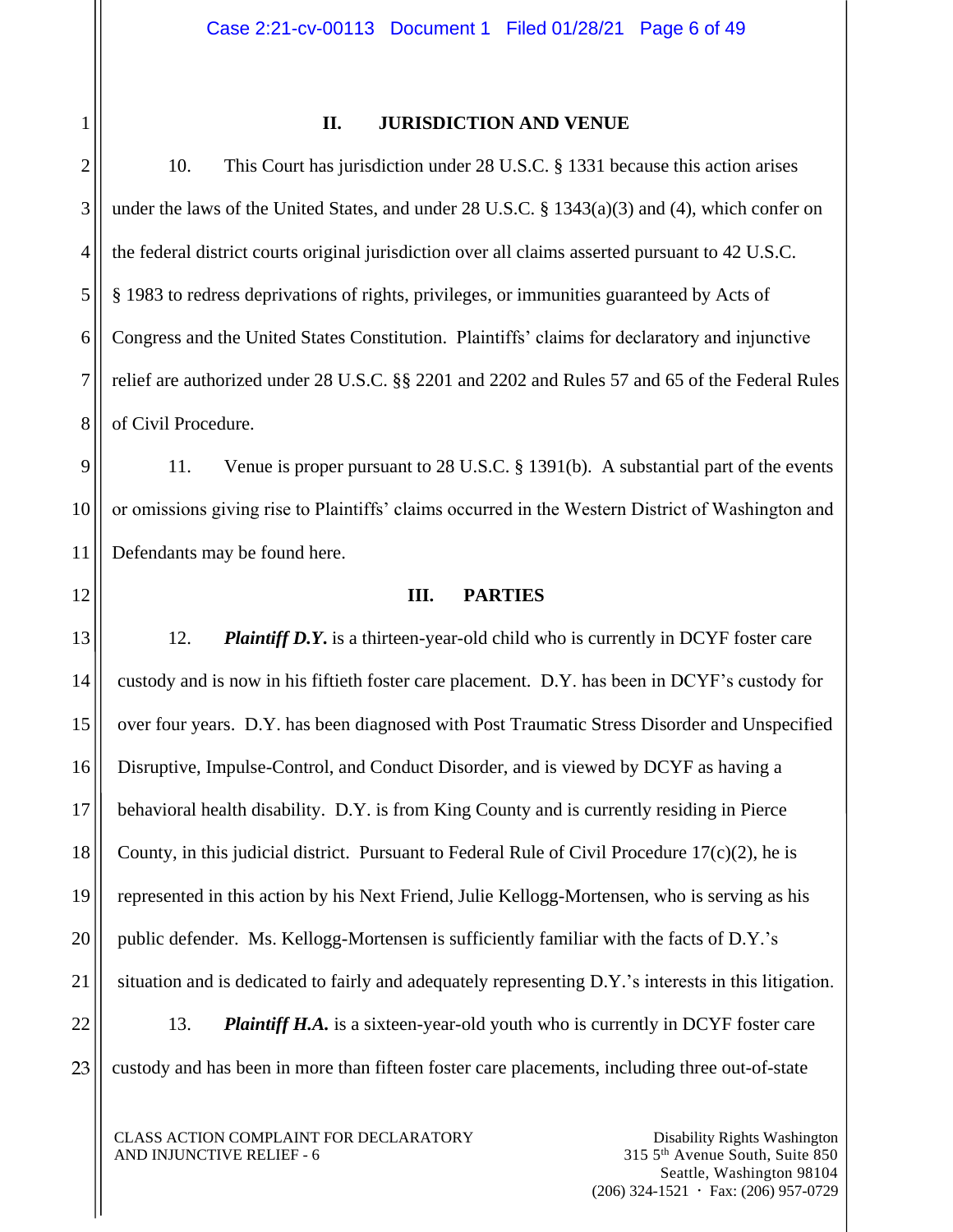1 2 3 4 5 6 7 8 9 placements in Idaho, Tennessee, and Utah, and extended stays in hotels and DCYF offices. H.A. has been in DCYF's custody for five years. Over the years, he has been diagnosed by various clinicians with numerous conditions, including Autism Spectrum Disorder, Attention Deficit/Hyperactivity Disorder, Oppositional Defiant Disorder, and Mood Disorder Not Otherwise Specified, and he is viewed by DCYF as having a behavioral health and developmental disability. H.A. currently resides in Pierce County, in this judicial district. Pursuant to Federal Rule of Civil Procedure  $17(c)(2)$ , he is represented in this action by his Next Friend, Kristen Bishopp. Kristen Bishopp is sufficiently familiar with the facts of H.A.'s situation and is dedicated to fairly and adequately representing H.A.'s interests in this litigation.

10 11 12 13 14 15 16 17 18 19 14. *Plaintiff D.S.* is a sixteen-year-old transgender youth who is currently in DCYF foster care custody and is an enrolled member of the Council of Tlingit and Haida Tribes of Alaska through her biological father. D.S. has been in DCYF custody for nine months. D.S. has not had a stable placement since April 2020, and is currently cycling between one-night stays, hotels, and DCYF offices. D.S. has been diagnosed with Depression and Anxiety, and is viewed by DCF as having a behavioral health disability. D.S. is from and is currently residing in King County, in this judicial district. Pursuant to Federal Rule of Civil Procedure  $17(c)(2)$ , she is represented in this action by her Next Friend, Tara Urs. Tara Urs is sufficiently familiar with the facts of D.S.'s situation and is dedicated to fairly and adequately representing D.S.'s interests in this litigation.

20

21

22

23

15. *Plaintiff Disability Rights Washington*, a nonprofit corporation duly organized under the laws of the State of Washington, is the statewide protection and advocacy system designated by the Governor of the State of Washington to protect and advocate for the legal and civil rights of those residents of this state who have disabilities, pursuant to the Developmental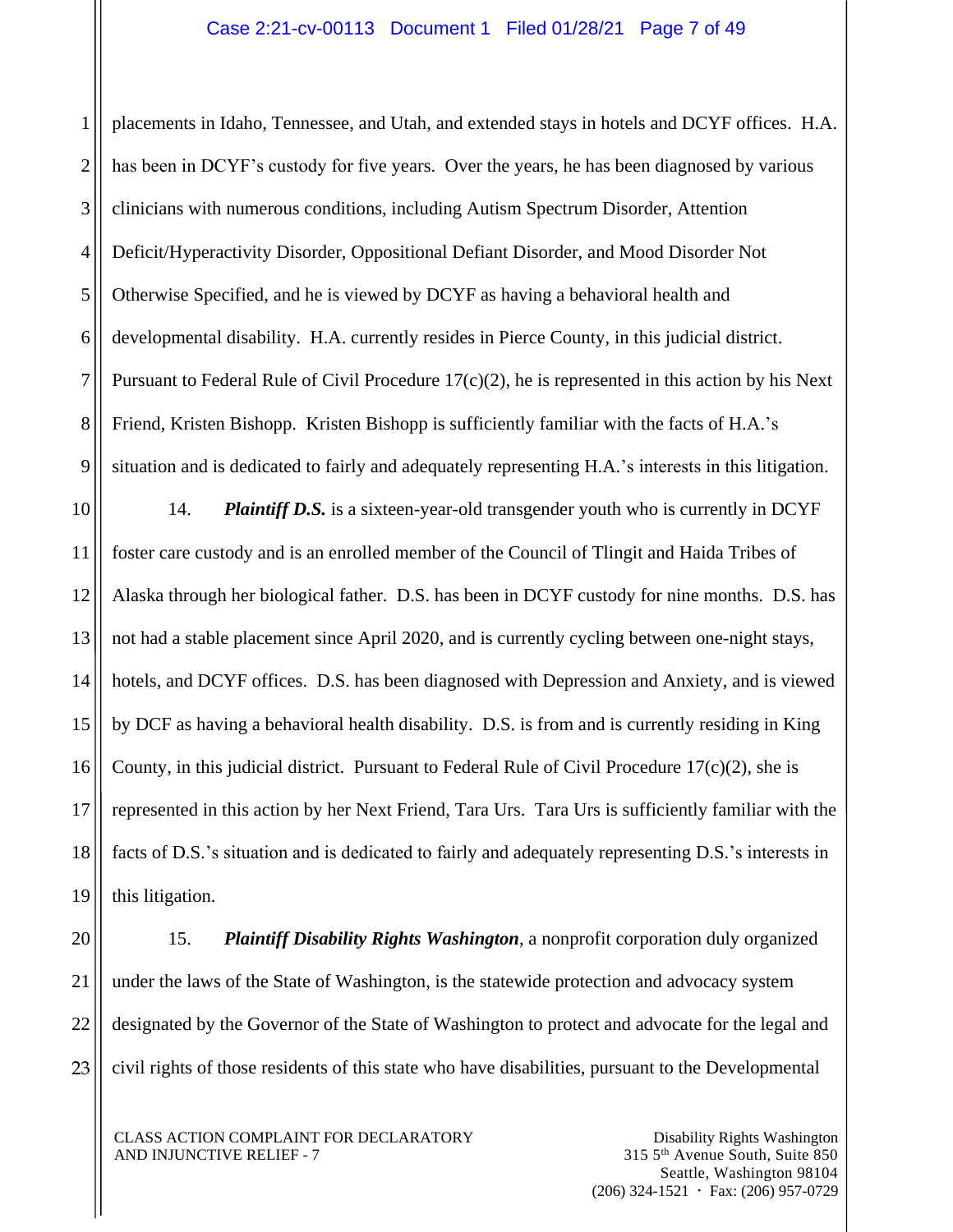1 2 3 4 5 6 7 8 9 Disabilities (DD) Act, 42 U.S.C. §§ 15041-45, the Protection and Advocacy of Individuals with Mental Illness (PAIMI) Act, 42 U.S.C. §§ 10801-51, and WASH. REV. CODE § 71A.10.080(2). DRW is governed by a board of directors comprised predominantly of people with disabilities and their family members. This board is advised by two advisory councils, the Disability Advisory Council and the statutorily mandated Mental Health Advisory Council, also primarily comprised of people with disabilities and their family members. DRW's constituents include people with disabilities across Washington, including, but not limited to, Plaintiffs D.Y., A.H., and D.S. and other Washington foster children with behavioral health and developmental disabilities. DRW provides services statewide, including in this judicial district.

10 11 12 13 14 15 16 16. **Defendant DCYF** is the state agency whose mandate is to ensure the rights of children to "a safe, stable, and permanent home." WASH. REV. CODE § 13.34.020 (1998). This mandate declares that "the family unit is a fundamental resource of American life which should be nurtured." *Id.* DCYF is charged with the care and custody of the Named Plaintiffs, putative Class Members, and DRW constituents who have been separated from their families. DCYF is a public entity that receives federal funding under Title IV-E and Title XIX of the Social Security Act to serve foster children.

17 18 19 20 17. *Defendant Ross Hunter* is sued in his official capacity as the Secretary of DCYF. Secretary Hunter is responsible for developing and administering or supervising the child welfare program activities, which includes the care and placement of foster children as well as the services delivered to their families. All alleged acts and omissions by Secretary Hunter and DCYF were taken under color of state law.

23

22

21

CLASS ACTION COMPLAINT FOR DECLARATORY AND INJUNCTIVE RELIEF - 8

Disability Rights Washington 315 5th Avenue South, Suite 850 Seattle, Washington 98104  $(206)$  324-1521  $\cdot$  Fax: (206) 957-0729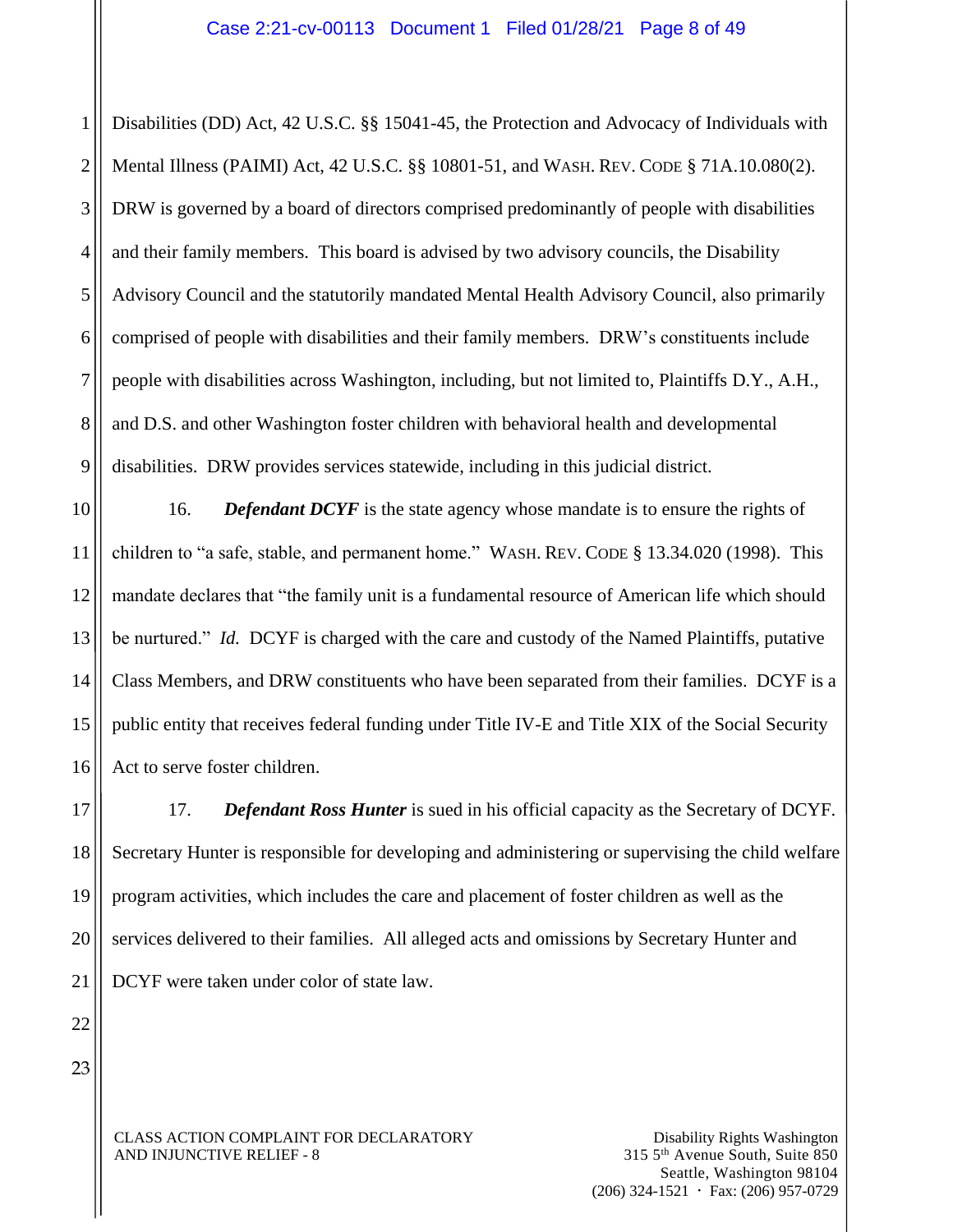# 2 3 4 5 6 7 8 9 10 11 12 13 14 15 16 17 18 19 20 21 22 23

1

# **IV. CLASS ALLEGATIONS**

18. Named Plaintiffs D.Y., H.A., and D.S. bring this action pursuant to Federal Rule of Civil Procedure 23(a) and  $(b)(2)$  on behalf of themselves and the following similarly situated proposed Class:

All minors who are now, or in the future will be, in DCYF custody pursuant to Chapter 13.34 of the Revised Code of Washington and who now, or in the future will, have a behavioral health and/or developmental disability.<sup>2</sup>

19. The class is sufficiently numerous to make joinder of all members impracticable.

20. According to DCYF data, there are approximately 8,100 children in foster care. Washington's most recent Adoption and Foster Care Statistics ("AFCARS") data indicates that approximately 28% of youth who exited foster care in 2018 had a diagnosed disability.

21. A 2020 report issued by the Washington State Family and Children's Ombuds ("OFCO") indicated that, in 2020, 220 youth experienced "placement exceptions," meaning that hotels or DCYF offices were used as emergency placements. STATE OF WASH. OFFICE OF THE FAMILY AND CHILDREN'S OMBUDS, 2020 ANNUAL REPORT (2020),

https://ofco.wa.gov/sites/default/files/2020-12/2020%20OFCO%20Annual%20Report.pdf (last accessed Jan. 27, 2021).

22. Children with behavioral health and developmental disabilities are at heightened risk of experiencing placement exceptions, one-night stays, and congregate care placements.

23. The questions of fact and law raised by the Named Plaintiffs' claims are common to and typical of members of the Class whom they seek to represent. Each Named Plaintiff and

 $\overline{a}$ <sup>2</sup> "Disability," with respect to an individual, means "a physical or mental impairment that substantially limits one or more major life activities of such individual," "a record of such an impairment," or "being regarded as having such an impairment." 42 U.S.C. § 12102(1).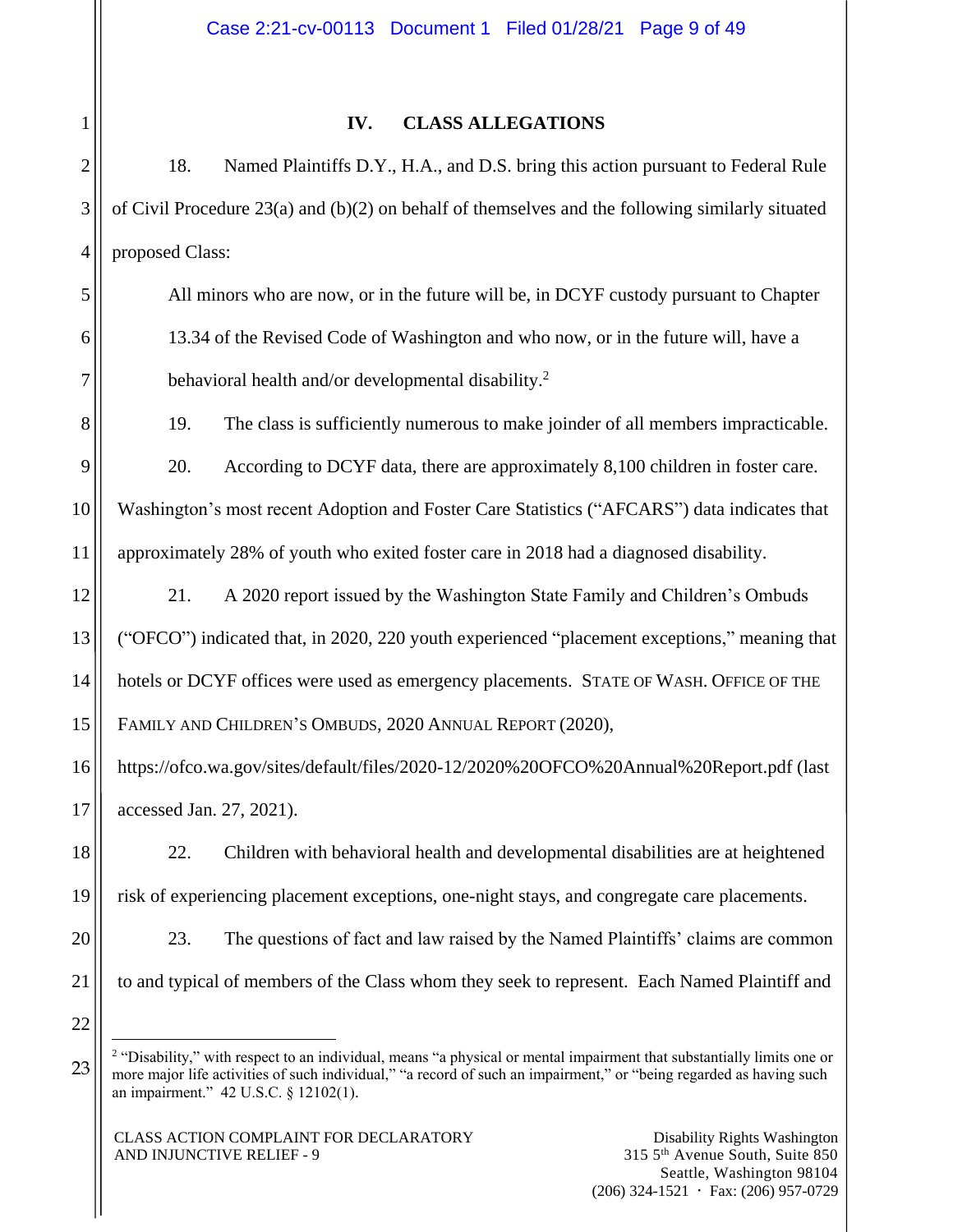#### Case 2:21-cv-00113 Document 1 Filed 01/28/21 Page 10 of 49

putative Class Member relies on Defendants for their safety, health, and well-being, and has been subjected to significant harms, and/or risks of harm, as a result of the known dangers and structural deficiencies alleged in this Complaint.

24. The common questions of fact shared by the Named Plaintiffs and the members of the Class they seek to represent include, but are not limited to: (1) whether Defendants have a pattern, custom, policy, and/or practice of failing to ensure Class Members have visitation with parents and siblings and access to an adequate array of support services and placements necessary for family reunification or other permanency; (2) whether Defendants have a pattern, custom, policy, and/or practice of failing to develop case plans that (a) address treatment, services and supports to assure that children receive safe, stable, and appropriate placements and safe and proper care while in foster care, (b) facilitate reunification of children with their own families or with another permanent placement, and (c) ensure educational stability; and (3) whether Defendants have a pattern, custom, policy, and/or practice of failing to develop an adequate placement array and instead utilizing inappropriate hotel stays, office stays, one-night stays, and out-of-state placements, exposing the Class to psychological, emotional, and physical harm and/or an ongoing immediate risk of such harm.

25. The common questions of law shared by the Named Plaintiffs and members of the Class they seek to represent include, but are not limited to: (1) whether Defendants' pattern, custom, policy, and/or practice of failing to ensure Class Members have visitation with parents and siblings and access to an adequate array of support services and placements necessary for family reunification or other permanency subject the Class to continuing deprivation or risk of deprivation of their rights conferred by the Americans with Disabilities Act, Section 504 of the Rehabilitation Act, the Adoption Assistance and Child Welfare Act of 1980, and the Fourteenth

CLASS ACTION COMPLAINT FOR DECLARATORY AND INJUNCTIVE RELIEF - 10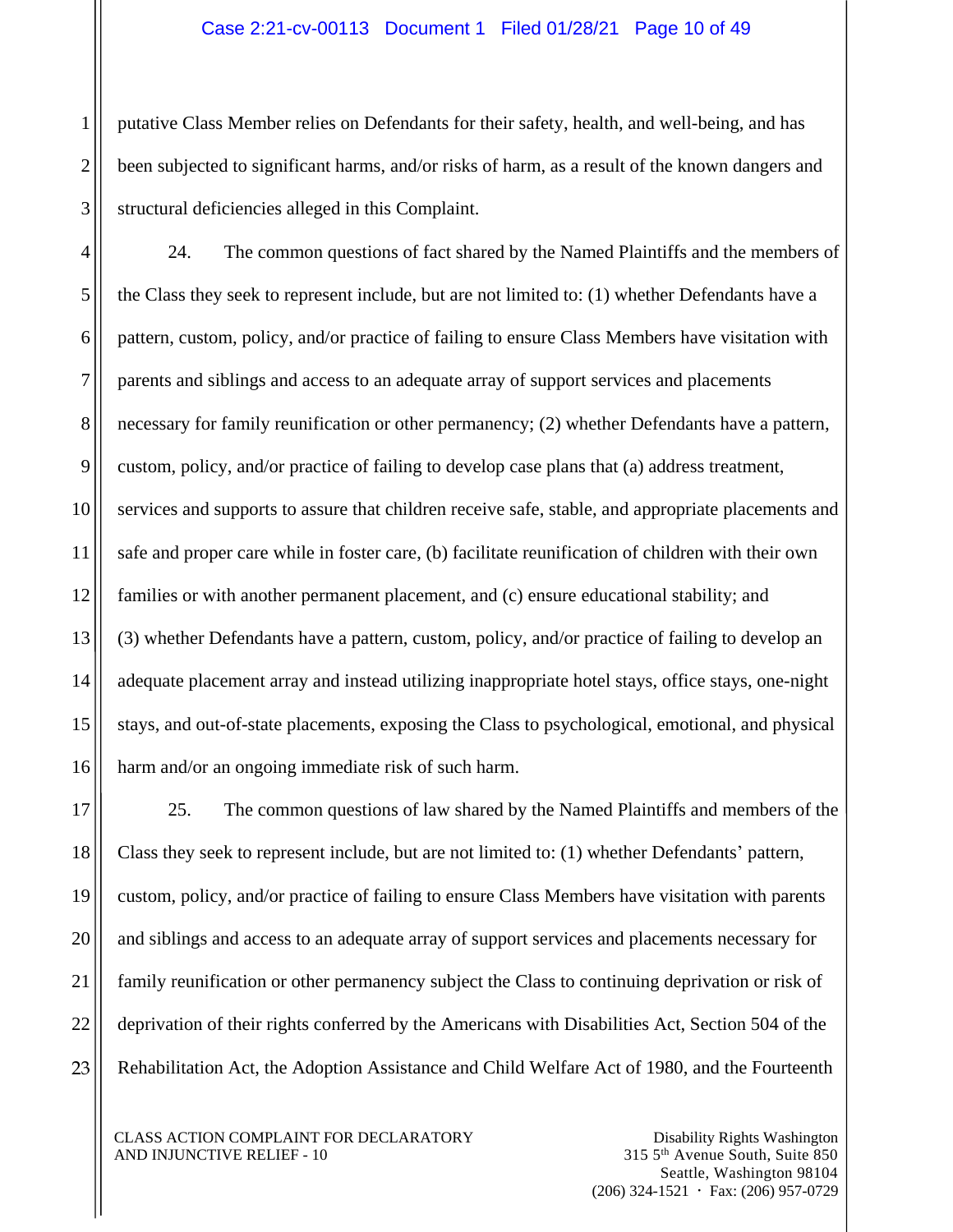#### Case 2:21-cv-00113 Document 1 Filed 01/28/21 Page 11 of 49

Amendment to the United States Constitution; (2) whether Defendants' failure to develop case plans that (a) address treatment, services, and supports to assure that children receive safe, stable, and appropriate placements and safe and proper care while in foster care, (b) facilitate reunification of children with their own families or with another permanent placement, and (c) ensure educational stability subjects the Class to continuing deprivation or risk of deprivation of their rights conferred by the Adoption Assistance and Child Welfare Act; and (3) whether Defendants' pattern, custom, policy, and/or practice of failing to develop an adequate placement array resulting in severe placement instability subject the Class to a continuing deprivation or risk of deprivation of their rights conferred by the Americans with Disabilities Act, Section 504 of the Rehabilitation Act, the Adoption Assistance and Child Welfare Act of 1980, and the Fourteenth Amendment to the United States Constitution.

26. The Named Plaintiffs will fairly and adequately protect the interests of the Class. There are no conflicts of interest between the Named Plaintiffs and other Class Members. The Named Plaintiffs will vigorously prosecute this action on behalf of the Class. The Named Plaintiffs are represented by competent counsel with considerable skill and experience in civil rights and class action litigation, who will vigorously prosecute this case on behalf of the Class.

27. Defendants have acted or refused to act on grounds generally applicable to the entire Class, and their patterns, customs, policies and/or practices harm and/or present an ongoing imminent risk of harm to all members of the Class. Accordingly, final injunctive and declaratory relief is appropriate for the Class as a whole.

22

#### CLASS ACTION COMPLAINT FOR DECLARATORY AND INJUNCTIVE RELIEF - 11

1

2

3

4

5

6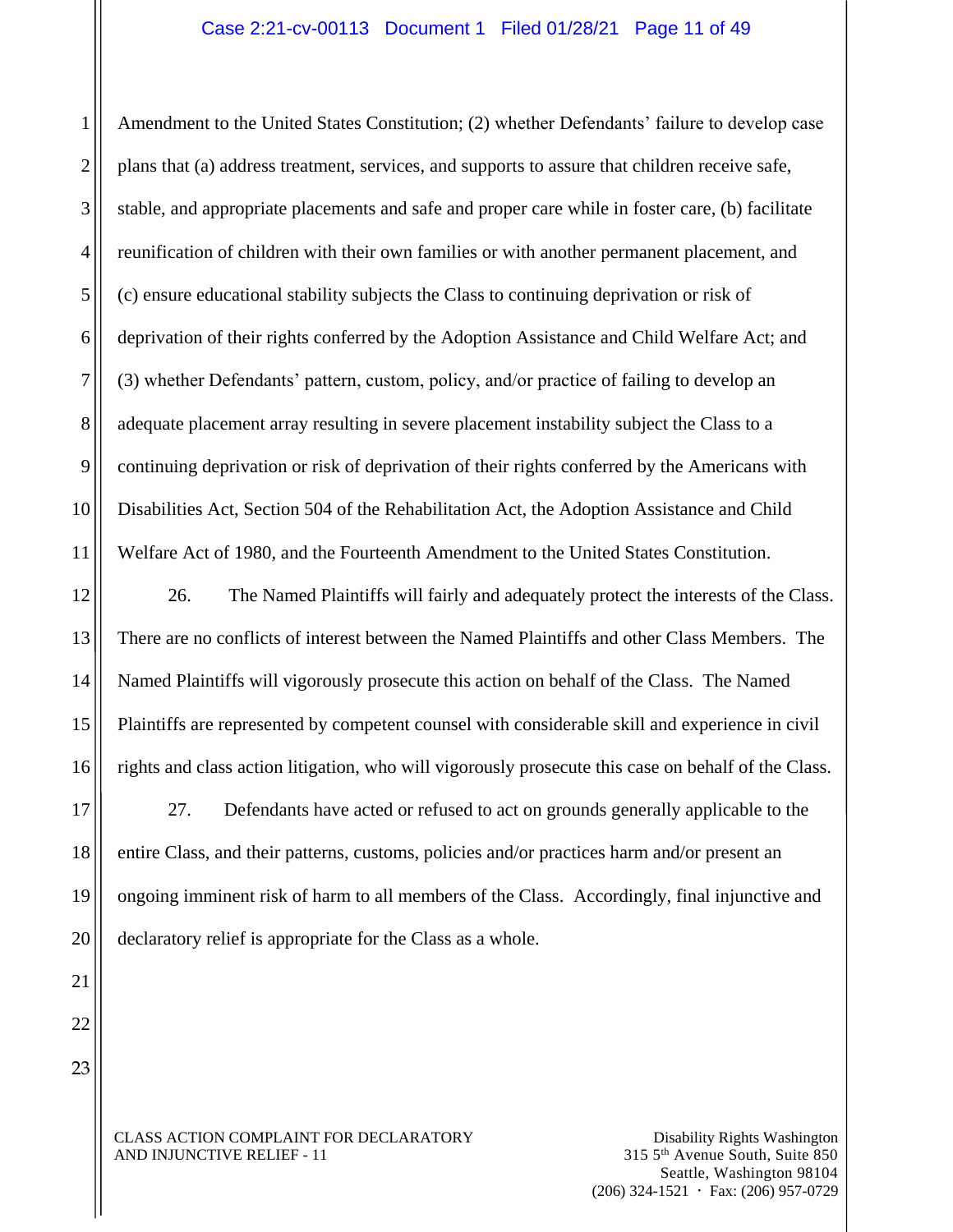| 1                    |  |
|----------------------|--|
|                      |  |
|                      |  |
| 1                    |  |
|                      |  |
| f                    |  |
|                      |  |
|                      |  |
|                      |  |
| 10                   |  |
| 11                   |  |
| 12                   |  |
| 13                   |  |
| $1\overline{ }$<br>1 |  |
| 15                   |  |
| l 6                  |  |
| ľ                    |  |
| 18                   |  |
| 19                   |  |
| $20^{\circ}$         |  |
| $\overline{21}$      |  |
|                      |  |
|                      |  |

# **V. NAMED PLAINTIFF FACTUAL ALLEGATIONS**

# **Plaintiff D.Y.**

| Plaintiff D.Y. was separated from his family in 2016 based upon allegations of<br>28.                                                                                                                                                                                                                                                                                                                                                                                                                                                                                                                                                                                                                   |  |  |
|---------------------------------------------------------------------------------------------------------------------------------------------------------------------------------------------------------------------------------------------------------------------------------------------------------------------------------------------------------------------------------------------------------------------------------------------------------------------------------------------------------------------------------------------------------------------------------------------------------------------------------------------------------------------------------------------------------|--|--|
| abuse. Having been diagnosed with Post Traumatic Stress Disorder, D.Y. has unique needs that                                                                                                                                                                                                                                                                                                                                                                                                                                                                                                                                                                                                            |  |  |
| DCYF has failed to meet and indeed has exacerbated. After taking him from his mother, DCYF                                                                                                                                                                                                                                                                                                                                                                                                                                                                                                                                                                                                              |  |  |
| placed D.Y. in thirty different foster and group homes located all over the state. In addition,                                                                                                                                                                                                                                                                                                                                                                                                                                                                                                                                                                                                         |  |  |
| DCYF has forced D.Y. to stay in a hotel and/or DCYF office on at least twenty separate                                                                                                                                                                                                                                                                                                                                                                                                                                                                                                                                                                                                                  |  |  |
| occasions. These episodes lasted from one to two nights, to a week, to even almost two                                                                                                                                                                                                                                                                                                                                                                                                                                                                                                                                                                                                                  |  |  |
| consecutive months.                                                                                                                                                                                                                                                                                                                                                                                                                                                                                                                                                                                                                                                                                     |  |  |
| 29.<br>A case note written by a DCYF case manager in April 2018 provides a summary                                                                                                                                                                                                                                                                                                                                                                                                                                                                                                                                                                                                                      |  |  |
| of D.Y.'s life as a foster child in the care of DCYF:                                                                                                                                                                                                                                                                                                                                                                                                                                                                                                                                                                                                                                                   |  |  |
| [D.Y.'s] placement has been unstable since November 2017. He left Ryther<br>following a 30 day discharge notice, then was night-to-night for 3 weeks, then at<br>Helping Hands in Spokane for a month, then following a 30 day discharge notice<br>[D.Y.] went to a [Behavioral Rehabilitation Services] home in Yakima; the<br>placement in Yakima did not last even 30 days. [D.Y.] is back in night-to-night<br>placements. He is not currently enrolled in school because the local school cannot<br>meet the needs in his [Individual Education Plan], so [D.Y.] is spending his days<br>at the Kent CPS office. [D.Y.] needs a stable placement where he can safely<br>spend his days and nights. |  |  |
| 30.<br>In November 2018, D.Y. was placed in a foster home, but he then moved to                                                                                                                                                                                                                                                                                                                                                                                                                                                                                                                                                                                                                         |  |  |
| another foster home in January 2019. While at this placement, he received in-home behavior                                                                                                                                                                                                                                                                                                                                                                                                                                                                                                                                                                                                              |  |  |
| services and had visits with his parents every other week. During one visit with his mother,                                                                                                                                                                                                                                                                                                                                                                                                                                                                                                                                                                                                            |  |  |
| D.Y. told her, "I don't want to get adopted." His mother sought a reunification plan, but despite                                                                                                                                                                                                                                                                                                                                                                                                                                                                                                                                                                                                       |  |  |
| returning one of D.Y.'s siblings to her custody, DCYF refused her request to pursue                                                                                                                                                                                                                                                                                                                                                                                                                                                                                                                                                                                                                     |  |  |
| reunification with D.Y. because it determined she was not capable of meeting his complex                                                                                                                                                                                                                                                                                                                                                                                                                                                                                                                                                                                                                |  |  |
| behavioral needs.                                                                                                                                                                                                                                                                                                                                                                                                                                                                                                                                                                                                                                                                                       |  |  |
|                                                                                                                                                                                                                                                                                                                                                                                                                                                                                                                                                                                                                                                                                                         |  |  |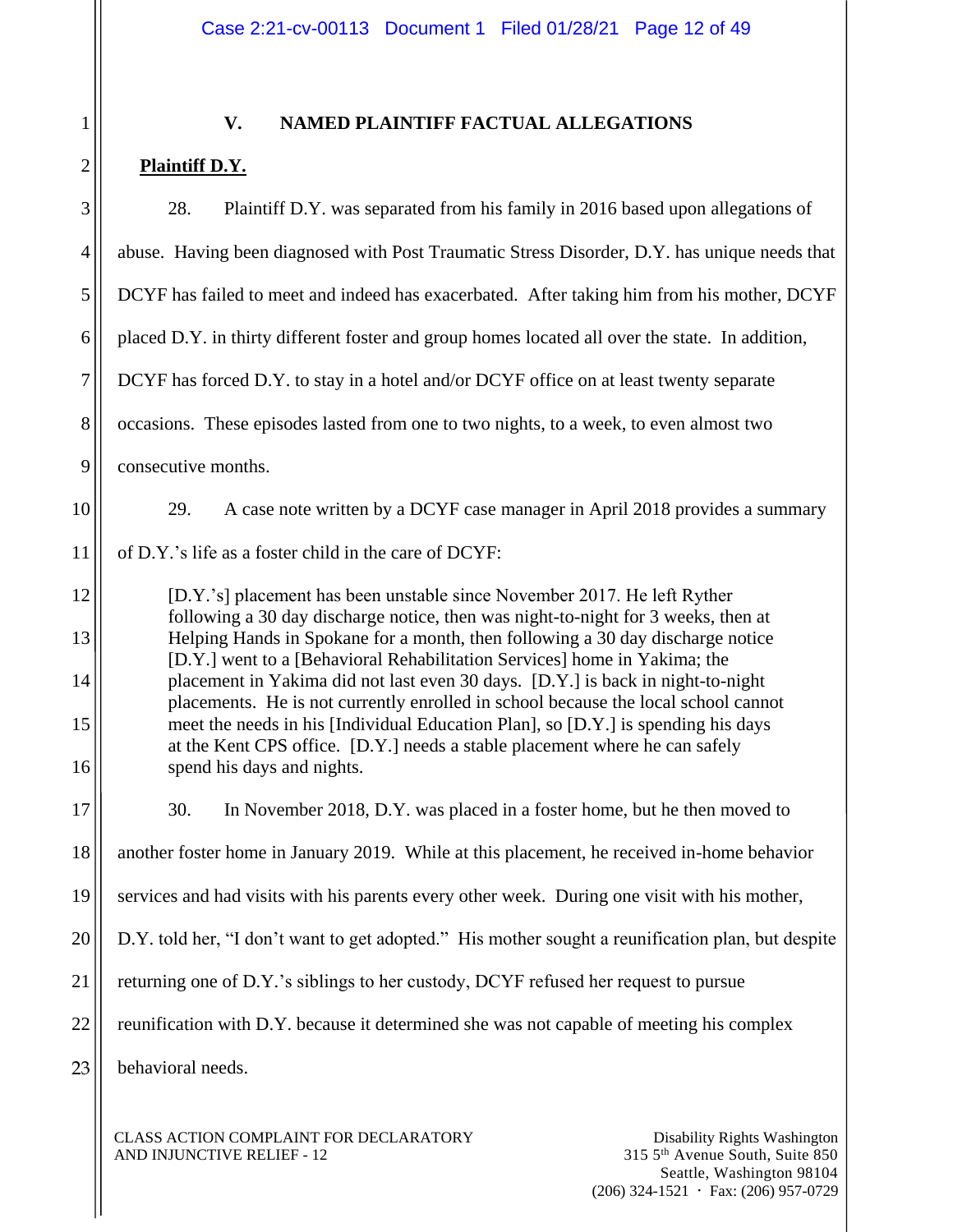31. In June of 2019, D.Y.'s foster home gave notice that they could no longer keep him due to his behavioral health symptoms, and his placement ended on July 31, 2019. Over the next three and a half months, D.Y. again bounced between short hotel stays, one-night foster care stays, and foster placements that would last for only a few weeks at a time.

32. In November 2019, DCYF placed D.Y. in a BRS congregate care program that had been designated as a Qualified Residential Treatment Program ("QRTP"), based on its own determination that this placement was necessary. D.Y. sought a less restrictive placement with another sibling, and the dependency court ordered that DCYF was required to make efforts to place the siblings together or to "develop a solid plan regarding how [D.Y.] can be discharged from the QRTP program."

33. DCYF did not create a plan for reunifying the siblings or discharging D.Y. from the QRTP program, where he remains. D.Y. continues to be separated from his family while in this program. In-person family visitations were suspended for several months due to the QRTP's COVID restrictions, and due to scheduling and technical issues, many virtual visits did not take place, or were cut short.

34. As of July 2020, D.Y.'s permanency plan was still to return home by fall 2020, and D.Y. had no prospects for long-term foster care or adoption. However, although DCYF had no other plans for providing D.Y. with a stable, long-term home, DCYF filed a petition to terminate both of his parents' rights on May 8, 2020, asserting that termination is in his best interest because he is "adoptable" and "cannot be adopted unless parental rights are terminated." 35. In January 2021, there was a permanency planning hearing. The dependency

court found, "The Department has not made the efforts to prepare the child for return home or placement with a relative, legal guardian, adoptive parent, or foster family home" because it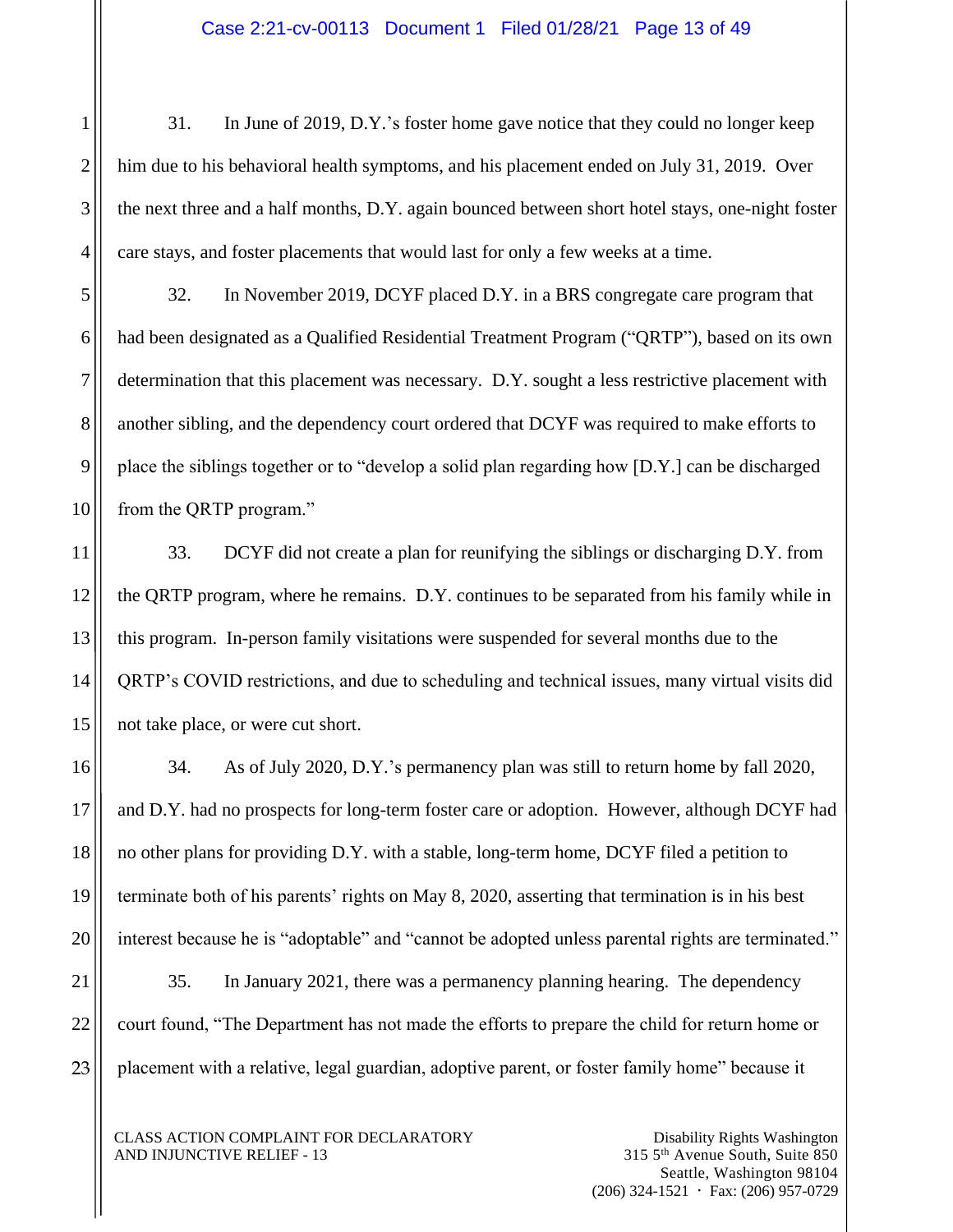#### Case 2:21-cv-00113 Document 1 Filed 01/28/21 Page 14 of 49

"had not identified what needs to be done to prepare the child for return home or to another less restrictive placement." The Permanency Planning Order confirmed reunification as the primary permanency plan, although DCYF proposed to make adoption D.Y.'s primary permanency plan and has continued to assert that he cannot reunify with his mother due to her inability to manage his exceptional needs. DCYF has not offered or provided any in-home behavioral health services for D.Y. to facilitate a safe return home.

36. Defendants' actions, inactions, policies, patterns, customs, and/or practices have violated and continue to violate D.Y.'s constitutional and federal statutory rights. Defendants have failed to protect D.Y. from harm and a risk of harm by denying visitation, case planning, and support services and placements necessary for family reunification or other permanency and by utilizing inappropriate hotel stays, office stays, one-night stays, short-term placements, and/or out-of-state placements.

#### **Plaintiff H.A.**

37. Plaintiff H.A. was removed from his mother's care in November 2015, when he was eleven years old. Within the first month that he was in DCYF custody, H.A. changed foster care placements three times before being placed for a year in a residential treatment program in Seattle. Upon discharge from the residential program in December 2016, H.A. was placed in a group home for two weeks and then sent to a juvenile detention center. After he was released the next day, DCYF placed him in four separate short-term foster homes over the following nine days. Although DCYF then placed him in another group home, his social worker sought an outof-state placement for him because there were "not openings" and an "unfortunate amount of declines" for him.

23

1

2

3

4

5

6

7

8

9

10

11

12

13

14

15

16

17

18

19

20

21

22

CLASS ACTION COMPLAINT FOR DECLARATORY AND INJUNCTIVE RELIEF - 14

Disability Rights Washington 315 5th Avenue South, Suite 850 Seattle, Washington 98104  $(206)$  324-1521  $\cdot$  Fax: (206) 957-0729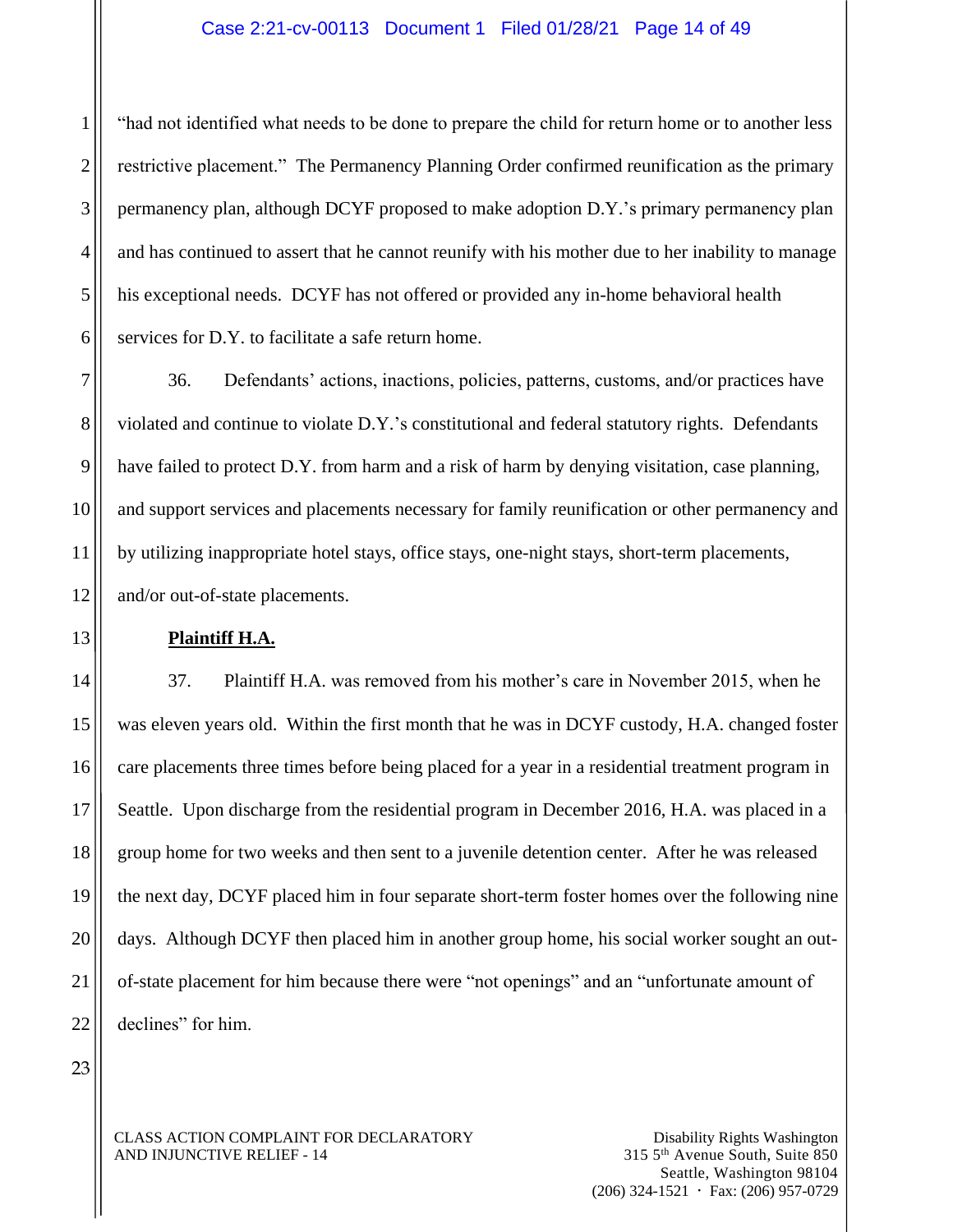38. At a planning meeting on December 14, 2016, H.A.'s mother reported she "would like [H.A.] to come home at some time but they do not have a bond at this time," and expressed concerns that "she would be unable to protect her children and [H.A] at her home at this time." DCYF did not offer or provide in-home services that would help rebuild a parent-child bond or enable H.A.'s mother to safely care for him and his siblings. Instead, DCYF removed H.A. from the Washington program where he was living and placed him at Mountain Home Academy in Idaho, run by Sequel Youth and Family Services, in January 2017.

39. Soon after H.A. left Washington, he told his DCYF social worker about a painful restraint incident. H.A. continued to struggle over the next few months and was reportedly restrained 23 times in the first two months. He continued to suffer frequent and severe physical restraints, which were often unjustified and abusive. He reported these to his social worker, who did not investigate his treatment.

40. While H.A. was in Idaho, the permanency plan continued to be to return home. However, H.A.'s opportunities to visit with his mother and siblings were extremely limited because he was placed out of state. In March 2018, DCYF held a planning meeting that did not identify any permanency plan, but noted that his behaviors were increasing "due to being anxious [and] wanting out" of the facility. In April 2018, one of the Washington social workers wrote in a case note about concerns that H.A. was not making progress and observed: "The facility, SEQUEL is located in Idaho and is punitive and leaves little room for a child to be a child." However, the social worker did not investigate, and Washington kept H.A. in the facility and continued to place other foster children there.

41. On June 15, 2018, H.A. was transferred to another treatment facility in Tennessee. During his June planning meeting, his team again failed to identify any permanency plan, but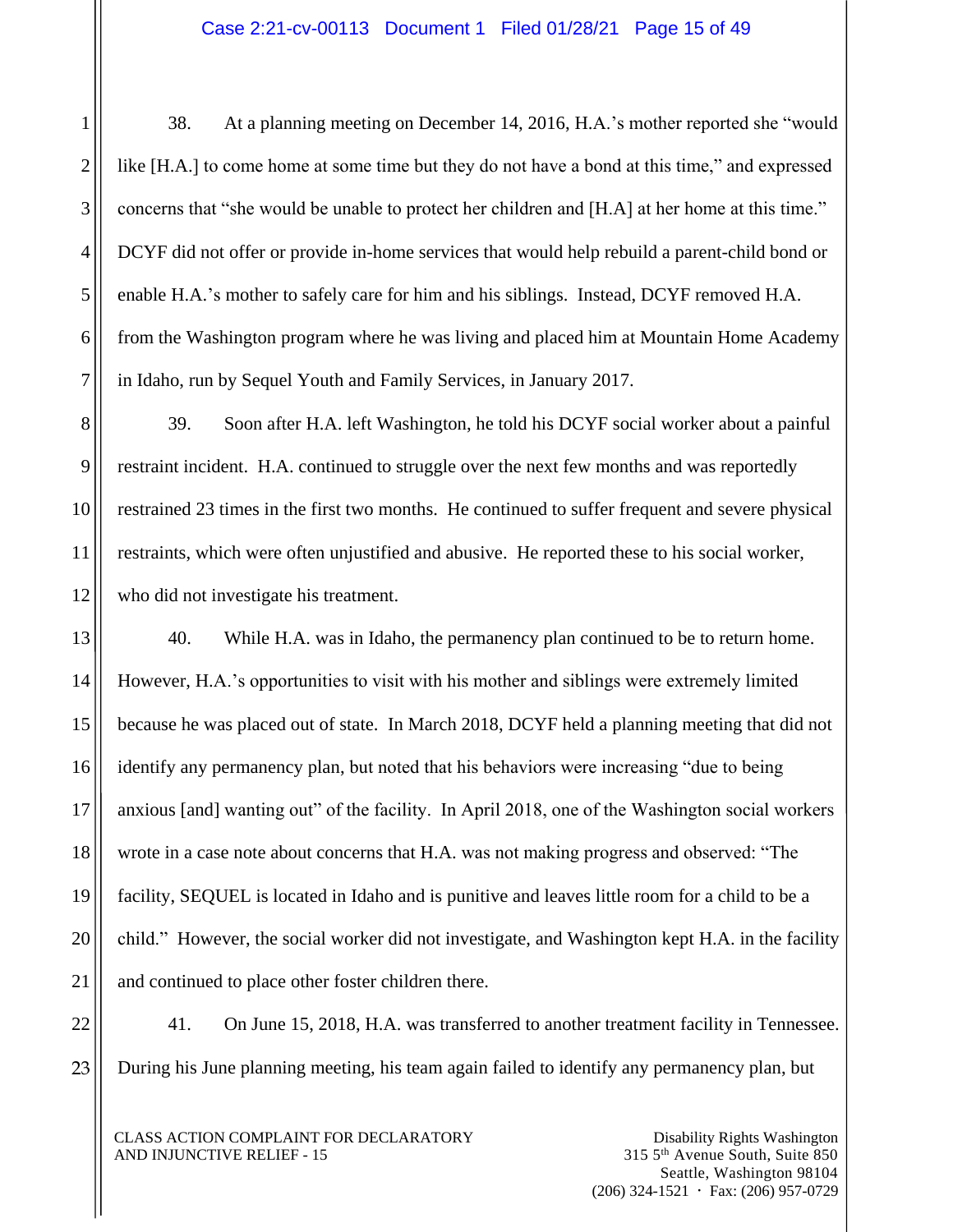#### Case 2:21-cv-00113 Document 1 Filed 01/28/21 Page 16 of 49

did document the placement decision to continue group care at the new facility. That facility gave a notice of termination of the placement soon after H.A. was admitted.

42. In August 2018, DCYF held a meeting with two mental health professionals to discuss options for H.A. and a potential inpatient admission in one of Washington's long-term psychiatric facilities for children. The meeting minutes stated the clinicians' opinions that longterm inpatient treatment was "not appropriate" and that "the appropriate and proven to be successful treatment for [H.A.] would be Multisystemic Therapy (MST) at his parental home or at a foster placement where the focus would be on the family." In the alternative, the clinicians indicated their opinions that if H.A. could be placed in a BRS home with a 24-hour case aide and supervision, MST could also be provided, which they believed would benefit H.A.

43. H.A.'s mother suggested that H.A. be placed with a particular individual with whom H.A. had previously been placed, but H.A.'s DCYF social worker rejected her suggestion, as well as the clinician's suggestion that he be placed in a Washington group home with MST, because the DCYF social worker determined he needed a more restrictive level of care. Over the recommendations of the two mental health clinicians, DCYF refused to place H.A. in a more integrated setting that the clinical professionals had determined to be more appropriate, and obtained another out-of-state placement at a facility in Utah.

44. H.A. was transferred to the treatment facility in Utah in October 2018. The November planning meeting again identified no permanency plan for H.A., but documented that H.A. wanted more visits with his mother and visits with his siblings. The appointed Guardian ad Litem recommended that he be placed in a BRS home in Washington because "[b]eing so far away from family is usually not conducive for reunification." The Guardian ad Litem further reasoned that "[e]ven if reunification cannot be achieved, [H.A.] would still appear better served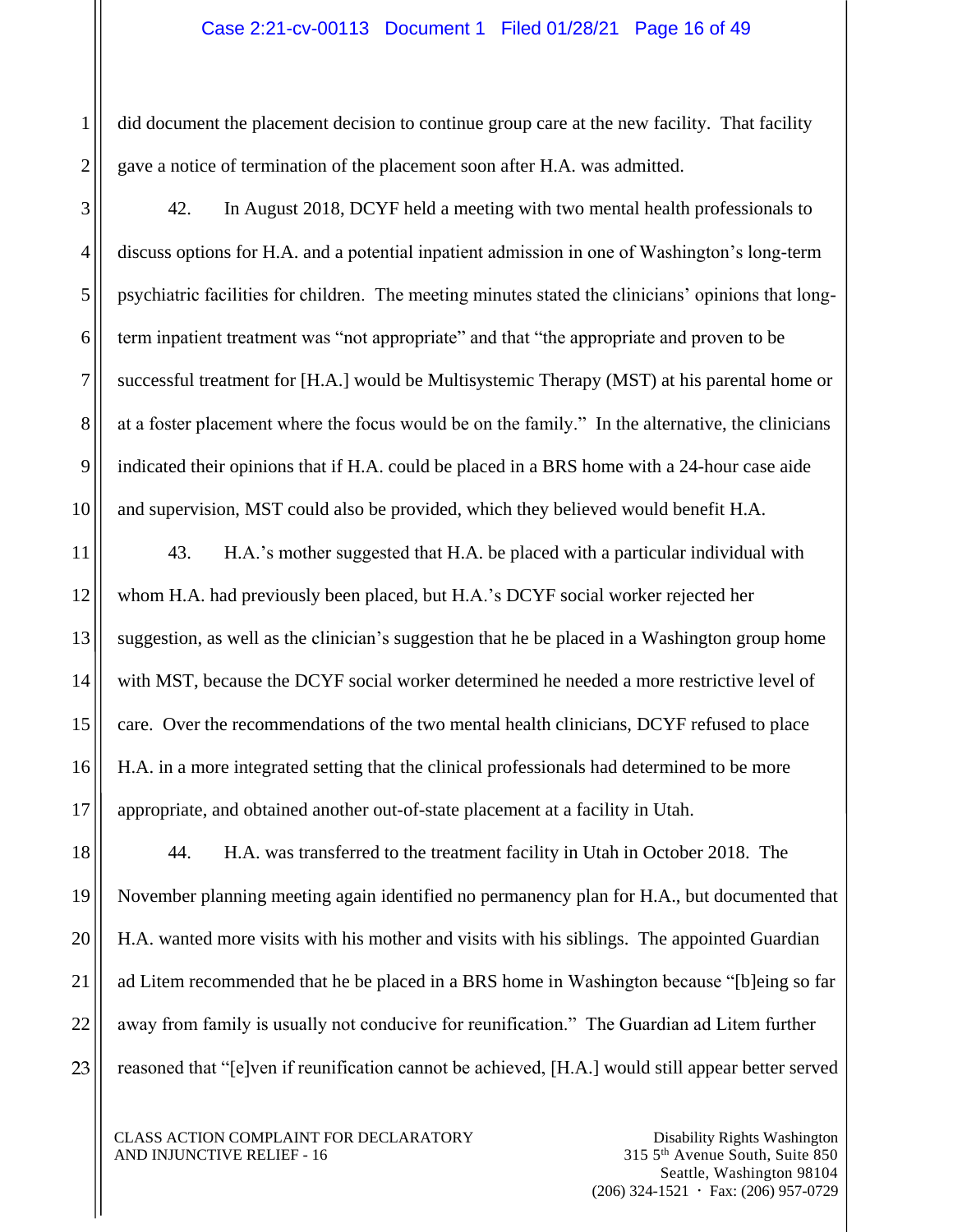if he came to Washington State so he could be closer to family." DCYF ignored these recommendations and continued confining H.A. at the facility in Utah.

45. While in Utah, H.A. continued to experience painful physical restraints for unjustified reasons. H.A. reported at his April 2019 planning meeting that he would like to go home and was "concerned about the use of restraint in his current facility," but once again, DCYF did not investigate and documented no permanency plan for him. H.A. later reported the restraints to the contracted social worker and to DCYF, who again, failed to investigate his allegations.

46. In October 2019, at the request of his appointed counsel, H.A. was referred for a Foster Care Assessment Program ("FCAP") evaluation "regarding permanency" and specifically whether he should "move to a less restrictive setting." The evaluator concluded that H.A. had been receiving inadequate treatment at the Utah facility, where he spent "most of his day isolated in his room," and recommended that he be returned to Washington as soon as possible where he should be provided evidence-based treatment to address his depressive symptoms.

47. DCYF held a planning meeting on January 21, 2020 to discuss H.A.'s courtordered transition back to Washington. The new placement was discussed, but no permanency plan was identified.

48. H.A. was placed in a group home in Washington on January 27, 2020, where he stayed for six months. At a planning meeting in April, it was noted that his permanency plan is "long term foster [c]are and [Extended Foster Care]." H.A. ran away from the group home on June 7 and was missing from care until July 2, when a family friend who identified as his fictive kin "uncle" called to report that H.A. had been staying with him. Law enforcement picked H.A. up a few days later and he was placed in a foster home, where he reportedly did very well.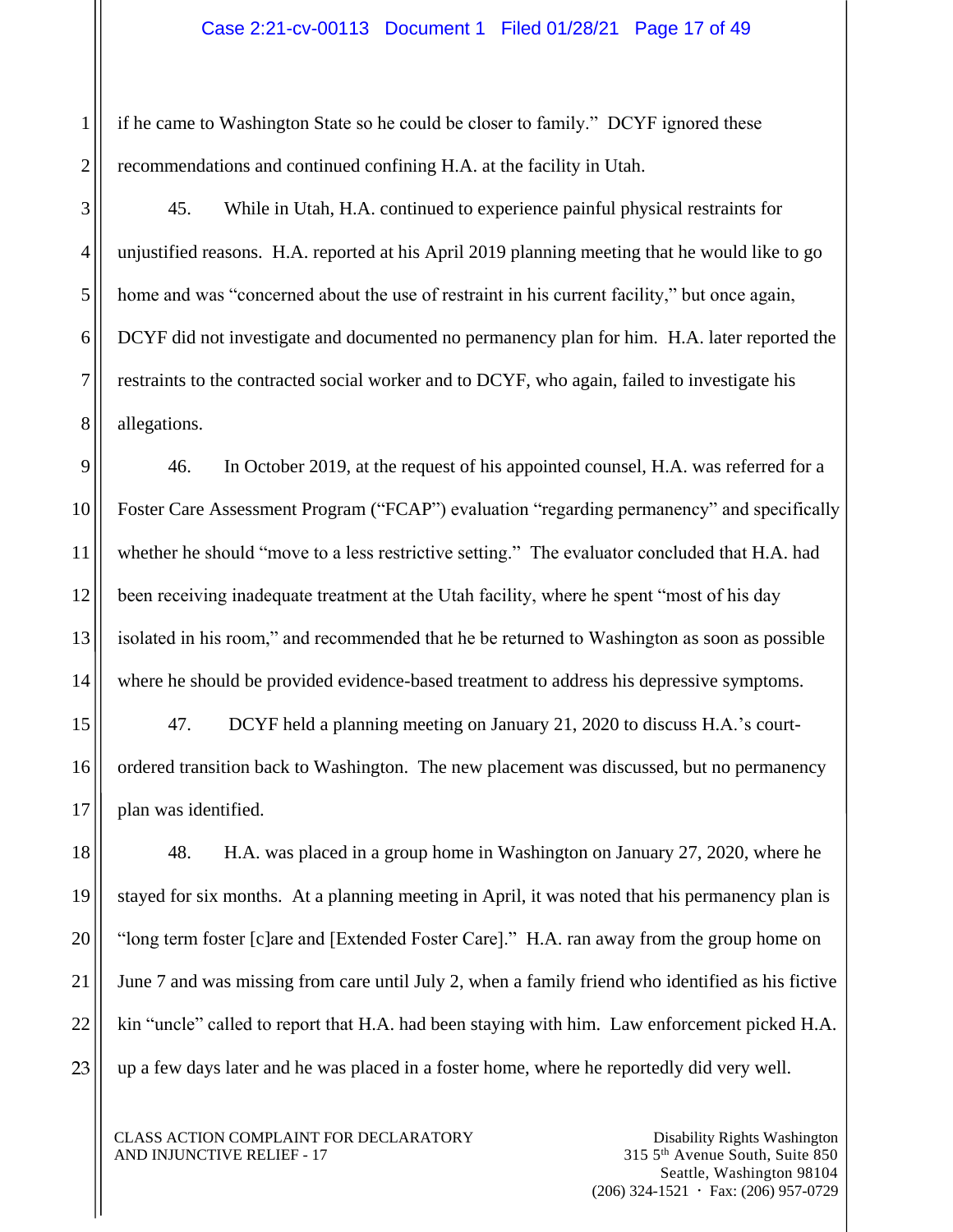However, this was a temporary placement, and the foster parents chose to terminate services on July 31, 2020.

49. For almost a full month, DCYF provided no other home for H.A., and he lived in DCYF offices with no therapeutic or structured activities. When she had time, his social worker would take him to appointments or brief outings, but for the most part, he spent his days sleeping or playing video games. Although H.A. was able to sleep in a hotel for a few nights, he spent most nights at the DCYF office sleeping on a couch. He continued to live this way until August 26, when he was arrested for allegedly assaulting another teen living in the office with him. He was released a day later and continued living at the DCYF office until September 11, 2020.

50. In September 2020, H.A. was placed in a group home in Tacoma pursuant to an Emergent Placement Services Contract. It took several months for H.A. to get enrolled in school. Due to lack of transportation, his mother, who lives several hours away, has been unable to consistently visit him. Although his permanency plan is to return home, as of this filing, he is receiving no services to facilitate reunification with his family.

51. Defendants' actions, inactions, policies, patterns, customs, and/or practices have violated and continue to violate H.A.'s constitutional and federal statutory rights. Defendants have failed to protect H.A. from harm and a risk of harm by denying visitation, case planning, and support services and placements necessary for family reunification or other permanency and by utilizing inappropriate hotel stays, office stays, one-night stays, short-term placements, and/or out-of-state placements.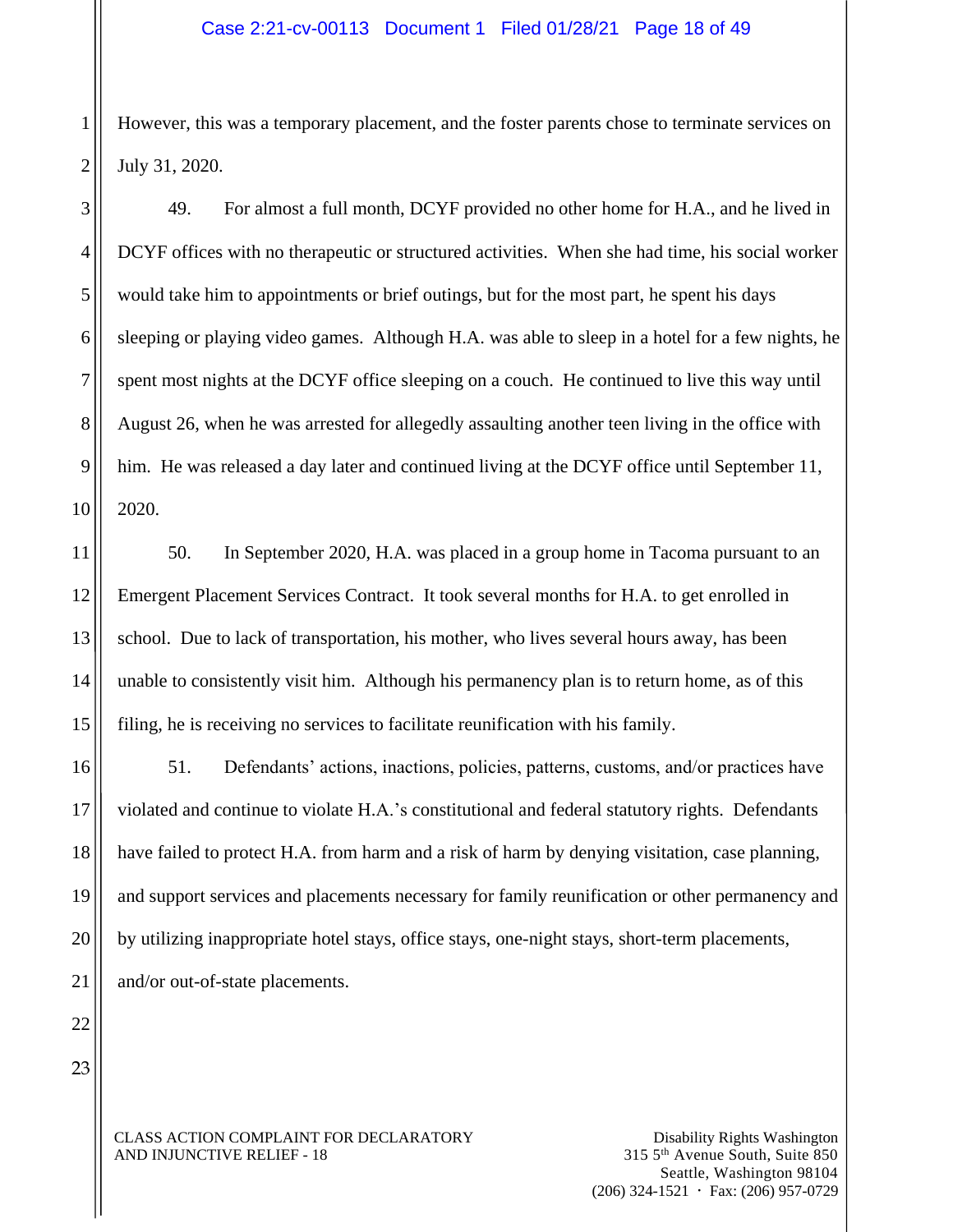# **Plaintiff D.S.**

52. Plaintiff D.S. was adopted in May 2009 by her maternal biological aunt and uncle after her biological parents' rights were terminated. In 2019, she was sentenced to 455 days in one of DCYF's Juvenile Rehabilitation Centers. After she finished serving her sentence, her adoptive parents, who had been caring for her since she was an infant, refused to care for her. As D.S. was completing her sentence, one of her "homework" assignments was to "look for people who may be able to let her live in their custody from her local community," but she "did not find anybody that was a viable option."

53. Upon release from the Juvenile Rehabilitation Center, D.S. was again found dependent due to having no parent capable of meeting her needs, and placed in DCYF custody. Because DCYF had no suitable placement for her, D.S. was released on April 10, 2020, to a temporary youth shelter serving as an "emergency crisis placement."

54. D.S. had previously been diagnosed with "a mental health diagnosis of Depression with severe psychotic features, generalized anxiety disorder and intermittent explosive disorder" during an inpatient hospitalization for suicidal ideations. DCYF documented that she disclosed her mental health conditions upon entering its custody and expressed a desire to begin mental health therapy and to continue receiving medication management to address her mental health. The plan was that she would be referred for mental health services "once there is a stable placement."

55. The temporary shelter where DCYF placed D.S. turned out to be a nightmare for her. She was isolated from her family, denied access to mental health therapy, and could not attend school. As a trans girl, D.S. requested an alternative placement due to the lack of genderaffirming care in the shelter and being bullied by other youth who made her feel scared and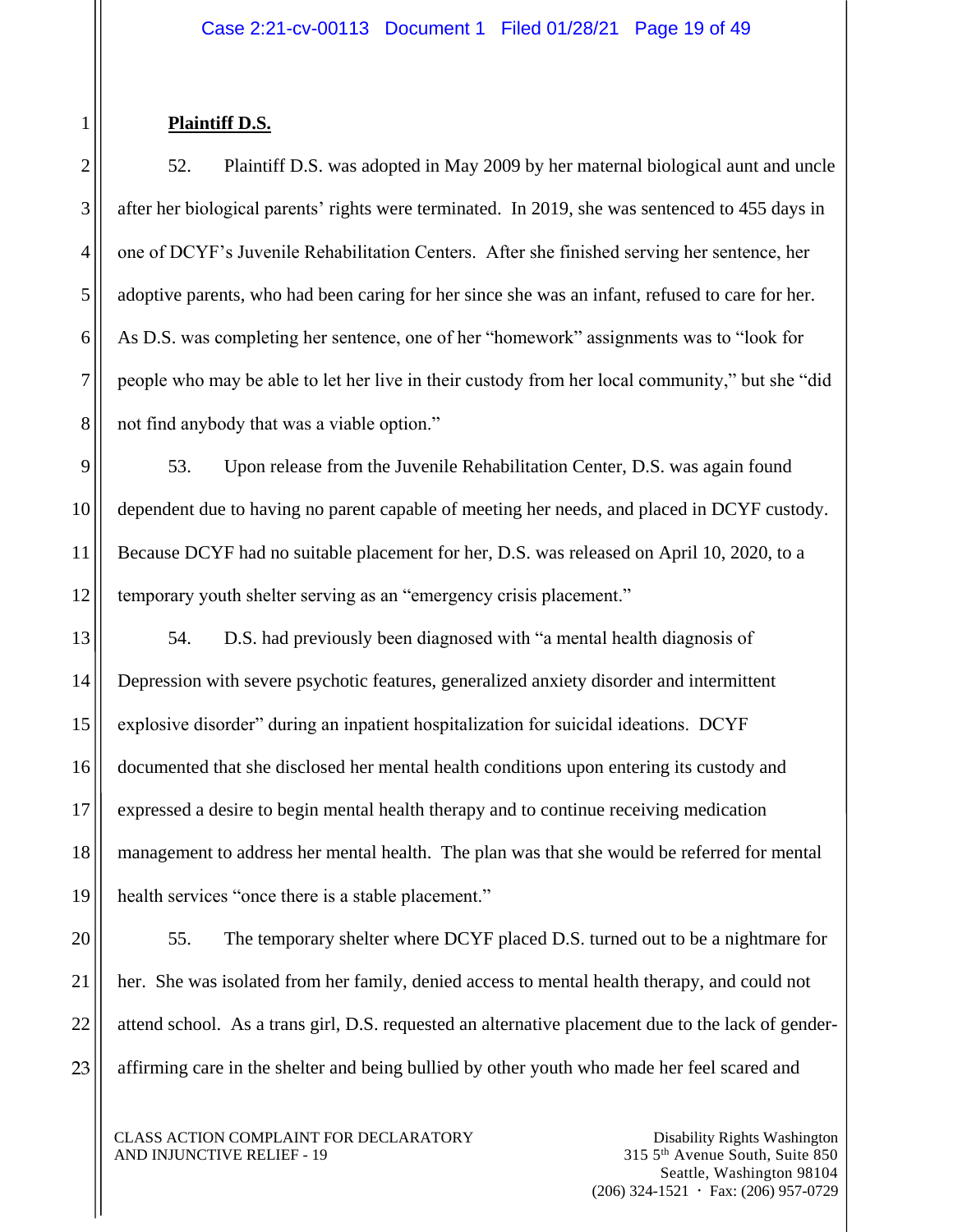#### Case 2:21-cv-00113 Document 1 Filed 01/28/21 Page 20 of 49

physically unsafe. She reported that in addition to not receiving any mental health care, a staff member had stated to her: "You're always going to be a boy. Stop acting like a girl." Although DCYF acknowledged that this placement was not its preference for D.S., the agency claimed that it had no other options at that time and required that she continue living in this setting.

56. On May 8, 2020, D.S. left the emergency shelter where she was being forced to live, but because the shelter had a COVID-19 outbreak, she had to quarantine at a DCYF office for two days due to her exposure while at the shelter. With no other placement options, she began living at DCYF offices and hotels. She slept in hotels at night and spent her days in a DCYF office lobby where other youth with COVID-19 exposure and infection had also been placed. While living in these conditions, D.S.'s mental health medication was often not available, and she was not provided with the medical and mental health appointments she needed. DCYF briefly placed her at a BRS facility in Yakima as an emergency short-term stay, but when that placement ended, she resumed living in various DCYF offices and hotels.

57. On June 12, 2020, DCYF held a shared planning meeting to discuss placement. Although D.S. had no parole or conditions of release from the Juvenile Rehabilitation Center, DCYF insisted that she submit to a stringent supervision plan that was highly restrictive for D.S., as well as extremely onerous for any placement resource to implement. Because the supervision plan was a barrier to D.S. finding a suitable placement, D.S. and her adoptive mother asked that DCYF relax the supervision requirements. However, DCYF insisted, "it is required, and as her guardians the department has a say in it."

58. Throughout her dependency, D.S. has expressed her desire to be placed in a LGBTQ-supportive family home rather than a group home. Although her adoptive parents have stated that she cannot return home, D.S. has continued to seek close contact with her mother.

CLASS ACTION COMPLAINT FOR DECLARATORY AND INJUNCTIVE RELIEF - 20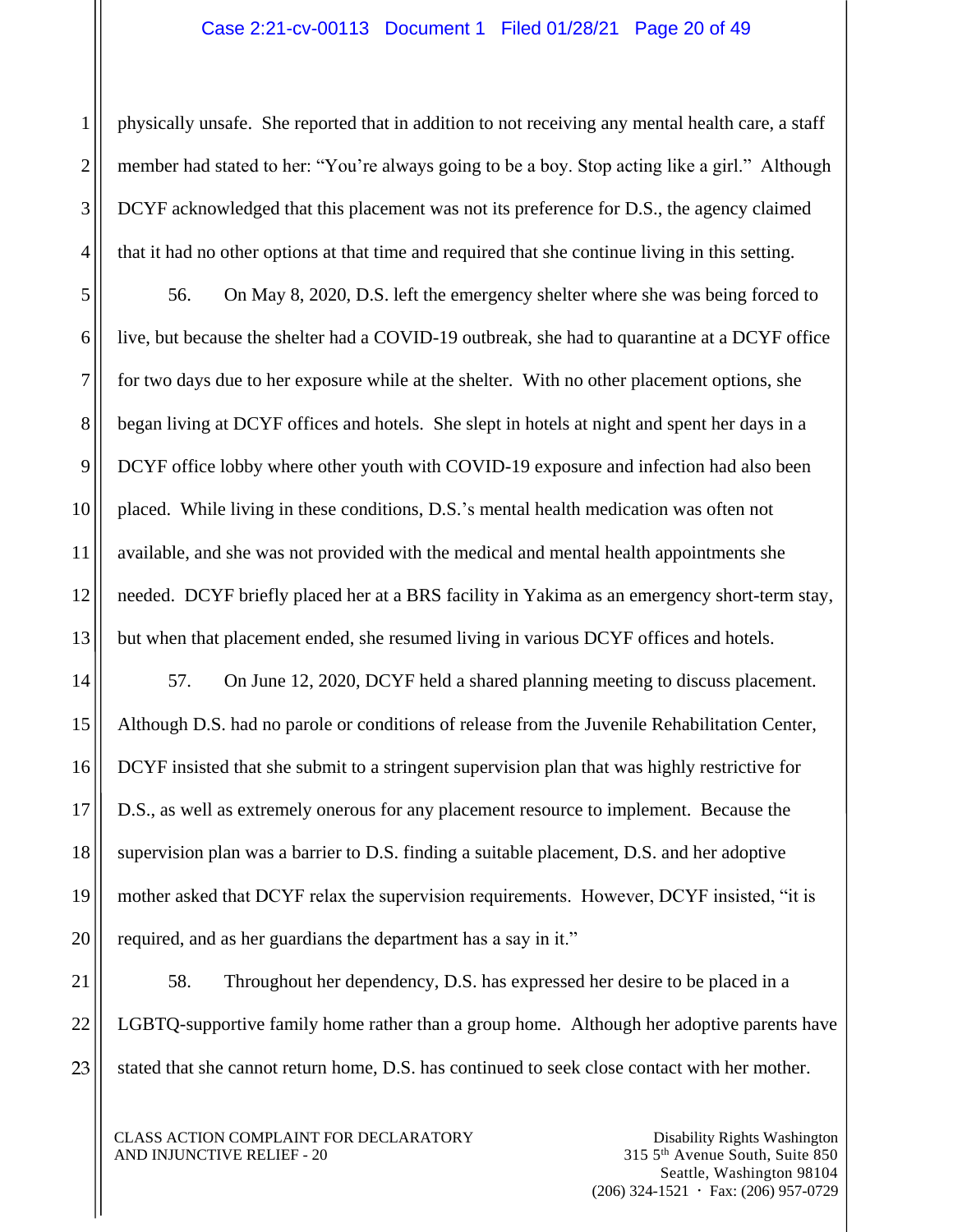#### Case 2:21-cv-00113 Document 1 Filed 01/28/21 Page 21 of 49

Without a stable placement close to her family's community, D.S. has been faced with continuous obstacles to maintain this relationship. DCYF has failed to provide her with stable local and gender-affirming care that she needs to be safe, stay connected with her family, and work towards integrating into another stable and permanent home. Instead of delivering the care she needs, DCYF searched for group home placements across Washington as well as out of state. At one point in July 2020, when D.S. resisted DCYF's attempt to place her at an all-boys facility, DCYF forced her to spend the night in a DCYF social worker's car, parked outside one of the DCYF offices.

59. D.S. still has no stable placement and has made no progress towards permanency. Over the past several months, she has been spending her days in a DCYF office and her nights either in a hotel or a one-night placement that lasts from 7 PM to 7 AM. On numerous occasions, she has had to sleep at the DCYF office because Defendants did not provide a hotel or one-night placement. She is not currently participating in school because she does not have access to a computer to enable virtual attendance and she has no other structured activities during the day.

60. Defendants' actions, inactions, policies, patterns, customs, and/or practices have violated and continue to violate D.S.'s constitutional and federal statutory rights. Defendants have failed to protect D.S. from harm and a risk of harm by denying visitation, case planning, and support services and placements necessary for family reunification or other permanency and by utilizing inappropriate hotel stays, office stays, one-night stays, short-term placements, and/or out-of-state placements.

CLASS ACTION COMPLAINT FOR DECLARATORY AND INJUNCTIVE RELIEF - 21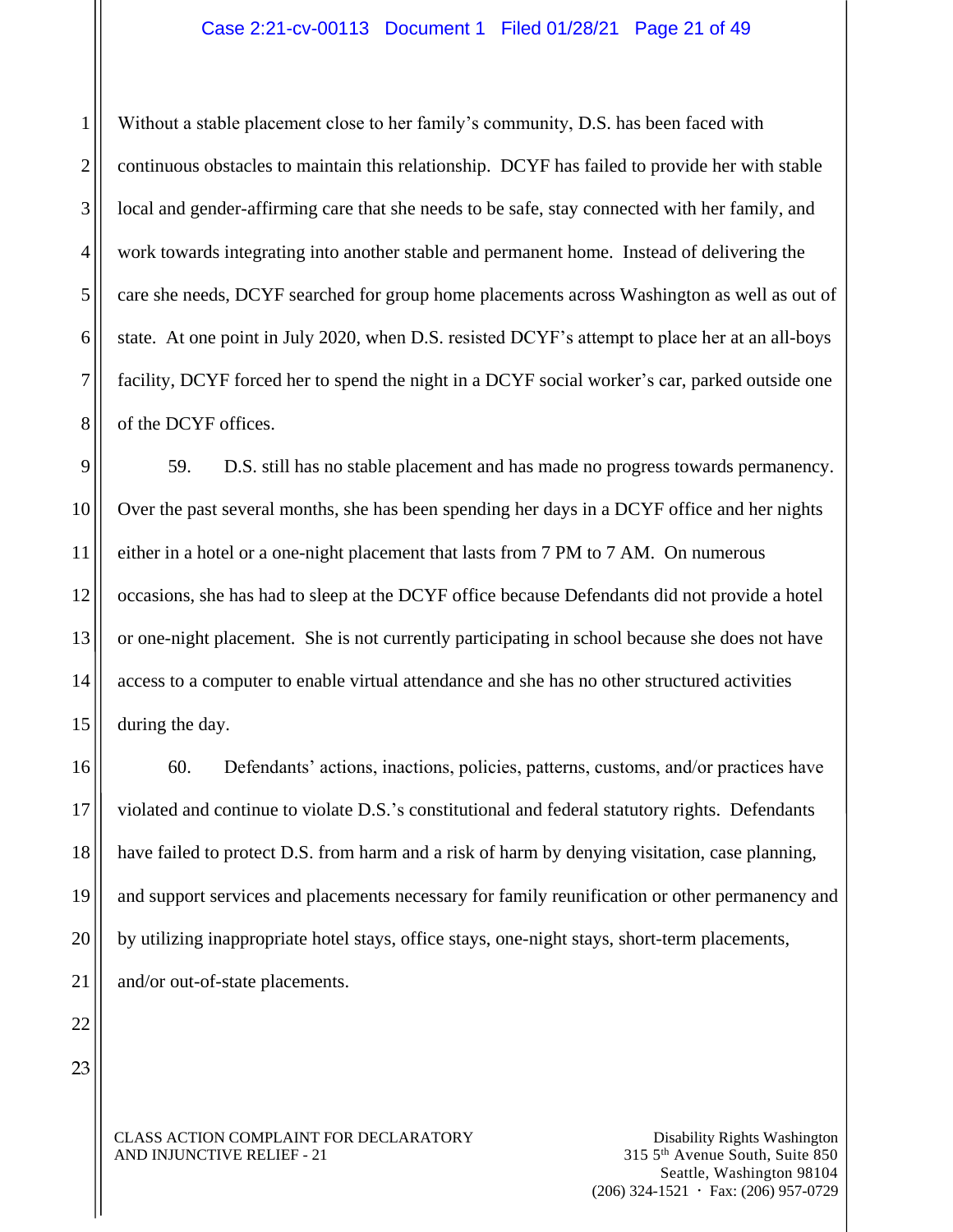#### **Plaintiff Disability Rights Washington**

61. Plaintiff DRW serves as the protection and advocacy system for the State of Washington. As such, DRW is mandated under the DD and PAIMI Acts to investigate allegations of abuse and neglect, including allegations of inadequate services and failure to implement care or discharge plans. DRW's federal mandates provide for broad access authority to access records, treatment facilities, and individuals for purposes of monitoring conditions, providing outreach to constituents, and investigating alleged abuse and neglect. Congress provided this access based on its findings that individuals with developmental disabilities deserve support to "achieve full integration" and that "State systems for monitoring compliance with respect to the rights of individuals with mental illness vary widely and are frequently inadequate." DRW's constituents include the three Named Plaintiffs and other foster children in DCYF custody who have behavioral health and developmental disabilities.

62. DRW has received and is responsible for investigating complaints about other constituents of DRW who are facing fates similar to those faced by the Named Plaintiffs. Specifically, DRW has continued to receive credible allegations regarding DCYF's failure to provide DRW constituents with behavioral and developmental disabilities—including, but not limited to, the three Named Plaintiffs—with adequate housing, care, and supports to reunify with their families or otherwise find permanency and stability. Additionally, DRW has investigated and found evidence of abuse and neglect of foster children with disabilities placed in out-of-state facilities. For example, after discovering that there were several children placed in Iowa institutions, DRW diverted its limited resources to conduct onsite outreach and monitoring at these facilities. DRW learned that most of the youth placed in these institutions had no or very limited contact with their Washington social workers and heard allegations from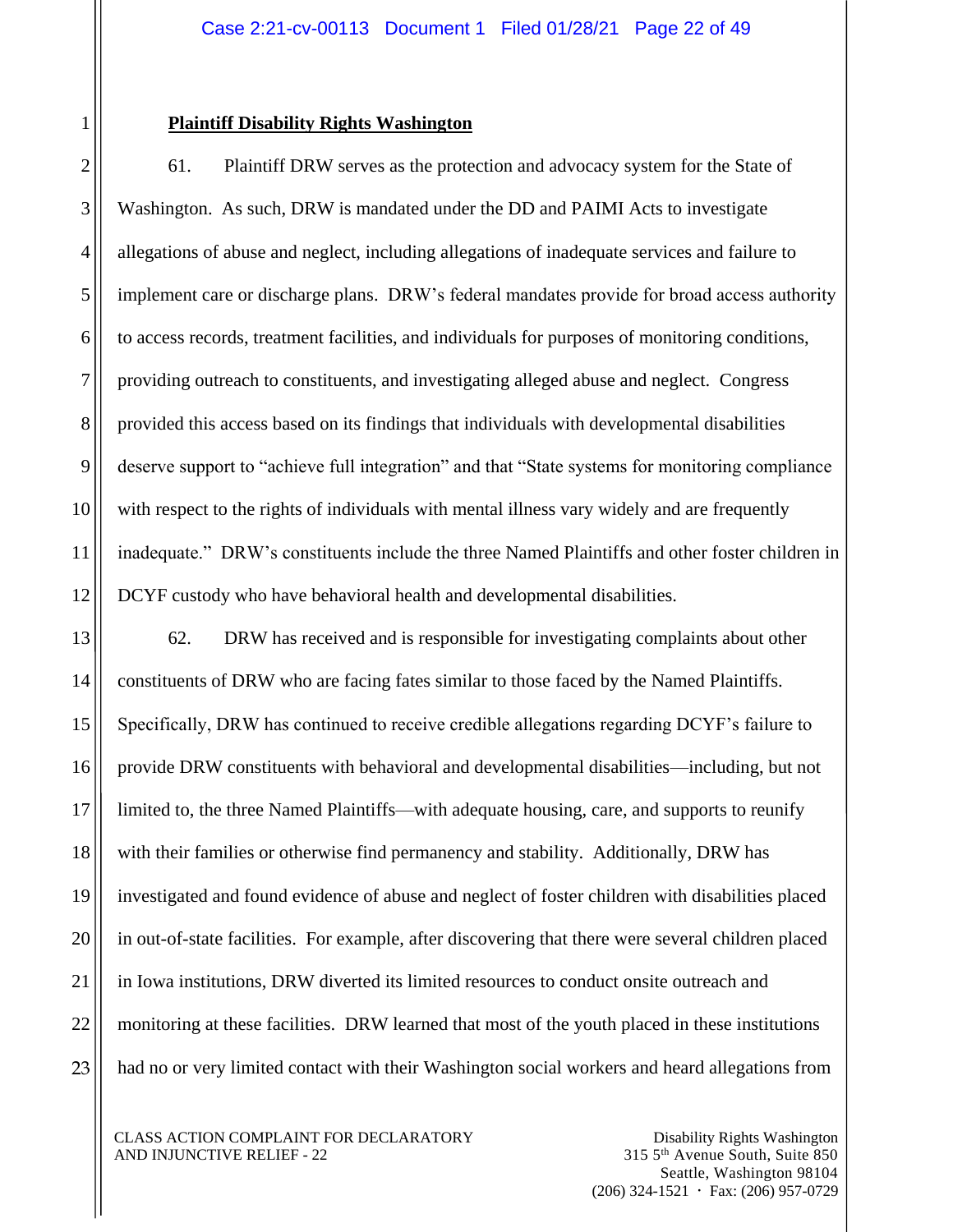#### Case 2:21-cv-00113 Document 1 Filed 01/28/21 Page 23 of 49

many of the youth about abusive conditions. As the designated Protection and Advocacy system for these children, DRW diverted additional resources to investigate these allegations, and issued a 2018 report, "Let Us Come Home," about the use of abusive practices at one of the institutions, Clarinda Academy. *See* DISABILITY RIGHTS WASHINGTON, WASHINGTON'S OUT-OF-STATE YOUTH PLEAD: LET US COME HOME (2018),

https://www.disabilityrightswa.org/reports/let-us-come-home/.

63. DRW continued monitoring out-of-state facilities where DCYF has been placing foster children with disabilities. DRW asked DCYF to stop placing youth in facilities owned by Sequel Youth and Families, the same company that owned Clarinda Academy, after a child died in the spring of 2020 at the hands of staff restraining him at a Sequel-owned institution in Michigan. *See* Tyler Kingkade, *Video shows fatal restraint of Cornelius Frederick, 16, at Michigan foster facility*, NBC NEWS (July 22, 2020, 3:05 PM PDT),

https://www.nbcnews.com/news/us-news/video-shows-fatal-restraint-cornelius-fredericks-16 michigan-foster-facility-n1233122. Based on its own monitoring and investigations—as well as an abundant collection of additional reports by investigative reporters, other Protection and Advocacy systems, and state licensing agencies—about physical, emotional, and sexual abuse occurring in other Sequel-owned facilities across the country, DRW diverted its limited resources to spend several weeks gathering support from other child welfare advocates as well as the public to join in their demand for DCYF to stop sending foster children needing mental health treatment to out-of-state Sequel facilities. In December 2020, DCYF eventually decided to stop placing youth in Sequel facilities, but it has not stopped placing youth in other out-ofstate institutions. DCYF claims that this practice may never end for children with "specialized needs." Rachel Nielsen, *Washington Misses Its Deadline To Bring Foster Kids Home From* 

CLASS ACTION COMPLAINT FOR DECLARATORY AND INJUNCTIVE RELIEF - 23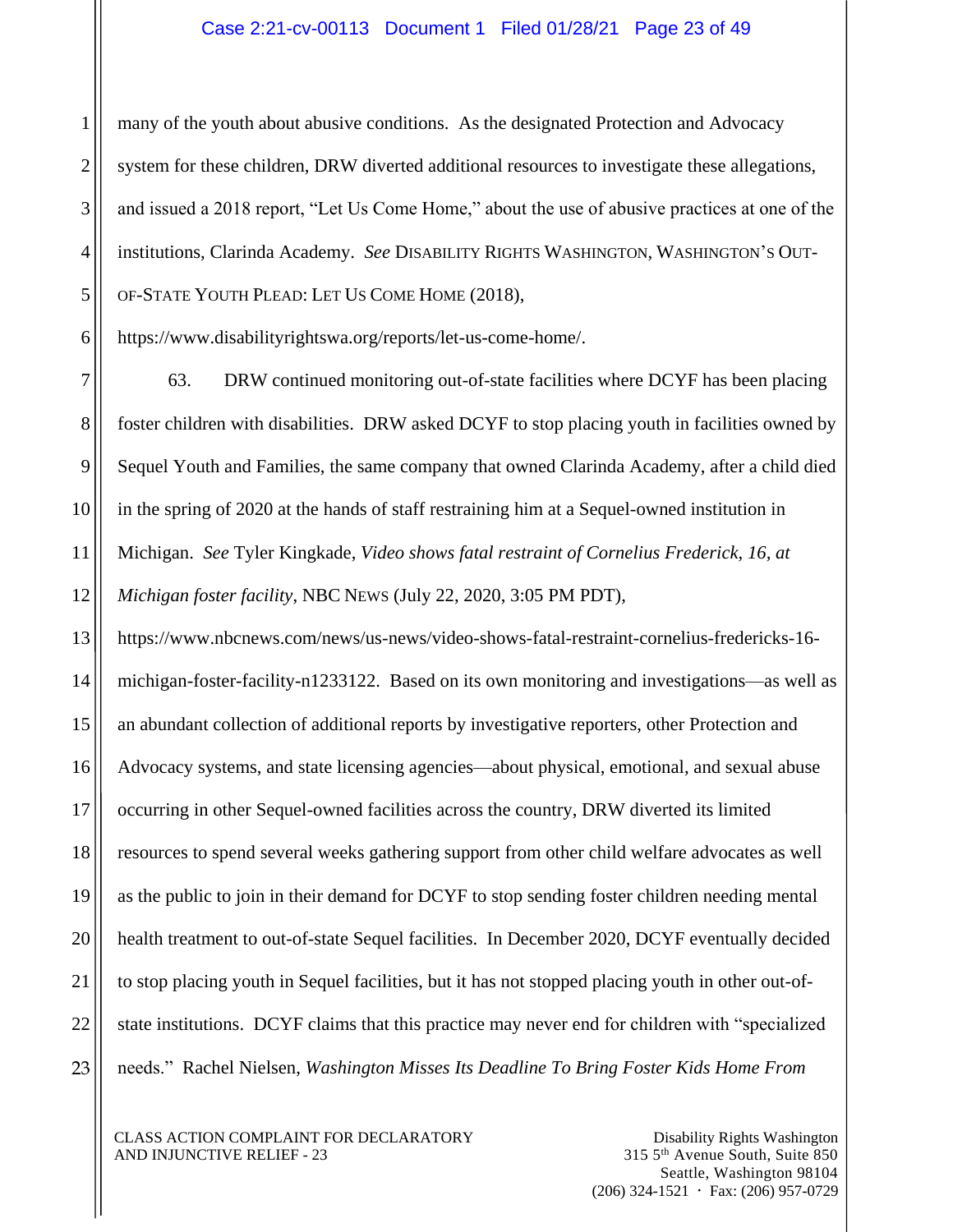*Troubled Out-Of-State Group Facilities*, INVESTIGATEWEST (Dec. 3, 2020, 7:20 PM), https://www.invw.org/2020/12/02/washington-misses-its-deadline-to-bring-foster-kids-homefrom-troubled-out-of-state-group-facilities/.

64. Investigating and addressing complaints and allegations when a child is experiencing placement instability or placed out of state is extremely resource- and timeintensive for DRW staff. Being able to meet with and privately communicate with constituents is challenging when constituents are frequently moved with little notice, and establishing and maintaining contact with individuals who are in out-of-state facilities is difficult due to distance. Moreover, monitoring out-of-state facilities requires many times more resources than monitoring in-state facilities, which are easier to access due to their location as well as familiarity with DRW's access authority. In sum, out-of-state and exceptional placements require that DRW divert its limited resources to provide services to constituents in unstable or distant settings and impair DRW's ability to efficiently and effectively serve its constituents subjected to these conditions.

65. Because DRW's constituency includes the Named Plaintiffs and other foster children with disabilities who are suffering from prolonged separation from their families and communities and inappropriate placements, the interests of DRW and the affected individuals in this case are aligned. DRW and its constituents have and are being injured by Defendants' conduct. As such, DRW has direct standing as well as associational standing in this matter under *Hunt v. Wash. State Apple Adver. Comm'n,* 432 U.S. 333, 343 (1977), and *Oregon Advocacy Ctr. v. Mink*, 322 F.3d 1101 (9th Cir. 2003).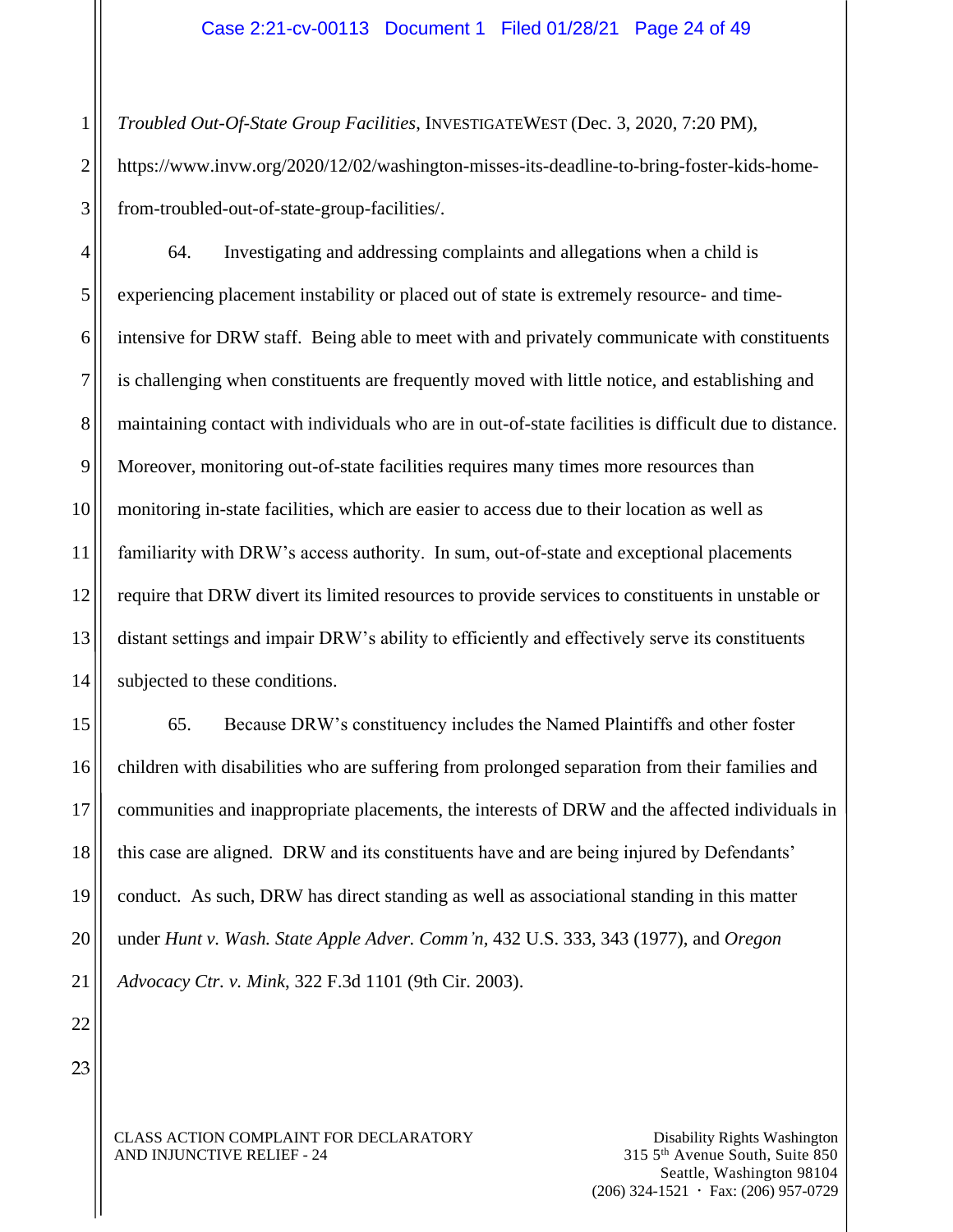# **VI. FEDERAL AND STATE CONSTITUTIONAL AND STATUTORY FRAMEWORK**

66. Parents and children have a fundamental liberty interest in being with their families. This "substantive due process right to family integrity or to familial association is well established." *Rosenbaum v. Washoe Cty.*, 663 F.3d 1071, 1079 (9th Cir. 2011). The U.S. Constitution protects family relationships as "highly personal relationships" that are owed a "substantial measure of sanctuary from unjustified interference by the State." *Roberts v. U.S. Jaycees*, 468 U.S. 609, 618 (1984); *see also Santosky v. Kramer*, 455 U.S. 745, 753 (1982) (holding that parents and children have a well-elaborated constitutional right to live together without government interference); *Ching v. Mayorkas*, 725 F.3d 1149, 1157 (9th Cir. 2013) ("The right to live with and not be separated from one's immediate family is 'a right that ranks high among the interests of the individual'"); *D.B. v. Cardall*, 826 F.3d 721, 740 (4th Cir. 2016) (children "enjoy a familial right to be raised and nurtured by their parents") (internal quotation marks omitted); *Beltran v. Cardall*, 222 F. Supp. 3d 476, 482 (E.D. Va. 2016) ("It is beyond dispute that [a mother's] right to the care and custody of her son – and [a son's] reciprocal right to his mother's care . . . is deserving of the greatest solicitude.") (internal quotation marks and citation omitted).

67. States may only interfere with family relationships when necessary to protect the health, safety, and welfare of children who would otherwise be harmed by their parents' maltreatment. Indeed, in passing the Adoption Assistance and Child Welfare Act of 1980, Congress made "clear that States must make reasonable efforts to prevent the removal of children from their homes … through the provision of home-based services … before removing the child and turning to foster care." 126 CONG. REC. S14,767 (daily ed. June 13, 1980) (statement of Sen. Cranston); *see also* 42 U.S.C. § 672(a)(2)(A)(ii); 45 C.F.R. § 1356.21(b);

CLASS ACTION COMPLAINT FOR DECLARATORY AND INJUNCTIVE RELIEF - 25

Disability Rights Washington 315 5th Avenue South, Suite 850 Seattle, Washington 98104  $(206)$  324-1521  $\cdot$  Fax: (206) 957-0729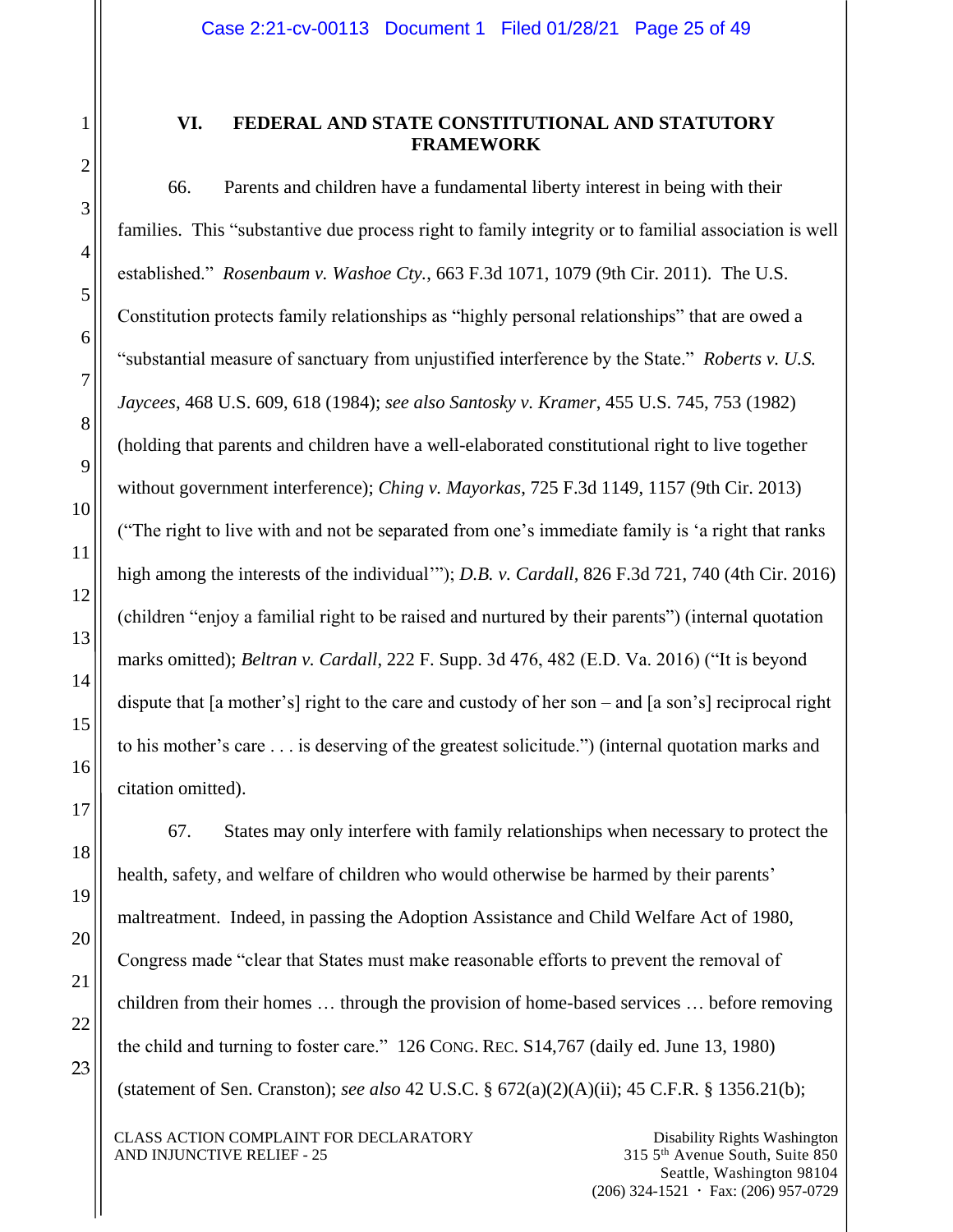H.R. REP. NO. 96-136, at 6 (1979) ("[N]o child will be placed in foster care, except in emergency situations, either voluntarily or involuntarily, unless services aimed at preventing the need for placement have been provided or refused by the family."). More recently, Congress passed the Families First Prevention Services Act of 2018 ("FFPSA"), which provides federal funding for child welfare services to "prevent foster care placements through the provision of mental health and substance abuse prevention and treatment services, in-home parent skill-based programs, and kinship navigator services." Family First Prevention Services Act, Pub. L. No. 115-123, § 50702, 132 Stat. 132 (2018).

68. When necessary to interfere with children's relationships with their parents, the State assumes a "special relationship" with the children who have been separated from their own families, which imposes a Constitutional duty of care on the State to provide for the children's health, safety, and well-being. States must exercise professional judgment and refrain from taking actions that fall below professional standards of care or ignoring known or obvious risks of harm. *Henry A. v. Willden*, 678 F.3d 991, 998 (9th Cir. 2012) (internal citations omitted); *see also DeShaney v. Winnebago Cty. Dep't of Soc. Servs.*, 489 U.S. 189, 197-202 (1989).

69. DCYF is designated as the State child welfare agency responsible for delivering and coordinating services to children and their parents in Washington State. Under Chapter 13.34 of the Revised Code of Washington, DCYF is authorized to separate families and take custody of "dependent children" who have been abandoned, are being abused or neglected, or are in dangerous circumstances due to having no parent capable of adequately caring for them. DCYF's overarching purpose is to ensure "children and youth grow up safe and healthy—

23

CLASS ACTION COMPLAINT FOR DECLARATORY AND INJUNCTIVE RELIEF - 26

1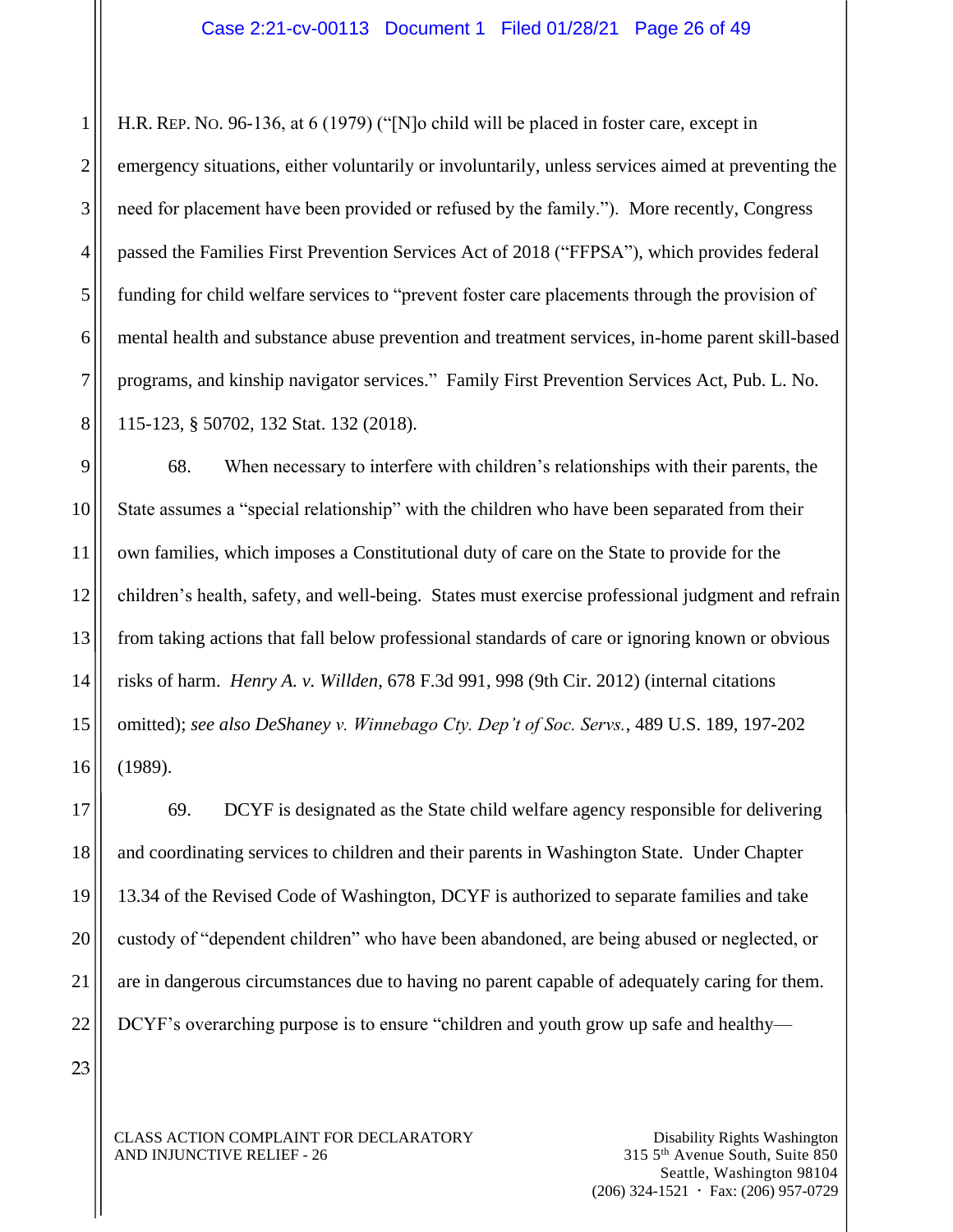thriving physically, emotionally, academically, nurtured by family and community." H.B. 1661, 65th Leg., 3d Spec. Sess. (Wash. 2017).

1

70. To achieve this objective, DCYF receives federal funding under Title IV-E and Title XIX of the Social Security Act to provide for foster care, adoption assistance, and supports to kinship guardians, as well as behavioral health services. States that receive federal funding under Title IV-E must ensure that each child in foster care has a written case plan that, among other things, ensures that the child receives safe and appropriate care and placements while in foster care, and that services are provided to the child and their parents to facilitate the child's safe return home. 42 U.S.C.  $\S$  671(a)(16), 675(1). In addition to family preservation services and remedial services designed to help separated families reunify and remain intact, DCYF also provides residential services for children in foster and kinship care settings and in congregate care settings that are part of its Behavioral Rehabilitation Services program for children with complex physical and emotional conditions that result in high-level needs. DCYF also provides residential and behavioral health services in out-of-state institutions, which are supposed to be used only as a last resort.

71. Under the recently enacted FFPSA, Congress further amended Title IV-E to include protections against overuse of congregate care settings as well as to promote services to prevent the need for foster care. In order for a congregate care placement to qualify for Title IV-E funding, the provider must be accredited as a QRTP and the placement of each child in a congregate care program must be pursuant to an approved evaluation process. Although the FFPSA requires that the evaluation be completed by a qualified professional who is unaffiliated with the child welfare agency, states may seek a waiver of the "independent" evaluator requirement.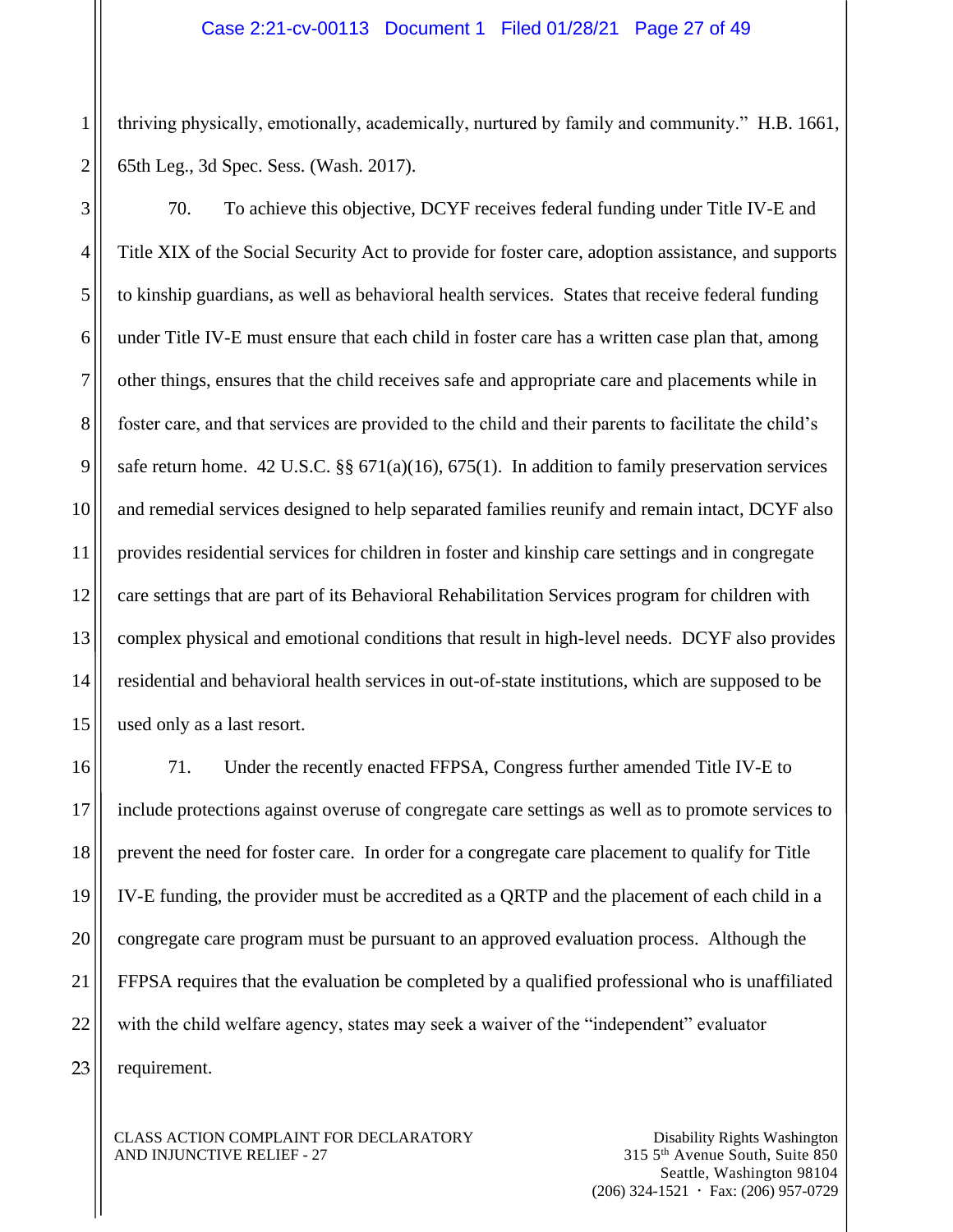72. Under Title II of the Americans with Disabilities Act ("Title II"), "no qualified individual with a disability shall, by reason of such disability, be excluded from participation in or be denied the benefits of the services, programs, or activities of a public entity, or be subjected to discrimination by any such entity." 42 U.S.C. § 12132. Section 504 of the Rehabilitation Act similarly precludes discrimination against people with disabilities by entities that receive federal funding. 29 U.S.C. § 794.

73. Under Title II and Section 504, public entities specifically must not provide less effective services to individuals with disabilities or use methods of administration that have "the effect of defeating or substantially impairing the accomplishment of the objectives of the public entity's program with respect to individuals with disabilities." 28 C.F.R. § 35.130(b)(1)(iii), (3)(ii); *see also* 45 C.F.R. § 84.4(b)(1)(iii), (4).

74. Title II as well as Section 504 of the Rehabilitation Act further prohibit the unnecessary segregation of individuals with disabilities and require public entities to administer their services, programs, and activities in the most integrated setting appropriate to the needs of qualified individuals with disabilities. 42 U.S.C. § 12132; 28 C.F.R. § 35.130(d); 29 U.S.C. § 794, 45 C.F.R. § 84.4(b)(2). Public entities may not deliver services in a way that places people with disabilities at risk of unnecessary segregation in settings that limit their interactions with non-disabled peers, family, and members of their community.

75. If necessary to avoid discrimination on the basis of disability, public entities must make reasonable modifications to their policies, practices, or procedures. 28 C.F.R.  $§$  35.130(b)(7).

23

22

1

2

3

4

5

6

7

8

9

10

11

12

13

14

15

16

17

18

19

20

21

CLASS ACTION COMPLAINT FOR DECLARATORY AND INJUNCTIVE RELIEF - 28

Disability Rights Washington 315 5th Avenue South, Suite 850 Seattle, Washington 98104  $(206)$  324-1521  $\cdot$  Fax: (206) 957-0729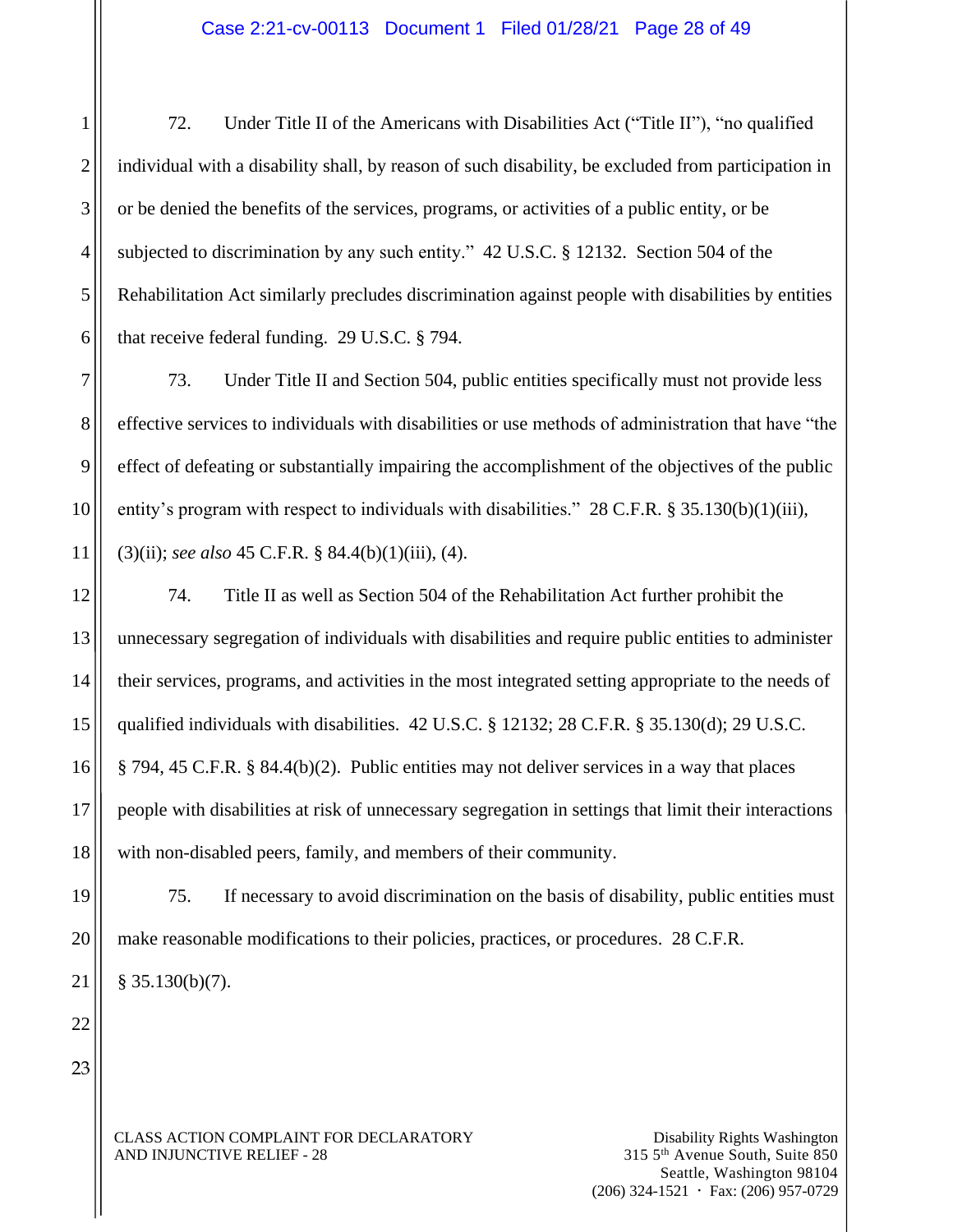# **VII. DCYF HAS FAILED TO CORRECT SYSTEMIC DEFICIENCIES AND MAINTAIN A SYSTEM TO MEET THE FAMILY REUNIFICATION AND PLACEMENT NEEDS OF FOSTER CHILDREN WITH BEHAVIORAL HEALTH AND DEVELOPMENTAL DISABILITIES.**

# **A. DCYF has failed to ensure children with disabilities receive the necessary child welfare services and supports to allow them to return promptly and safely to their own families and communities.**

76. DCYF was established in 2017 by 2E2S HB 1661 in order to create "a comprehensive agency dedicated to the safety, development, and well-being of children" which emphasizes "supporting parents to be their children's first and most important teachers." H.B. 1661, 65th Leg., 2017 3d Spec. Sess. §1 (Wash. 2017),

http://lawfilesext.leg.wa.gov/biennium/2017-18/Pdf/Bills/Session%20Laws/House/1661- S2.SL.pdf. As such, one of the primary objectives of this program is to give children the supports they need in order to be taught, cared for, and nurtured by their own parents. Accordingly, DCYF was mandated to seek and measure outcomes that must include "(A) Increasing family reunification; and (B) increasing the number of youth who are reunified with their family of origin." *Id.* at § 101.

77. It is indisputable that separation from family is detrimental to the health and wellbeing of children. Children who are separated from their family members lose access to critical social and family supports, including the psychological relief that results from co-regulation and protective support from a trusted caregiver. In addition, the chronic distress, worry, and anxiety caused by separation from family affects children's ability to engage in typical tasks of development, including learning, and can lead to worse mental health outcomes. Indeed, the mere prospect of long-term separation and restriction from being with and communicating with family is a cause of stress to children. According to American Academy of Pediatrics' research, "the psychological distress, anxiety, and depression associated with separation from a parent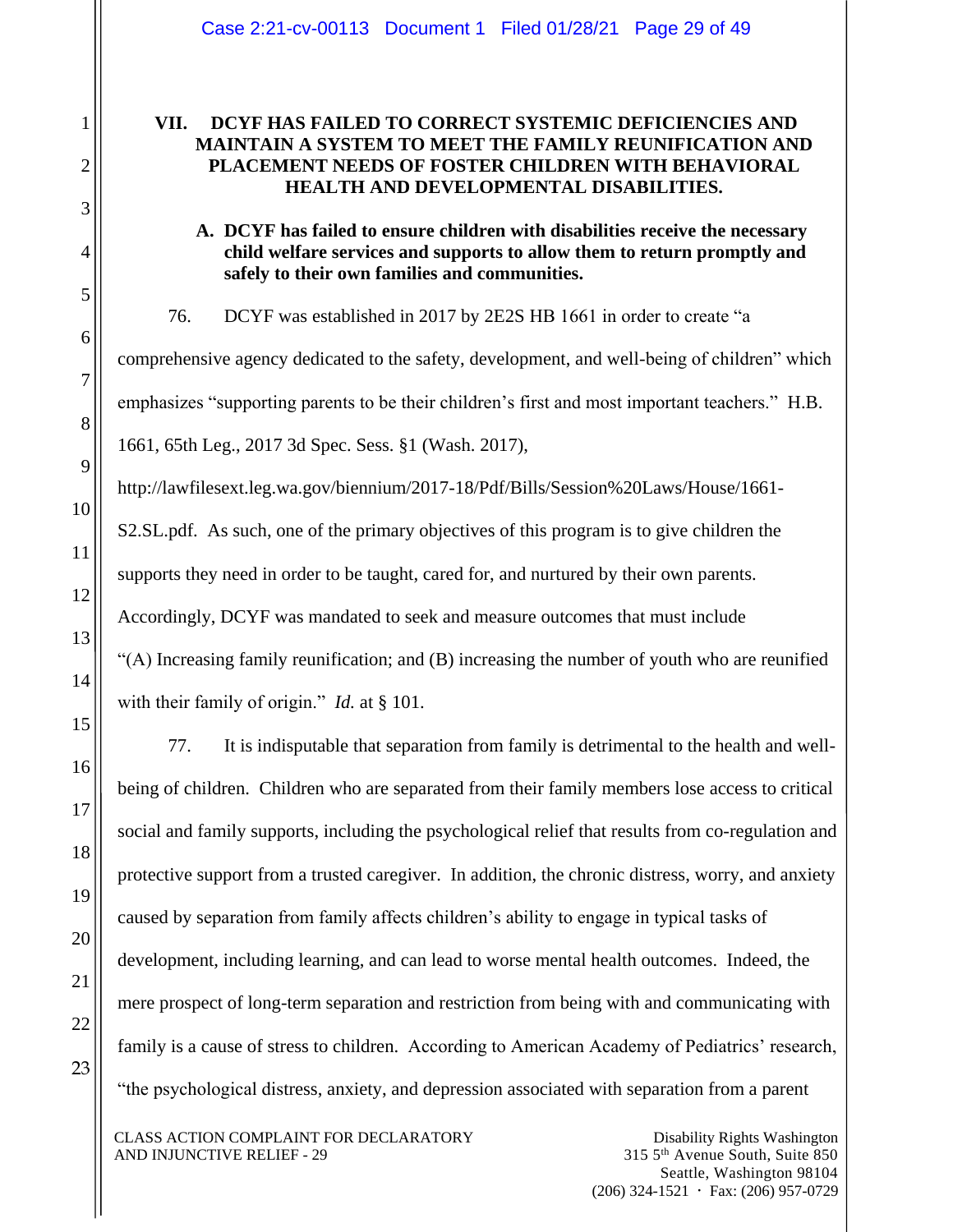#### Case 2:21-cv-00113 Document 1 Filed 01/28/21 Page 30 of 49

would follow the children well after the immediate period of separation." *Jacinto-Castanon de Nolasco v. U.S. Immigration and Customs Enforcement*, 319 F. Supp. 3d 491, 503 (D.D.C. 2018); *Ms. L. v. U.S. Immigration and Customs Enforcement*, 310 F. Supp. 3d 1133, 1147 (S.D. Cal. 2018).

78. Defendants, charged with the care and custody of vulnerable children, are or should be aware that family separation risks long-term emotional harm to children, and that reasonable efforts to prevent removal and, if removal is necessary, to finalize a permanency plan "have the potential to dramatically reduce unnecessary family separation, decrease child and parent trauma, promote child and parent well-being, and expedite permanency." Jerry Milner & David Kelly, *Reasonable Efforts as Prevention*, AMERICAN BAR ASSOCIATION (Nov. 5, 2018), https://bit.ly/2zsEjo8 (last accessed Jan. 27, 2021).

79. In 2018, the Children's Bureau of the U.S. Children and Families Administration issued a report of its Child and Family Services Review ("CFSR") for the state of Washington to assess performance of Washington's federally funded child welfare programs.

ADMINISTRATION FOR CHILDREN AND FAMILIES CHILDREN'S BUREAU, CHILD AND FAMILY

SERVICES REVIEWS WASHINGTON FINAL REPORT 2018,

[https://www.dcyf.wa.gov/sites/default/files/CFSR/WA\\_CFSR\\_Final\\_Report\\_2018.pdf](https://www.dcyf.wa.gov/sites/default/files/CFSR/WA_CFSR_Final_Report_2018.pdf) (last accessed Jan. 27, 2021). The CFSR report found that Washington was not in "substantial conformity" with any of the seven identified outcomes regarding safety, permanency, or wellbeing. Notably, the report underscored the lack of permanency for many children, stating: "[t]he achievement of timely permanency for children in the state's foster care system is a particular concern. The review found that the agency and court did not consistently make concerted efforts to achieve permanency." In addition to finding frequent failures to make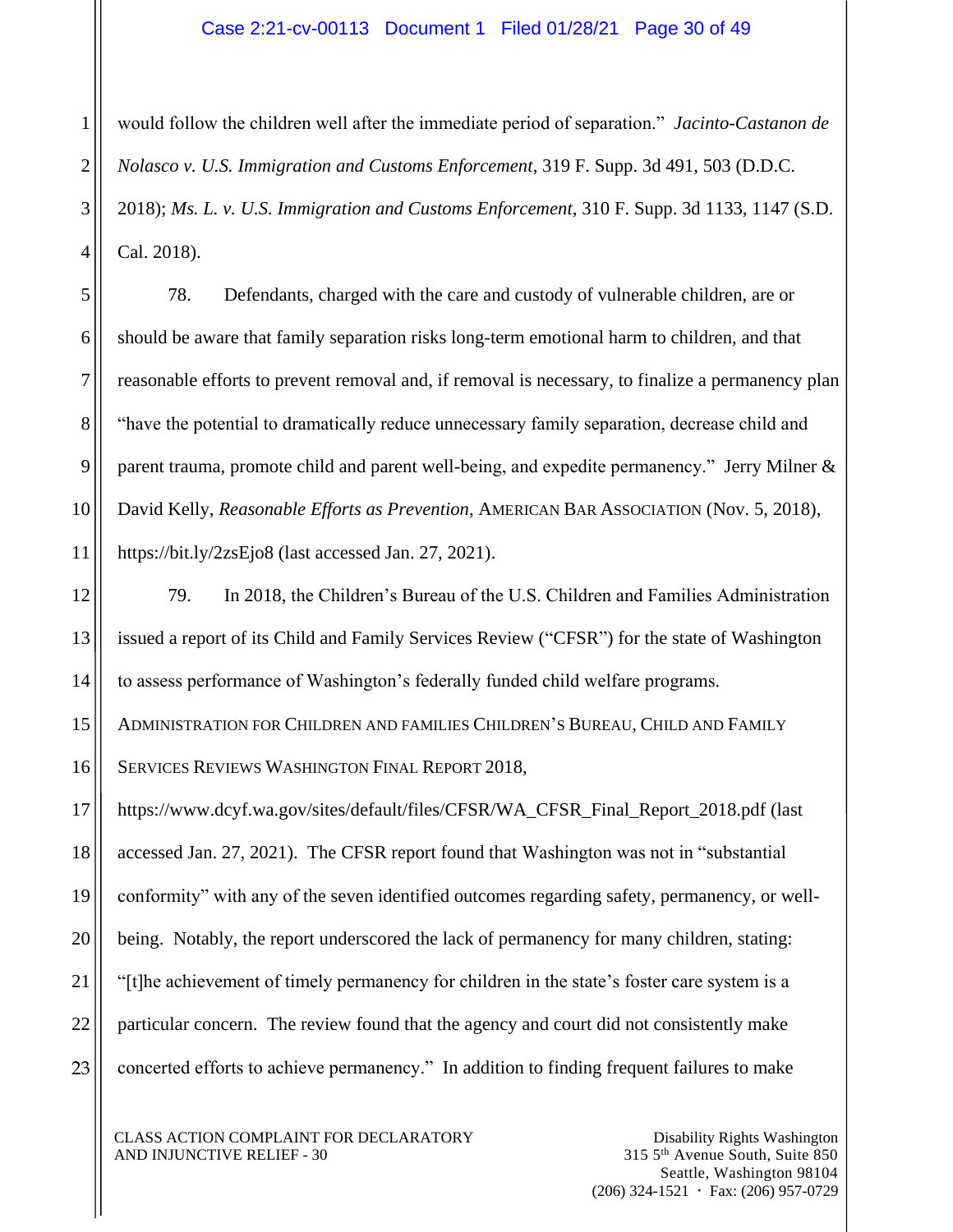#### Case 2:21-cv-00113 Document 1 Filed 01/28/21 Page 31 of 49

concerted efforts to preserve family relationships, the CFSR found only 17% of the 95 applicable cases reviewed had substantially achieved the outcome of having "permanency and stability in their living situations," in part because DCYF often failed to make "concerted efforts" to achieve "reunification, guardianship, adoption, or other permanent living arrangement," and failed to provide for placement stability.

80. DCYF has not remediated its failures. For example, although consistent contact with family is vital to children's mental health and well-being and is an essential component of meaningfully working toward permanency when the goal is family reunification, Defendants still often fail to provide children with disabilities in foster care consistent family visits and calls. Visits are often suspended due to visitation provider issues, canceled, never scheduled, or made infeasible because of placements across the state or, worse, across the country.

81. Defendants have also not addressed their failure to support children with behavioral health and developmental disabilities to reunify with their families. They have failed to establish policies and practices to help families safely reunify, particularly when a child has more intensive support needs. Defendants have failed to create a system in which case plans meaningfully assure that services are in fact provided to families to improve the conditions in the child's own home and facilitate the return of the child home. Although DCYF's purpose under WASH. REV. CODE ANN. § 13.34.020 (West 1998) should be to nurture the family unit as a "fundamental resource" for raising children, its policy on "reasonable efforts" to prevent or end out-of-home placements does not define "reasonable efforts" or identify services the social workers must offer families to facilitate prompt reunification or other strategies that would enable families to safely welcome their children with unique or complex needs back home.

23

CLASS ACTION COMPLAINT FOR DECLARATORY AND INJUNCTIVE RELIEF - 31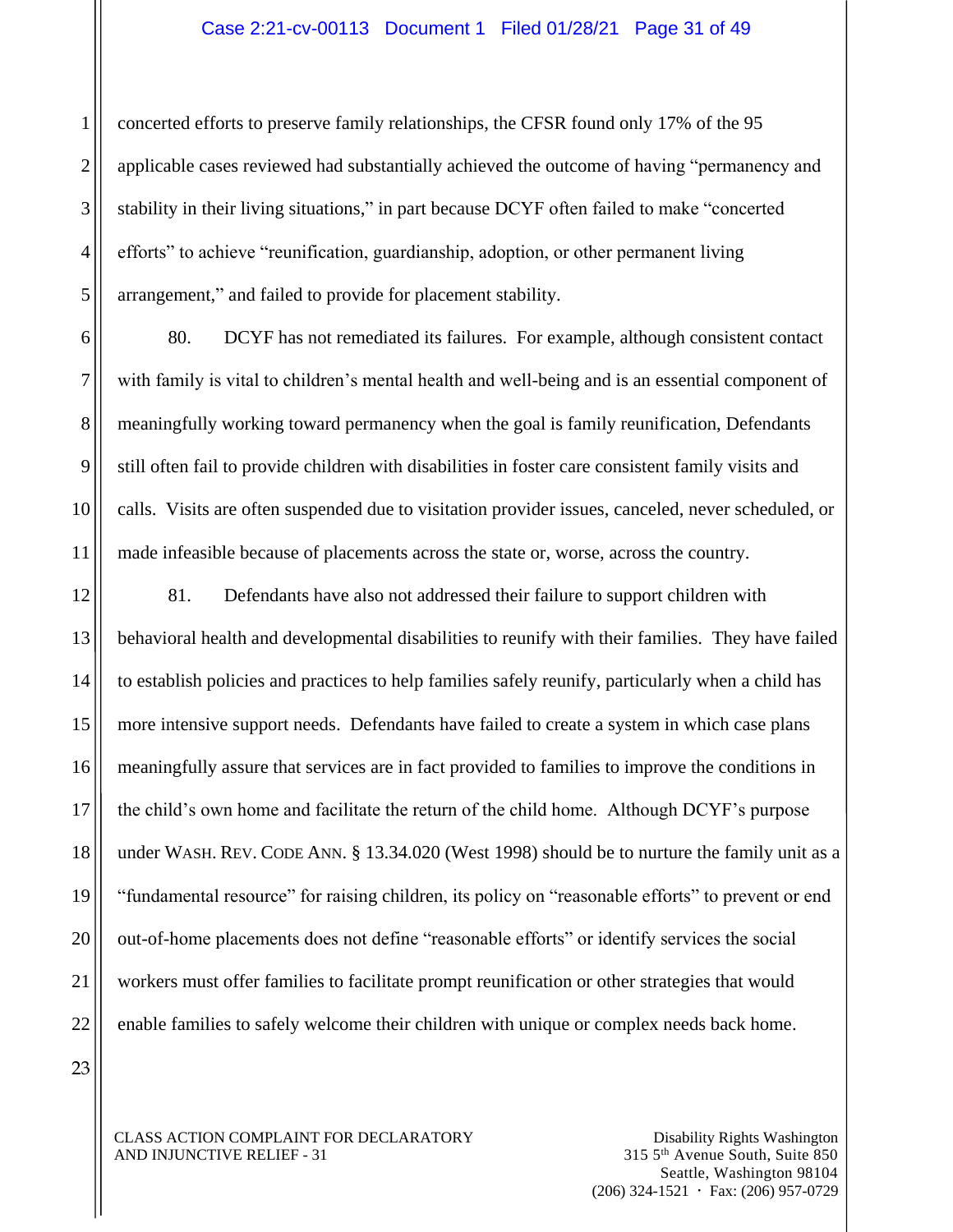#### Case 2:21-cv-00113 Document 1 Filed 01/28/21 Page 32 of 49

82. Defendants have failed to establish policies and practices to engage families in planning supports and placements that will address the unique and individual needs of each child. DCYF policies and practices marginalize family input and preferences for placements, services, and permanency planning. Defendants' failure to establish strategies to include and prioritize family participation in placement planning and decisions is resulting in an overall failure to achieve reunification and permanency.

83. Defendants also fail to establish policies and practices to ensure delivery of services that families need in order to reunify. The DCYF policy regarding Family Preservation Services and Intensive Family Preservation Services has strict eligibility requirements and broad exceptions to when services should be delivered. Defendants' failure to establish policies and practices to provide necessary services for families to reunify is resulting in prolonged and unnecessary family separations.

84. State law further sets forth expectations that foster and kinship caregivers will assist parents "by helping them understand their child's needs and correlating appropriate parenting responses," participate in activities with families, and transport children to family time visits. WASH. REV. CODE § 13.34.260 (2011). However, Defendants have established no policies or practices to train foster parents in how to understand and appropriately respond to children with disabilities and do not have any policies that require foster parents to fulfill their vital role of collaboratively sharing their skills and knowledge with families so that they can raise their own children.

85. Because foster placements are neither trained nor required to provide lasting supports for the children with disabilities and their families, foster children with the highest needs are at risk of being quickly rejected or kicked out by placements that are unprepared and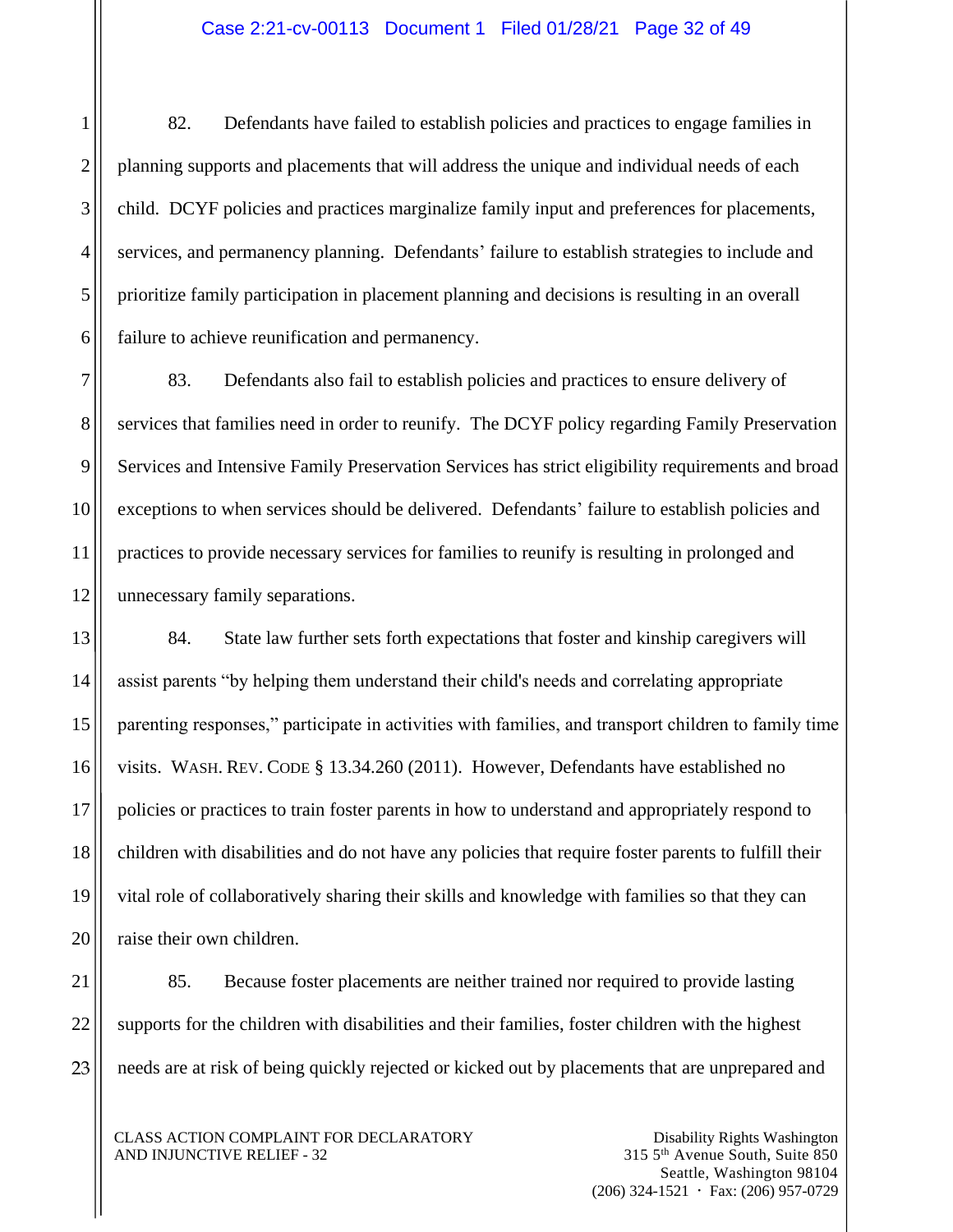unwilling to continue serving them and their families. As a result, Defendants are failing to provide stable, nurturing homes for foster children while out-of-home placement is necessary for their safety.

86. Defendants are or should be aware of the harm that placement disruptions create. In addition to the emotional trauma of experiencing further abandonment, placement moves often mean disruptions in school and mental health or other therapies, as well as friendships. Yet, according to publicly available data from the Center for Social Sector Analytics and Technology, placement instability has continued to be an ongoing problem that Defendants have failed to solve: in January 2020, 1,795 of the 8,105 children in out-of-home placements (22.2%) had experienced five or more placements. Center for Social Sector Analytics & Technology, *Children in Out-of-Home Care (Count*) (Oct. 30, 2020), [http://www.vis.pocdata.org/graphs/ooh](http://www.vis.pocdata.org/graphs/ooh-counts)[counts](http://www.vis.pocdata.org/graphs/ooh-counts) (under filters, click 'advanced'; then click 'number of placement sessions'; then select 'five or more placements'; then click 'update').

87. According to this same public database, placement instability disproportionately affects Black/African American children, who are already grossly over-represented in the foster care system.<sup>3</sup> Black/African American children make up 9.35% of children in out of home placements. *Id.* (under filters, click 'demographics' and select 'Black/African American'; then click 'update'). However, 13.43% of the children who experienced five or more placements are Black/African American. *Id.* (under filters, click 'advanced'; then click 'number of placement

 $\overline{a}$ 

<sup>&</sup>lt;sup>3</sup> While 4.2 of every 1000 White/Caucasian children are removed from their families, 9.4 of 1000 Black/African American children are in out-of-home placements. Center for Social Sector Analytics & Technology, *Children in Out-of-Home Care (Rates*) (Oct. 30, 2020),<http://www.vis.pocdata.org/graphs/ooh-rates> (under filters, click 'demographics' and select Black/African American and White/Caucasian; then click 'update').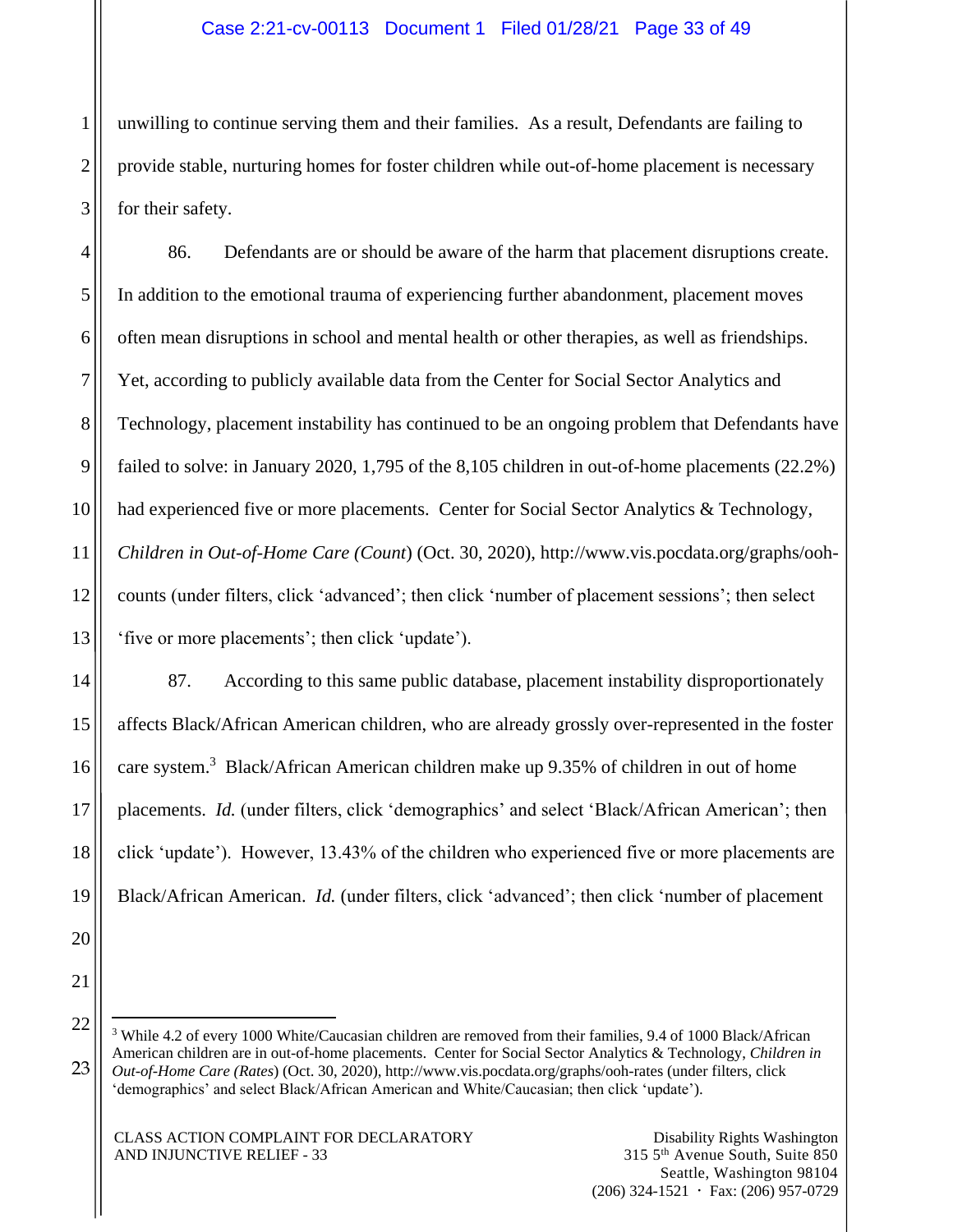# Case 2:21-cv-00113 Document 1 Filed 01/28/21 Page 34 of 49

sessions' and select 'five or more placements'; then click update; under filters, click 'demographics' and select 'Black/African American'; then click 'update').

88. LGBTQ youth are similarly at risk of suffering extreme placement instability. While in foster care, LGBTQ youth, who are also grossly over-represented,<sup>4</sup> are more likely than their peers to experience harassment, hostility, and even violence due to their identities.

Laura Baams, et. al., *LGBTQ Youth in Unstable Housing and Foster Care* 2, Pediatrics (Feb 11,

2019), available online at https://www.childrensrights.org/wp-

content/uploads/2019/04/2019.02.12-LGBTQ-Youth-in-Unstable-Housing-and-Foster-Care.pdf

9 [hereinafter Baams]; Bianca D.M. Wilson, et al., *Sexual and Gender Minority Youth in Foster* 

10 *Care: Assessing Disproportionality and Disparities in Los Angeles* 11-12, The Williams

11 Institute (2014), https://williamsinstitute.law.ucla.edu/wp-content/uploads/SGM-Youth-in-

12 Foster-Care-Aug-2014.pdf [hereinafter Wilson]. They experience higher levels of placement

13 instability than their peers and are more likely to be placed in congregate care. Wilson at 41.

14 They are also more likely to have mental health needs than their non-LGBTQ peers in care.

Baams at 1.

89. Further, LBGTQ youth have far worse permanency outcomes than their non-LGBTQ peers. As many as one out of four LGBTQ youth exit foster care without having found a permanent home. Megan Martin, et. al, *Out of the Shadows: Supporting LGBTQ youth in child welfare through cross-system collaboration* 25, Center for the Study of Social Policy (May

20

21

15

16

17

18

19

1

2

3

4

5

6

7

8

https://williamsinstitute.law.ucla.edu/wp-content/uploads/SGM-Youth-in-Foster-Care-Aug-2014.pdf.

 $\overline{a}$ <sup>4</sup> LGBTQ young people are significantly overrepresented in foster care. While 11.2% of youth not in foster care identify as LBGTQ, 30.4% of youth in foster care identify as LBGTQ. Laura Baams, et. al., *LGBTQ Youth in Unstable Housing and Foster Care* 1, Pediatrics (Feb 11, 2019), available online at

<sup>22</sup> 23 https://www.childrensrights.org/wp-content/uploads/2019/04/2019.02.12-LGBTQ-Youth-in-Unstable-Housing-and-Foster-Care.pdf. The disparity is also stark for trans youth, who make up 2.25% of youth not in foster care but 5.6% of foster youth. Bianca D.M. Wilson, et al., *Sexual and Gender Minority Youth in Foster Care: Assessing Disproportionality and Disparities in Los Angeles* 7, The Williams Institute (2014),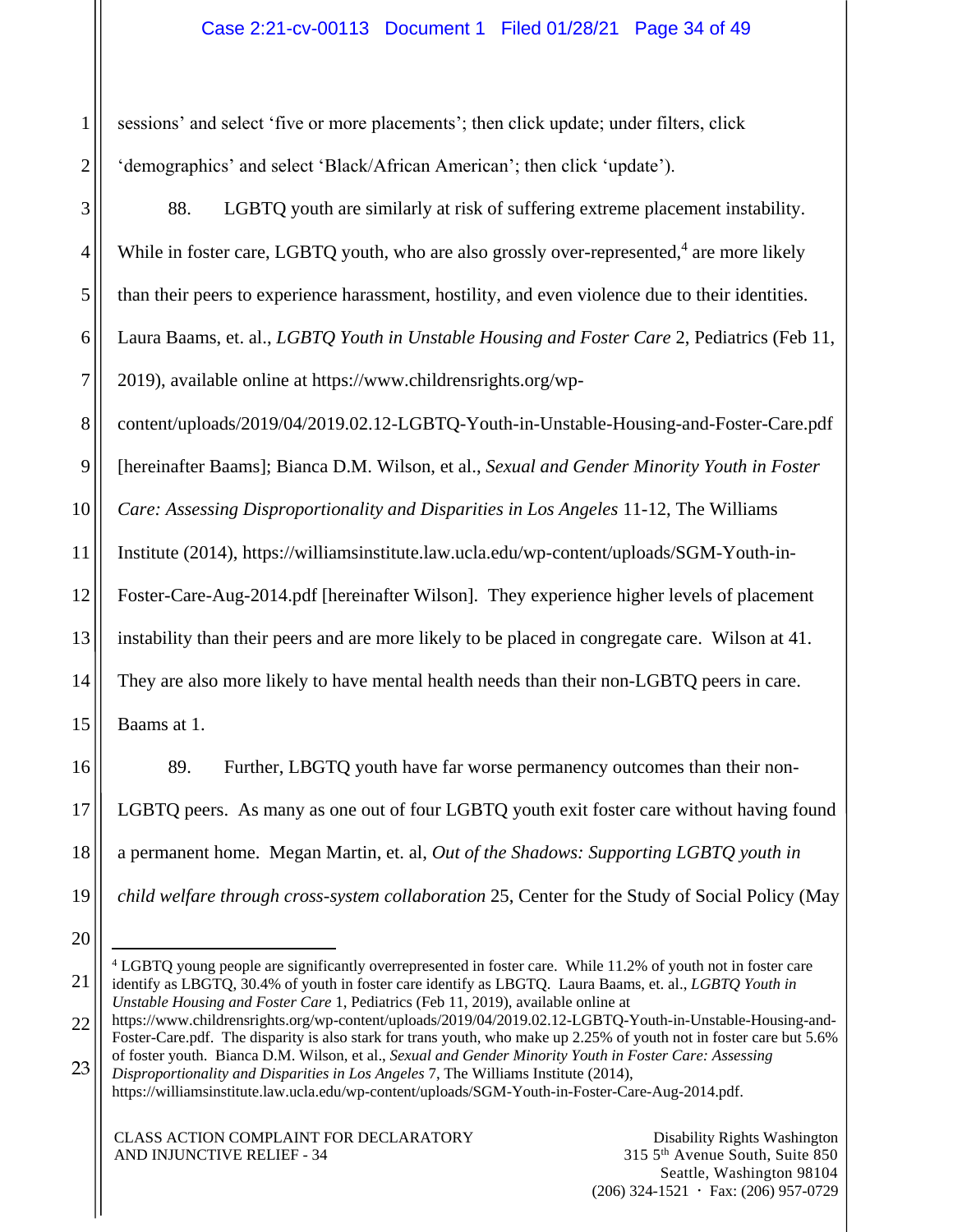2016), https://cssp.org/wp-content/uploads/2018/08/Out-of-the-Shadows-Supporting-LGBTQyouth-in-child-welfare-through-cross-system-collaboration-web.pdf. This lack of permanency often leads directly to homelessness for LBGTQ former foster youth. *Id.* at 10.

# **B. DCYF has failed to develop an adequate array of placement options to support the individualized needs of children in foster care with disabilities and instead relies on harmful hotel, office, one-night, and out-of-state placements**.

90. Defendants' systemic deficiencies further harm the children that DCYF separates from their families. For example, rather than providing children with stable family-like settings in their communities, DCYF subjects them to dangerous, orphanage-style facilities in remote locations, which may be located in other states such as Utah, Illinois, Florida, Tennessee, and Idaho. While placed out of state, children typically visit with families only three or four times per year and are often only allowed one phone call per week.

91. Most if not all of the out-of-state placements require complete segregation from non-disabled peers, requiring that children attend school, receive medical care, and engage in structured activities occurring on-site. Some of the out-of-state placements have been the subject of allegations including ineffective management, failure to properly train staff, dangerous use of restraints, and physical and sexual abuse and neglect, including incidents where children have died at the hands of staff. These placements are generally locked or staffsecure facilities, and they are located in remote areas, making it difficult to visit for both state workers and children's family members.

23

1

2

3

4

5

6

7

8

9

10

11

12

13

14

92. Out-of-state facilities are not subject to Washington State foster care licensing requirements. When children are placed out of state, DCYF does not directly investigate allegations of abuse or neglect, and instead relies upon the limited information gathered by the facilities and/or licensing agencies in the state where the facilities are located. DCYF contracts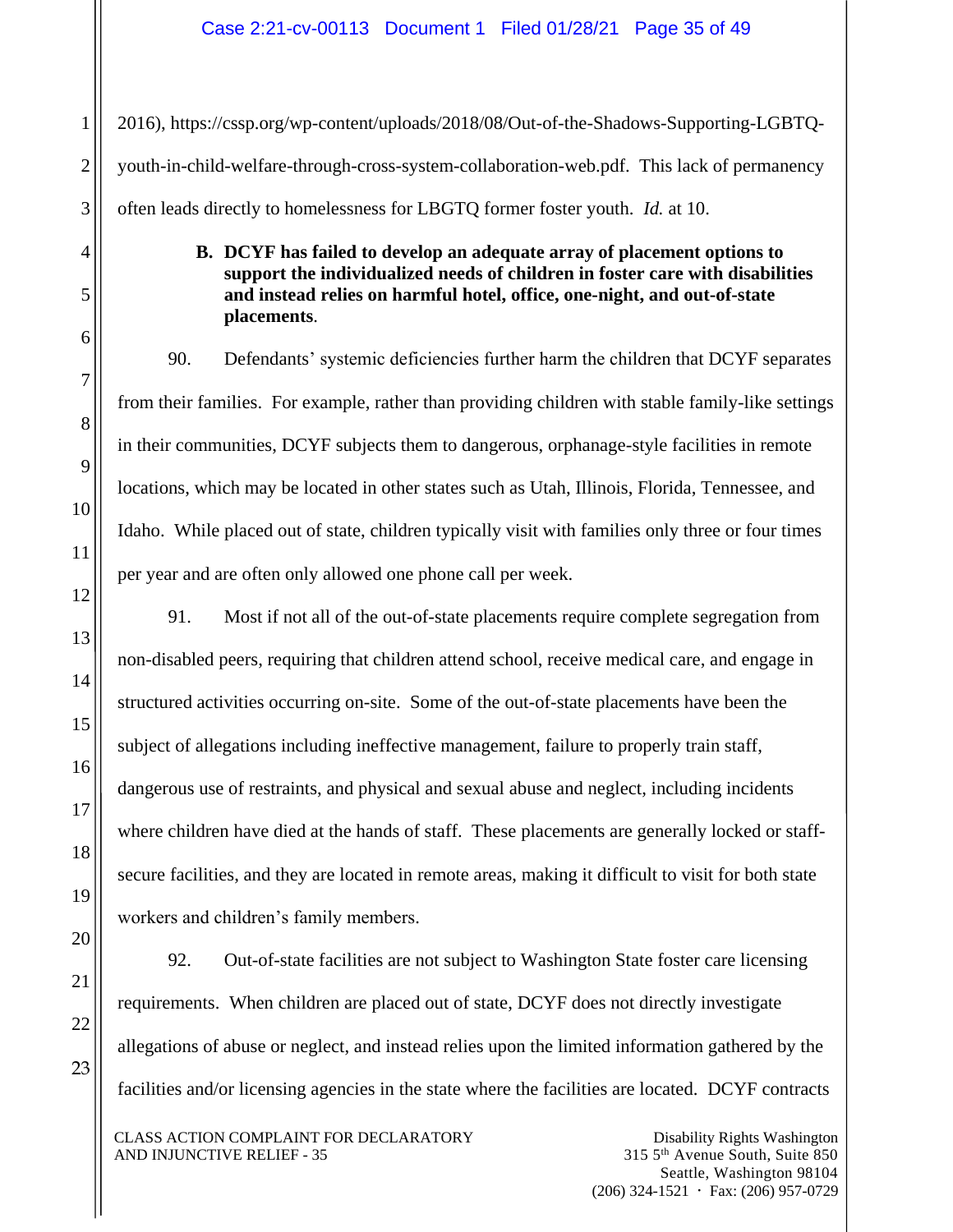# Case 2:21-cv-00113 Document 1 Filed 01/28/21 Page 36 of 49

with social workers in the state where the facilities are located to conduct monthly health and welfare checks. Although DCYF began conducting quarterly in-person monitoring in 2018, DCYF social workers have been unable to visit most out-of-state placements in 2020 due to the COVID-19 pandemic.

5 6 7 8 9 10 11 12 13 14 15 16 17 18 93. While the number of children placed out of state has decreased over the last year, the number of instances when children are deprived of an actual placement and must stay overnight in hotels, referred to as "exceptional stays," has sharply increased. Since 2014, the Washington State Office of the Family and Children's Ombuds ("OFCO") has been tracking "placement exceptions" in which hotels and DCYF offices are used as emergency placements. In 2016, OFCO began reporting significant concerns about this growing practice, noting the increase from years past. In its 2016 Annual Report, OCFO stated: "From September 1, 2015 to August 31, 2016, OFCO received notice of 883 placement exceptions involving 221 different children. This is a dramatic increase from the year before where OFCO documented 120 placement exceptions involving 72 children. The vast majority of these placement exceptions (870) involved children spending the night in hotels/offices. There were thirteen known instances of children spending the night in DCFS offices." STATE OF WASH. OFFICE OF THE FAMILY AND CHILDREN'S OMBUDS, 2016 ANNUAL REPORT 35 (2017), https://ofco.wa.gov/sites/default/files/2019-09/2015-2016-OFCO-Annual-Report.pdf (last accessed Jan. 27, 2021).

94. Every year since, the number of exceptional placements has grown. OFCO's 2019 Annual Report described interviews with DCYF Regional Administrators ("R.A.s"), who acknowledged that DCYF was increasingly relying upon hotels and office placements for children with disabilities whose needs exceeded the supports that DCYF's foster parents were willing to provide. STATE OF WASH. OFFICE OF THE FAMILY AND CHILDREN'S OMBUDS, 2019 ANNUAL REPORT (2019), https://ofco.wa.gov/sites/default/files/2020-

CLASS ACTION COMPLAINT FOR DECLARATORY AND INJUNCTIVE RELIEF - 36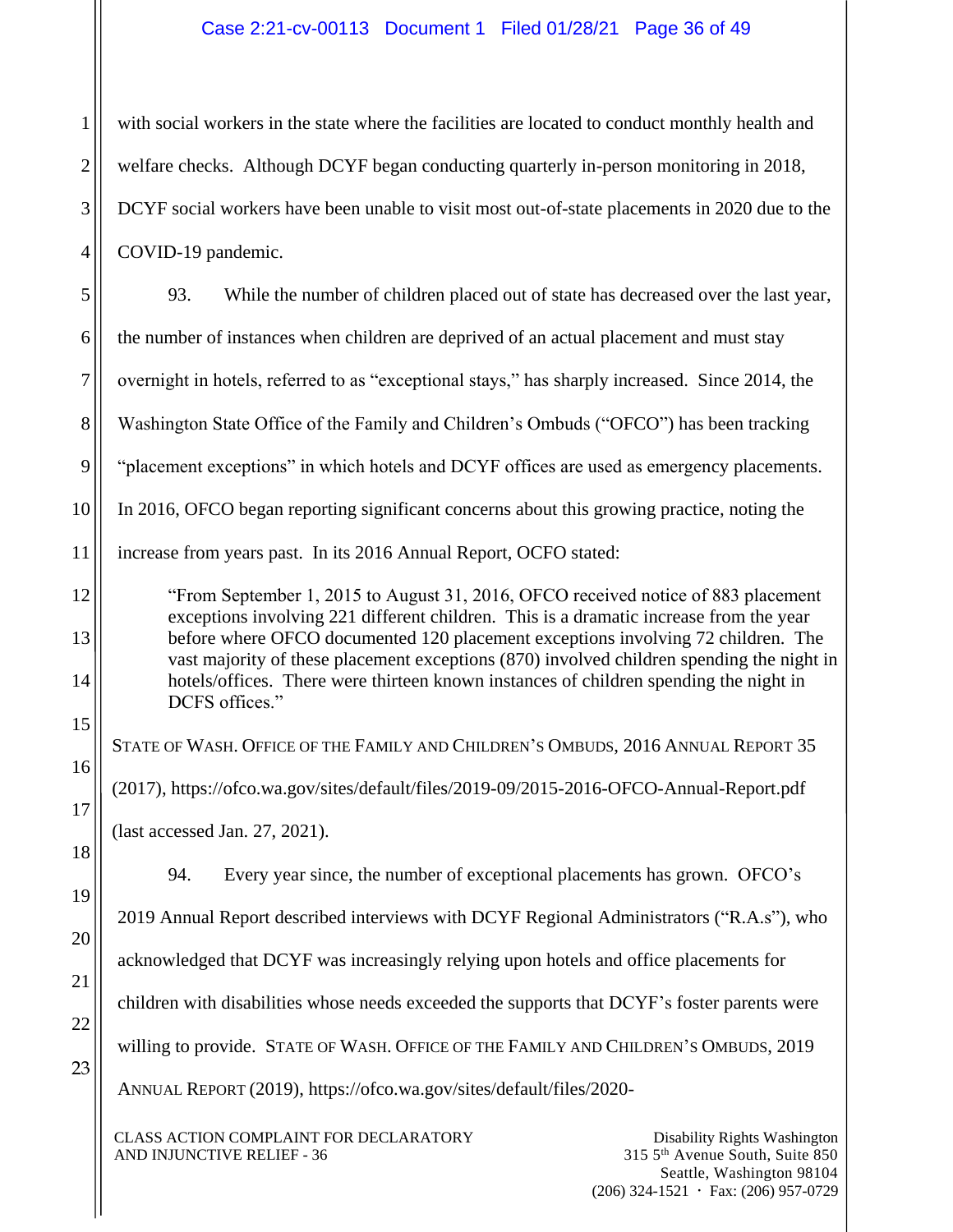01/2019\_OFCO\_Annual\_Report\_1-15-2020.pdf (last accessed Jan. 27, 2021). The report explained:

The R.A.s uniformly agreed the problem of placement exceptions is getting worse and is not necessarily due to a lack of licensed foster homes. In fact, R.A.s noted many foster homes are empty while children languish in a series of hotel stays. They assert that placement exceptions continue because of major changes in the population that DCYF serves, -specifically an increase in youth with serious mental health concerns, youth involved with the juvenile justice system, and youth who suffer from major developmental disabilities. While these new populations of children have grown, the recruiting and training of foster homes remains tied to a traditional view of a foster child that does not address the placement needs for these types of youth.

95. OFCO also noted other alarming data showing glaring racial disproportionality.

In its 2020 Annual Report, OFCO explained, "Of the children who experienced placement

exceptions, 16.4 percent were Black/African American, while Black/African American children

comprise 13 percent of the out-of-home care population in Regions 4 and 6 and 9.4 percent of

the out-of-home care population statewide." OFFICE OF THE FAMILY AND CHILDREN'S OMBUDS,

2020 ANNUAL REPORT 19 (2020), https://ofco.wa.gov/sites/default/files/2020-

12/2020%20OFCO%20Annual%20Report.pdf. It also included data showing that of the

twenty-four children who spent twenty or more nights in placement exceptions, five (20.8%)

were Black/African American, and seven (29%) were Multi-Racial. *Id.* at 16 fig. 5.

96. In December 2019, Defendant Ross Hunter admitted to the Seattle Times that hotel and office placements were "an enormous problem," and that "[r]epeated stays in hotels is

a crazy, bad idea." Nina Shapiro, *'Crazy bad idea': Top Washington official reacts to* 

*'alarming' rise in children in state care sent to hotels*, SEATTLE TIMES (Dec. 16, 2019),

[https://www.seattletimes.com/seattle-news/report-reveals-alarming-increase-in-number-of-](https://www.seattletimes.com/seattle-news/report-reveals-alarming-increase-in-number-of-children-in-state-care-sent-to-hotels-its-a-crazy-bad-idea-top-official-agrees)

[children-in-state-care-sent-to-hotels-its-a-crazy-bad-idea-top-official-agrees.](https://www.seattletimes.com/seattle-news/report-reveals-alarming-increase-in-number-of-children-in-state-care-sent-to-hotels-its-a-crazy-bad-idea-top-official-agrees) DCYF R.A.s also admitted to OFCO that they had concerns about children's safety while in placement exceptions,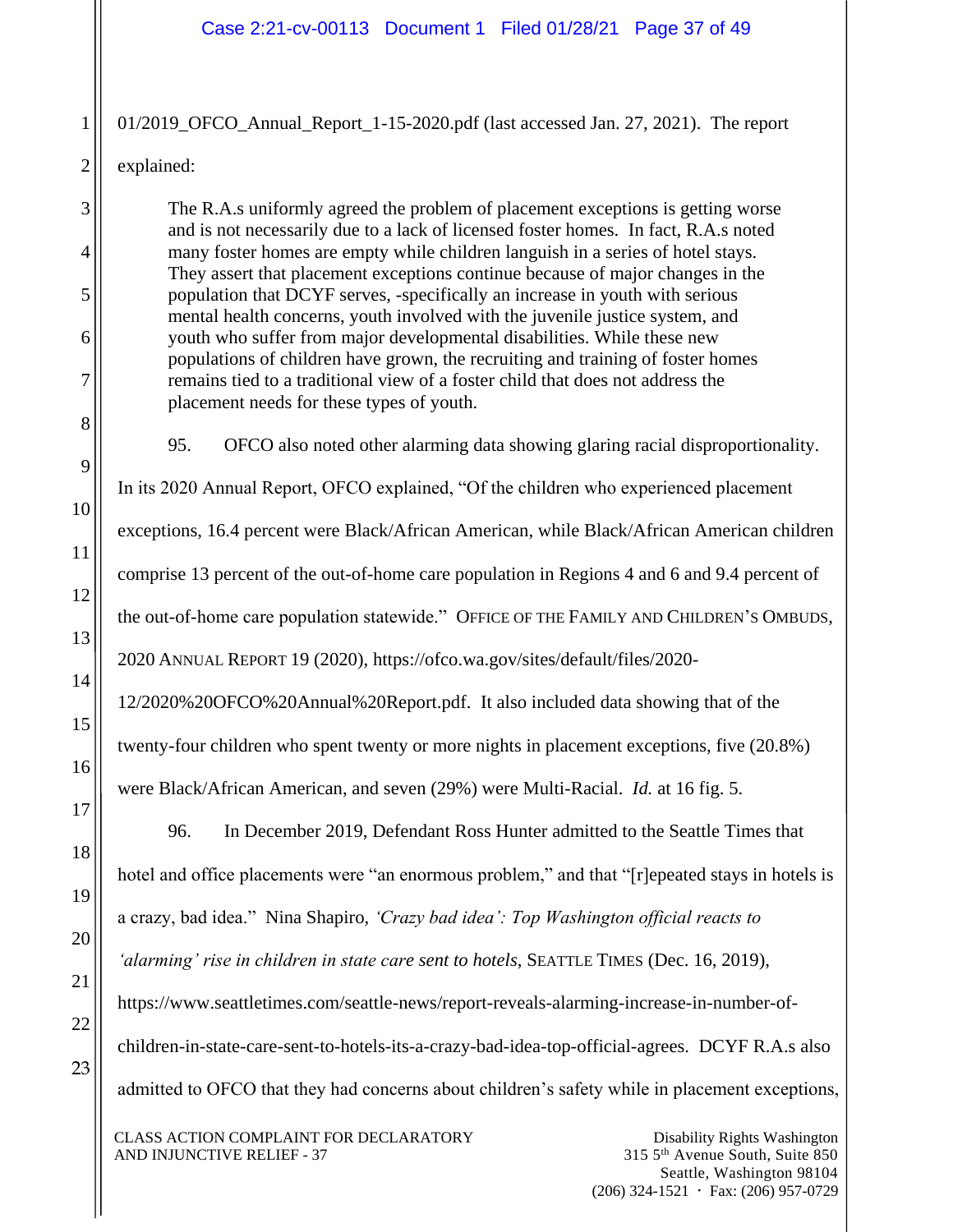### Case 2:21-cv-00113 Document 1 Filed 01/28/21 Page 38 of 49

citing examples of children assaulting one another and engaging in self-harm. In its 2019 Annual Report, OFCO observed, "Placement exceptions seem to have a dysregulating effect on all youth, and youth presenting with major mental health issues are particularly at risk." The 2019 report also described how youth reported feeling that "no one wants them and they are unlovable." STATE OF WASH. OFFICE OF THE FAMILY AND CHILDREN'S OMBUDS, 2019 ANNUAL REPORT at 12-13.

1

2

3

4

5

6

17

18

19

20

21

22

23

7 8 9 10 11 12 13 14 15 16 97. Yet, despite Defendants' understanding that this practice is deeply harmful and potentially dangerous, the number of placement exceptions continued to increase over the next year. In 2020, OFCO issued an Annual Report showing how the number of placement exceptions had grown to over 1,863 from September 1, 2019 to August 31, 2020, involving 220 different children. STATE OF WASH. OFFICE OF THE FAMILY AND CHILDREN'S OMBUDS, 2020 ANNUAL REPORT at 14 (2020). This figure represented a fifteen-fold increase since 2015 and was the highest number ever recorded. In almost 300 instances, the location of the placement exception was a DCYF office. According to this 2020 report, exceptional placements "can extend for days, weeks or even months," and the vast majority of the children who experienced these extended exceptional placements had significant mental health needs. *Id.* at 23.

98. The report went on to describe the highly destabilizing conditions that the children in extended exceptional placements experience:

DCYF requires that each morning these children leave the hotel or office where they spent the previous night, taking all of their belongings with them, with the expectation they will not be returning to the same room, or perhaps even the same hotel. Frequently, due to staff shortages and logistics, these children also spend their evenings transporting other youth who are out of placement. Their meals are consequently improvised as well, and they frequently eat fast food or food from grocery or convenience stores. They also endure ever shifting arrangements of both the other children and the supervising staff that they spend the night with, a remarkable lack of continuity for the intimacy of these arrangements. A variety of community members report to OFCO that these young people are inadequately

CLASS ACTION COMPLAINT FOR DECLARATORY AND INJUNCTIVE RELIEF - 38

Disability Rights Washington 315 5th Avenue South, Suite 850 Seattle, Washington 98104  $(206)$  324-1521  $\cdot$  Fax: (206) 957-0729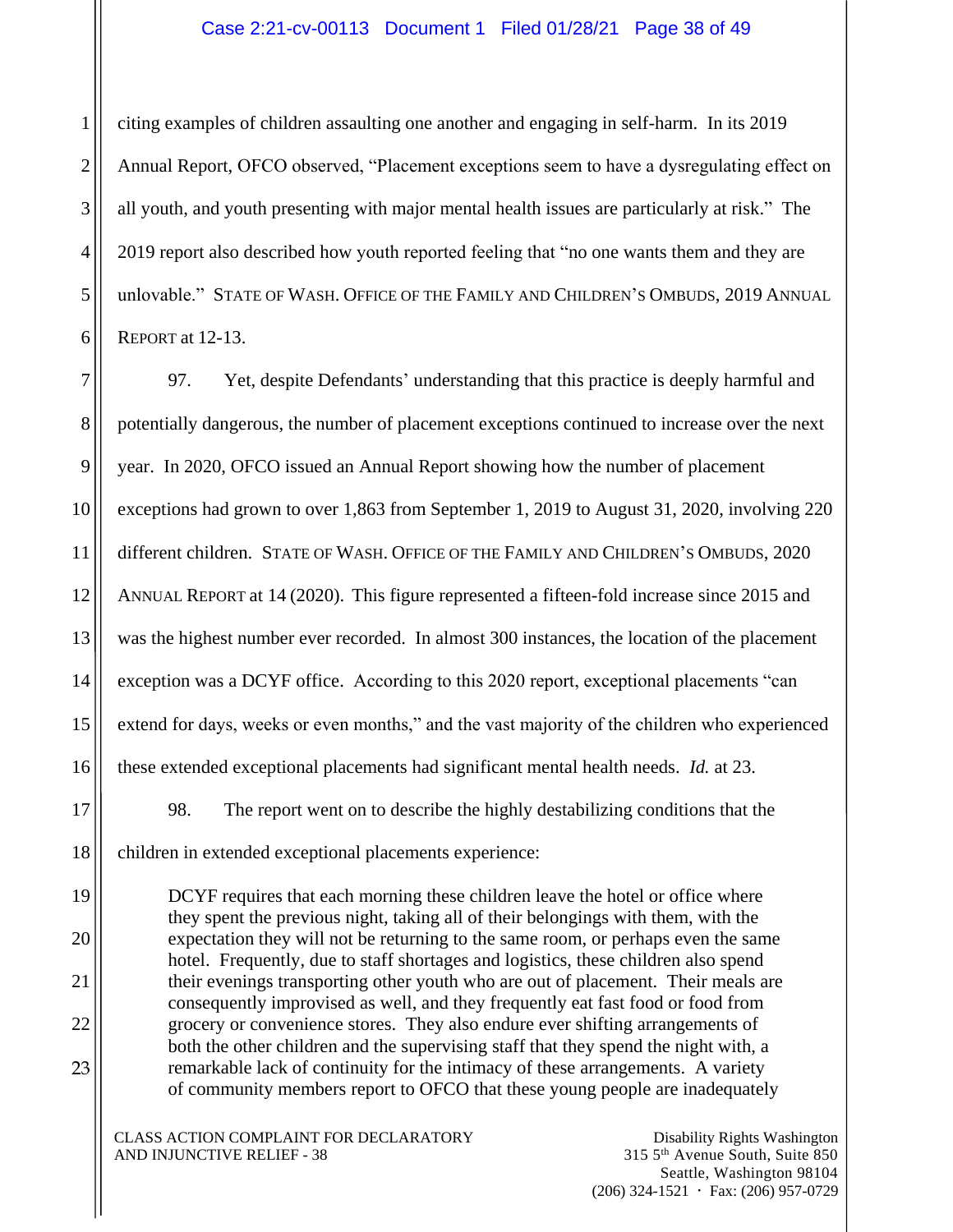served in this environment. The concerns relate to gaps in education, inadequate access to nutritious food, emotional dysregulation, children losing their belongings in transit, and other issues.

99. OFCO's 2020 Annual Report alluded to another practice of having children sleep in cars, recommending that DCYF "[e]nsure that children do not sleep in cars even when being transported for much of the night." OFFICE OF THE FAMILY AND CHILDREN'S OMBUDS, 2020 ANNUAL REPORT at 14 (2020). The director of OFCO previously stated in the media, "We have received reports – not many – but we have received reports of children staying in cars." Elizabeth Amon, *Homeless and in Foster Care: Hundreds of Washington Youth Sleeping in Offices, Hotels, and Even Cars*, THE IMPRINT (Oct. 1, 2020, 7:29 AM), https://imprintnews.org/youth-homelessness/homeless-foster-care-washington-youth-sleeping-

offices-hotels-cars/47889. DCYF also publicly admitted that if a child refuses placement, social workers stay in their cars with the youth until they agree, or "make another plan which may involve going to a hotel." *Id.* 

100. In its 2020 Annual Report, OFCO further recommended that DCYF institute measures to provide a "humane experience for the youth who continue to experience [exceptional placements], given the intractability of the problem." STATE OF WASH. OFFICE OF THE FAMILY AND CHILDREN'S OMBUDS, 2020 ANNUAL REPORT at 23. For example, for children who are experiencing a series of nights in exceptional placements, OFCO suggested that DCYF allow them to stay in the same hotel room instead of making them check out each morning, which OFCO argued would help alleviate children's anxiety about where they will be sleeping each night. OFCO also recommended other practice changes, such as keeping office kitchens stocked with healthy food so that children would have access to better nutrition and creating spaces in the offices for children to engage in virtual education and other activities. However,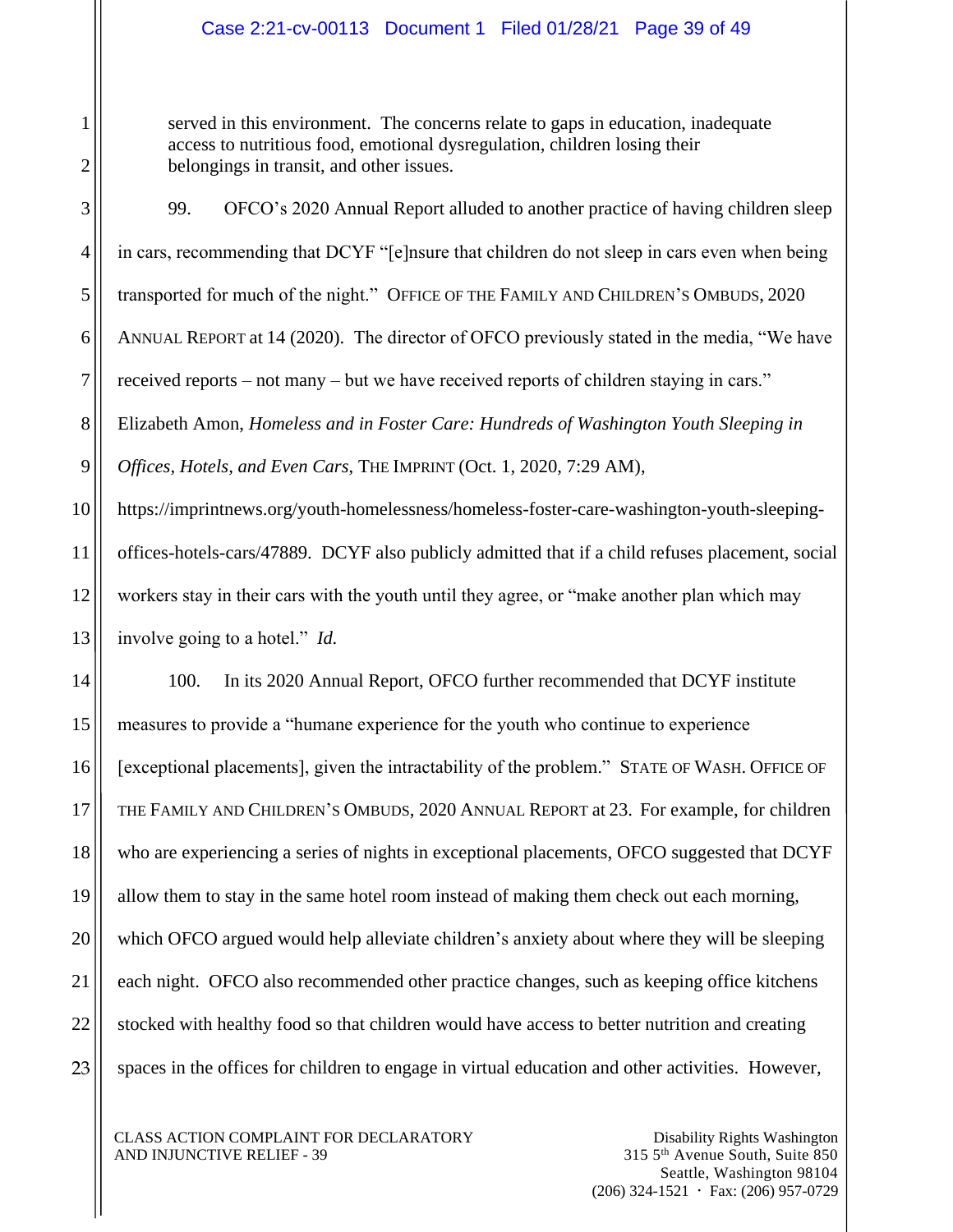DCYF has thus far not adopted any policies or provided any guidance to establish these or other practices that might help alleviate some of the daily chaos experienced by youth who are deprived a placement.

101. This year, Defendants are on track to again break their record for placement exceptions. The number of exceptional placements has continued to rise dramatically. DCYF data shows that, between September and November 2020 alone, 591 hotel or office stays have occurred, as compared to 250 placement exceptions during the same time period in 2019.

102. Foster children with behavioral health and developmental disabilities are also at risk of having to suffer one-night foster care stays. Like exceptional placements, children provided one-night stays typically must spend all of their waking hours at a DCYF office, where they have limited access to nutritious meals, exercise, education, and other constructive activities. Only, rather than spending the night at a hotel or at the office, children are dropped off at a foster home late in the evening and picked up in the early morning. This relentless cycle often repeats for weeks or months. Although these one-night stays are with licensed homes, these sites often do not even afford children a warm meal, let alone the care, stability, or nurturing that all children need.

103. Despite the daily harm suffered by children subjected to these practices, Defendants have still failed to develop an appropriate array of services and supports to allow children to live in a stable and nurturing home, either with their families or other caring individuals, in the least restrictive and most integrated setting appropriate to their needs. Instead, Defendants sought new funding for more in-state congregate care facilities as well as long-term hospitalizations, which further segregate children, strain their family units, and do not provide for permanency.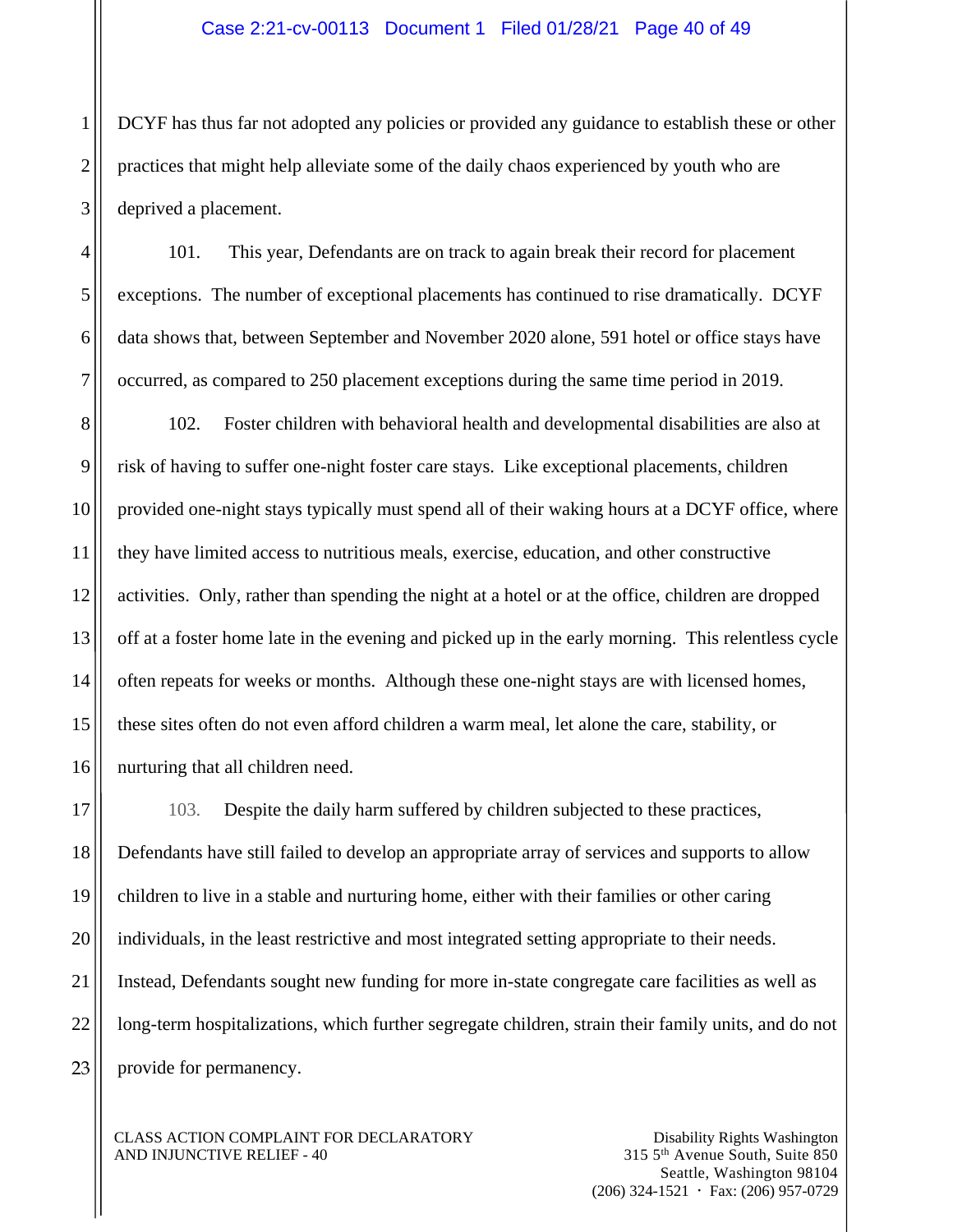104. In a December 2020 statement, DCYF indicated that it is also seeking to increase congregate care provider payments and the amount of capacity in congregate care and institutional settings in Washington. Nothing in Defendants' statement described any changes in policies, practices, or resources to improve the frequency or timeliness of reunifications or provide for long-term and potentially permanent homes. In January, Defendant Secretary Hunter testified in a legislative committee hearing and presented information about DCYF's increase in congregate care "beds" and plan to add twenty additional BRS-Intensive Mental Health (BRS+) beds by March 1, 2020. Ross Hunter, Dep't of Child., Youth and Fams., Exceptional Placements (Jan. 19, 2021),

https://app.leg.wa.gov/committeeschedules/Home/Document/224692.

105. Defendants also sought and obtained approval to weaken federal Title IV-E protections against inappropriate use of congregate care in QRTP settings. Rather than setting up a system for an independent assessment by an unaffiliated evaluator to determine whether these placements are necessary as normally required by Title IV-E, DCYF will continue to use its own social workers' unilateral determinations to place children in congregate care settings. In addition, Defendants continue to maintain that "States retain the right to place youth in group care programs regardless of QRTP status." Letter from Ross Hunter, Sec'y, DCYF, to Tara Urs (Oct. 30, 2020).

106. While all foster children who need intensive supports for their behavioral health or developmental disabilities are at increased risk of being placed in segregated foster care facilities, Black/African American children are also disproportionately placed in congregate care. In January 2020, when 9% of the children in out-of-home placements were Black/African American, 109 of the 950 children placed in group care as their "initial placement setting"

CLASS ACTION COMPLAINT FOR DECLARATORY AND INJUNCTIVE RELIEF - 41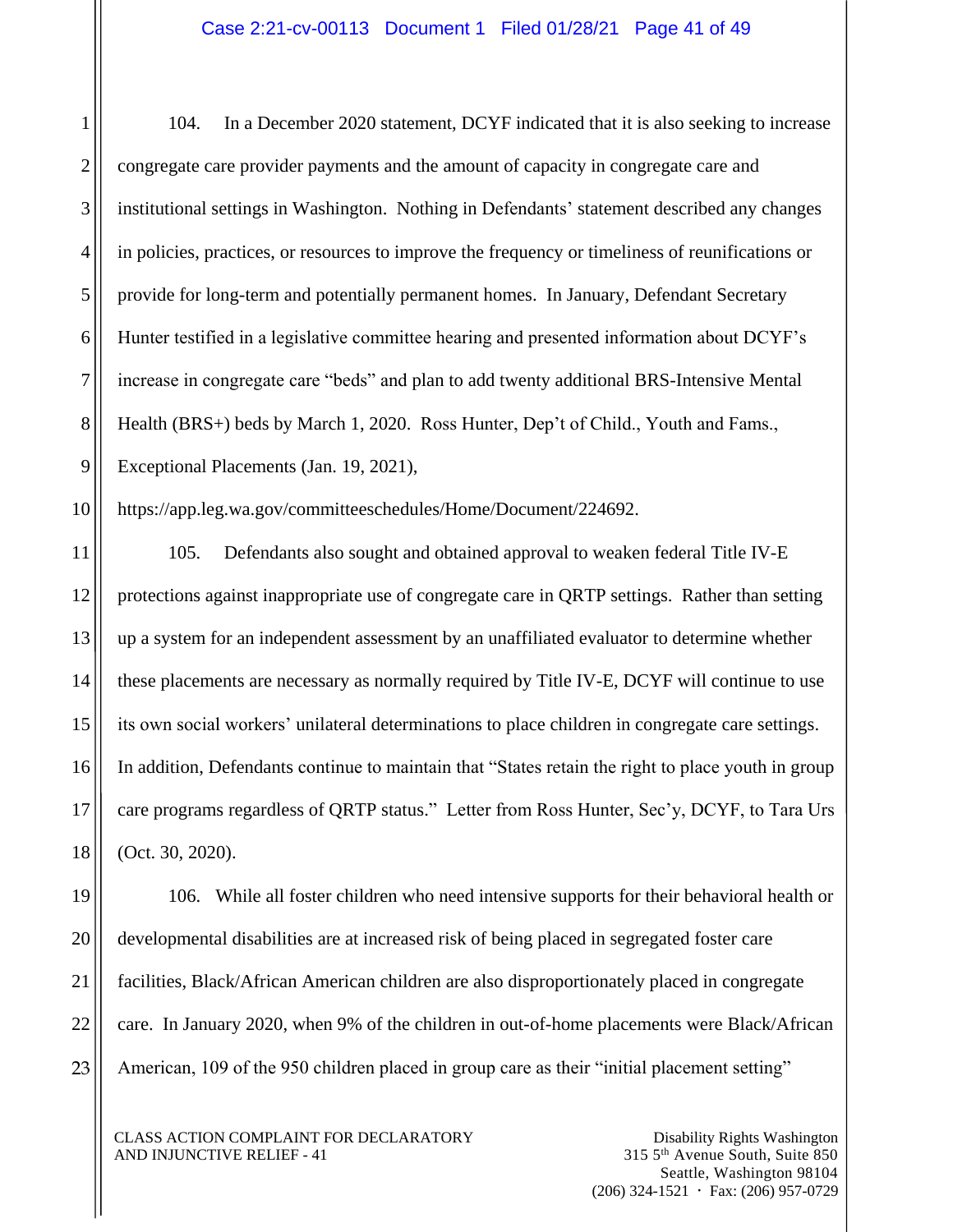(11.4%) were Black/African American. *Children in Out-of-Home Care (Count*) (under filters, click 'advanced'; then click 'initial placement setting' and select 'group'; then click update; under filters, click 'demographics' and select 'Black/African American'; then click 'update'). Similarly, 42 of the 322 children whose longest placement had been group care (13%) were Black/African American. *Id.* (under filters, click 'advanced'; then click 'longest placement setting' and 'select group'; then click update; under filters, click 'demographics' and select 'Black/African American'; then click 'update').

# **VIII. CLAIMS FOR RELIEF**

# **FIRST CLAIM: DECLARATORYAND INJUNCTIVE RELIEF FOR VIOLATIONS OF THE AMERICANS WITH DISABILITIES ACT, 42 U.S.C. § 12101,** *et seq***.**

107. Plaintiffs re-allege the paragraphs above.

108. Named Plaintiffs, putative Class Members, and Plaintiff DRW's constituents are qualified individuals with a disability within the meaning of 42 U.S.C. § 12131(2).

109. Defendants' agency, DCYF, is a public entity covered under Title II of the Americans with Disabilities Act. 42 U.S.C. § 12131(1).

110. The foregoing actions and inactions of Defendants have denied Plaintiffs the benefits of Defendants' services, programs, and/or activities and have subjected them to discrimination by reason of their disabilities in violation of Title II of the ADA and its implementing regulations. 42 U.S.C. § 12132.

111. With respect to Plaintiffs, Defendants utilize "methods of administration" that have "the effect of defeating or substantially impairing accomplishment" of its own objectives to reunify children with their own families or provide them with stable nurturing homes. These methods of administration constitute unlawful discrimination under 28 C.F.R. § 35.130(b)(3).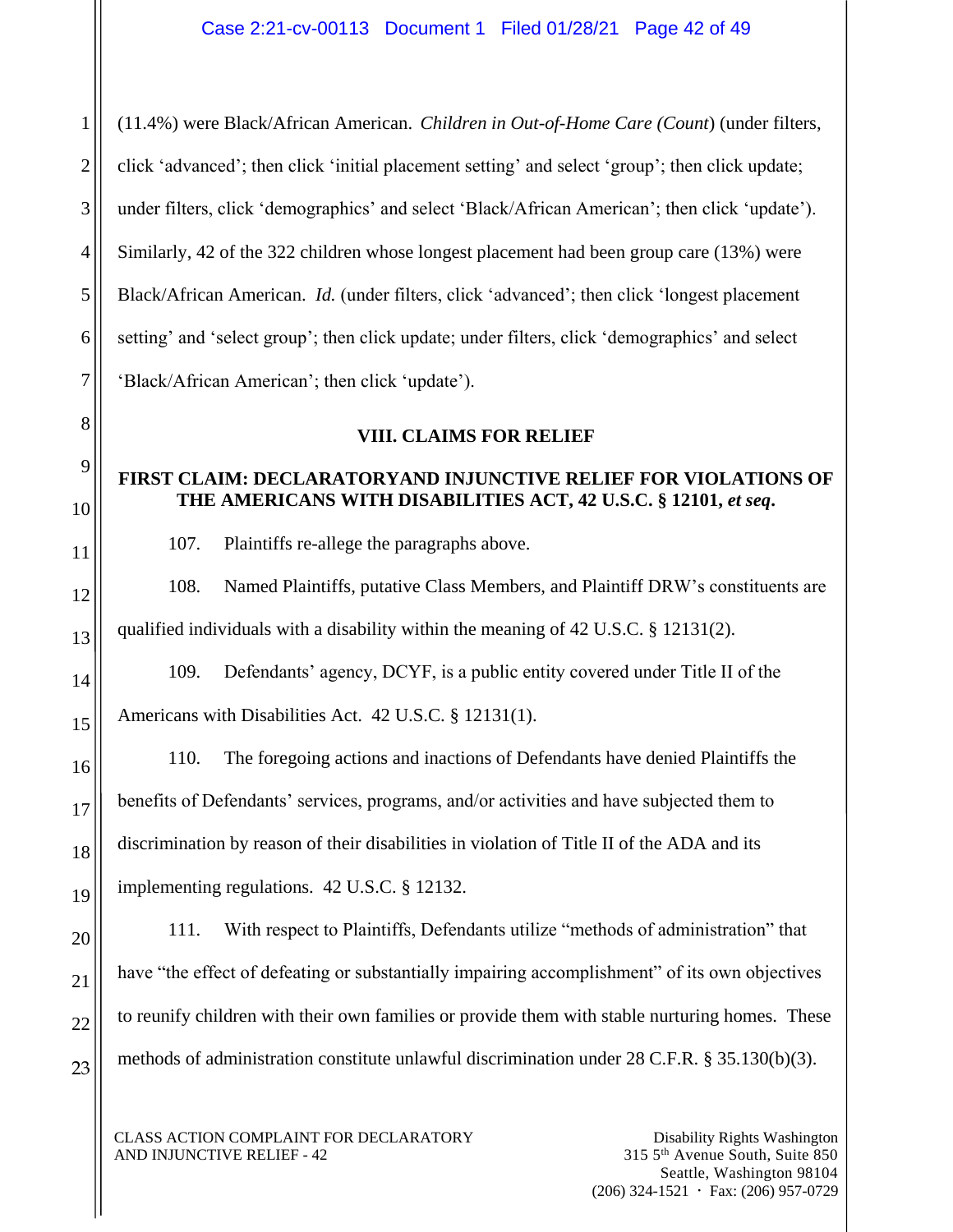Case 2:21-cv-00113 Document 1 Filed 01/28/21 Page 43 of 49

112. Defendants are engaging in practices that increase Plaintiffs' risk of unnecessary segregation in restrictive placements that isolate them from their families. These practices violate the "Integration Mandate" and constitute unlawful discrimination under 28 C.F.R. § 35.130(d).

# **SECOND CLAIM: DECLARATORY AND INJUNCTIVE RELIEF FOR VIOLATIONS OF SECTION 504 OF THE REHABILITATION ACT, 29 U.S.C. § 794**

113. Plaintiffs re-allege the paragraphs above.

114. Named Plaintiffs, putative Class Members, and Plaintiff DRW's constituents are qualified individuals with disabilities under Section 504 of the Rehabilitation Act, 29 U.S.C.  $§ 794(a).$ 

115. Defendants' agency, DCYF, administers a program or activity that receives federal financial assistance.

116. The foregoing actions and inactions of Defendants have denied Plaintiffs the benefits of, and subjected them to discrimination under, Defendants' program and/or activity solely by reason of their disabilities in violation of Section 504 of the Rehabilitation Act and its implementing regulations. 29 U.S.C. § 794(a).

117. With respect to Plaintiffs, Defendants utilize "methods of administration" that have "the effect of defeating or substantially impairing accomplishment" of its own objectives to reunify children with their own families or provide them with stable nurturing homes. These methods of administration constitute unlawful discrimination under 45 C.F.R. § 84.4(b)(4).

118. Defendants are engaging in practices that increase Plaintiffs' risk of unnecessary segregation in restrictive placements that isolate them from their families. These practices violate the "Integration Mandate" and constitute unlawful discrimination under 45 C.F.R.  $§ 84.4(b)(2).$ 

CLASS ACTION COMPLAINT FOR DECLARATORY AND INJUNCTIVE RELIEF - 43

Disability Rights Washington 315 5th Avenue South, Suite 850 Seattle, Washington 98104  $(206)$  324-1521  $\cdot$  Fax: (206) 957-0729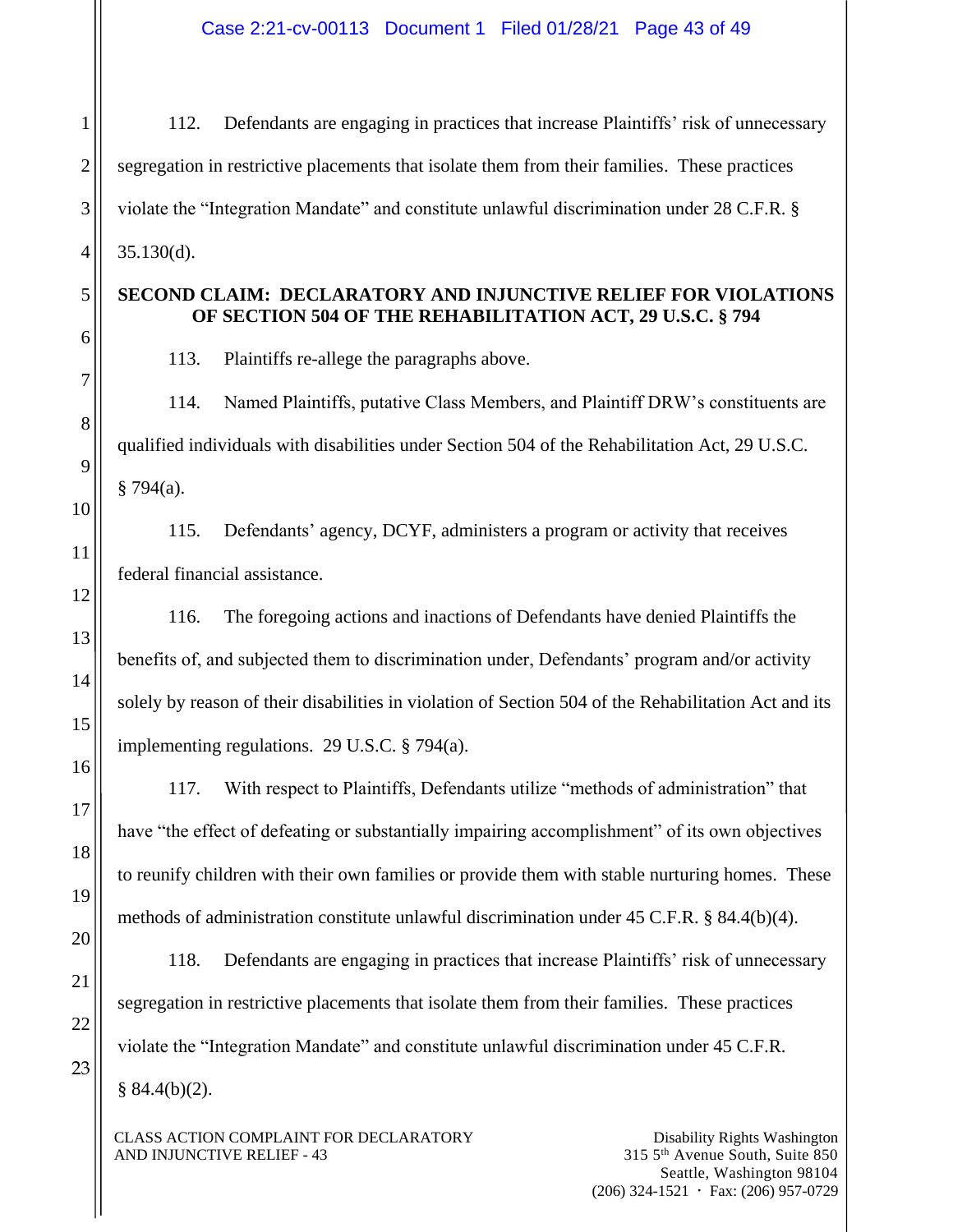# **THIRD CLAIM: DECLARATORY AND INJUNCTIVE RELIEF FOR VIOLATIONS OF FOURTEENTH AMENDMENT (Unwarranted Governmental Interference with Family)**

119. Plaintiffs re-allege the paragraphs above.

120. Named Plaintiffs, putative Class Members, and Plaintiff DRW's constituents have

a right under the Fourteenth Amendment to the United States Constitution to be free of

6 unwarranted governmental interference with the integrity of their families. This right is part of

their constitutionally protected right to privacy.

1

2

3

4

5

7

8

9

10

12

13

14

15

16

17

18

19

20

121. The foregoing actions and inactions of Defendants have denied Plaintiffs their right to be free of unwarranted governmental interference with the integrity of their families through their ongoing and preventable separations from their families.

11

# **FOURTH CLAIM: DECLARATORY AND INJUNCTIVE RELIEF FOR VIOLATIONS OF FOURTEENTH AMENDMENT (Substantive Due Process)**

122. Plaintiffs re-allege the paragraphs above.

123. When the State takes a child into foster care custody, it assumes an affirmative duty under the Fourteenth Amendment to the United States Constitution to protect the child from harm and to keep the child reasonably free from harm and risks of harm.

124. The foregoing actions and inactions of Defendants constitute a failure to meet their affirmative duty to protect Plaintiffs from harm and keep Plaintiffs reasonably free from harm and risk of harm. These failures are a substantial factor leading to, and proximate cause of, the violation of the constitutionally-protected liberty interests of the Plaintiffs.

21 22 23 125. Defendants' failures constitute a pattern, custom, policy, and/or practice that are contrary to law and any reasonable professional standards, are substantial departures from accepted professional judgment, and are conducted with deliberate indifference to known harms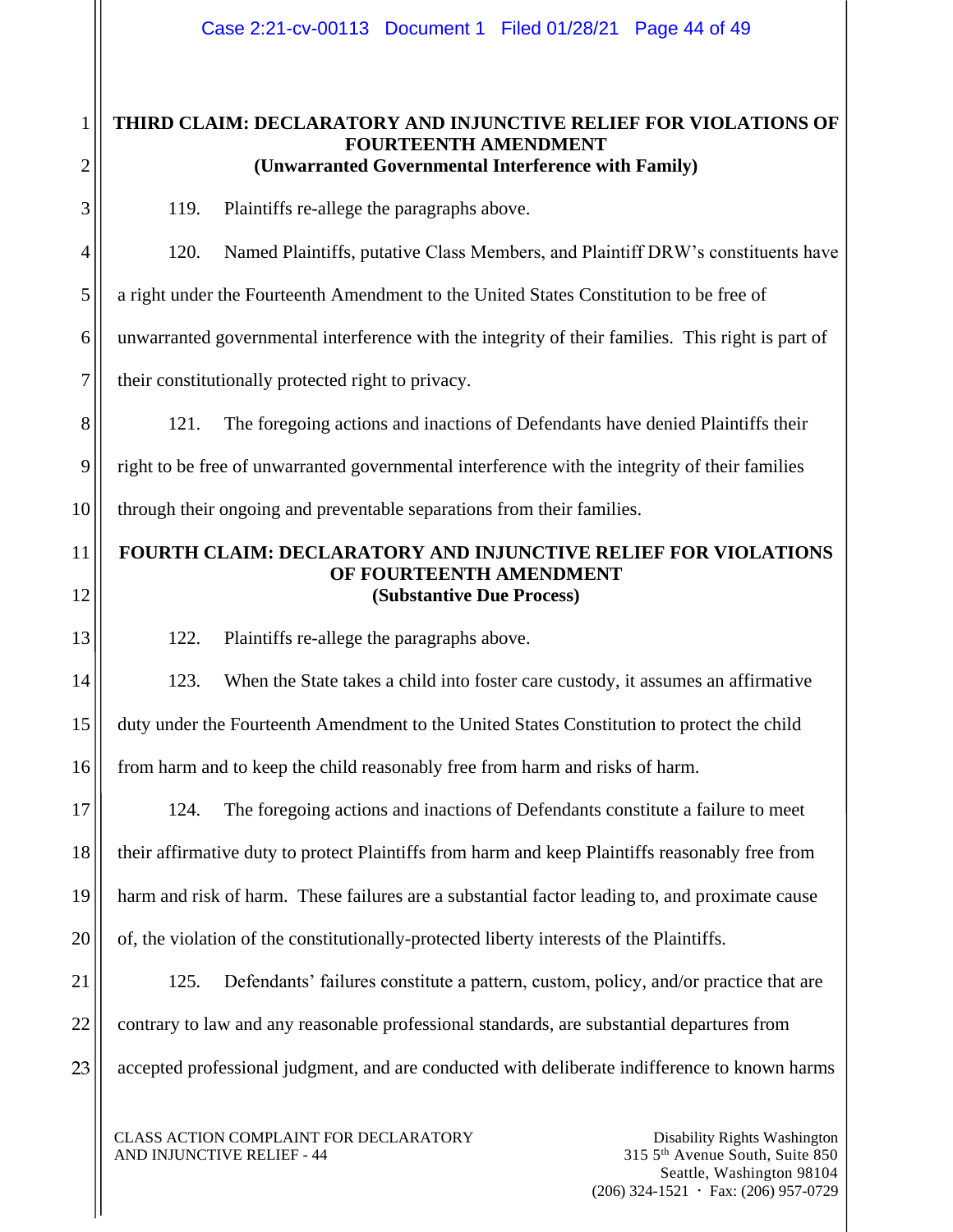and imminent risk of known harms and to Plaintiffs' constitutionally protected rights and liberty interests, such that Defendants were plainly placed on notice and chose to ignore the dangers in a manner that shocks the conscience.

126. As a result of Defendants' actions and inactions, Plaintiffs have been harmed or are at continuing and imminent risk of harm and have been deprived of their substantive due process rights guaranteed by the Fourteenth Amendment, including but not limited to the right to be reasonably free from harm while in state custody.

# **FIFTH CLAIM: DECLARATORY AND INJUNCTIVE RELIEF FOR VIOLATIONS OF THE ADOPTION ASSISTANCE AND CHILD WELFARE ACT, 42 U.S.C. §§ 621** *et seq.***, 670** *et seq.*

127. Plaintiffs re-allege the paragraphs above.

128. The foregoing actions and inactions of the Defendants constitute policies,

patterns, practices, and/or customs that violate the statutory rights of the Named Plaintiffs,

putative Class Members, and DRW's constituents under the federal Adoption Assistance and

Child Welfare Act of 1980, as amended by the Adoption and Safe Families Act of 1997, 42

U.S.C. §§ 621 *et seq.*, 670 *et seq.*, and the regulations promulgated under the Act, 45 C.F.R.

Parts 1355-1357.

129. These rights include, but are not limited to:

(a) the right to a written case plan that contains, among other things, a plan for assuring that the child receives stable, safe, and appropriate placements,  $42 \text{ U.S.C.}$  §§  $671(a)(16)$ ,

675(1)(A), (B);

(b) the right to a written case plan that assures that the child receives safe and proper care and services that address the child's needs in foster care,  $42 \text{ U.S.C.}$  §§  $671(a)(16)$ ,  $675(1)(B)$ ;

CLASS ACTION COMPLAINT FOR DECLARATORY AND INJUNCTIVE RELIEF - 45

23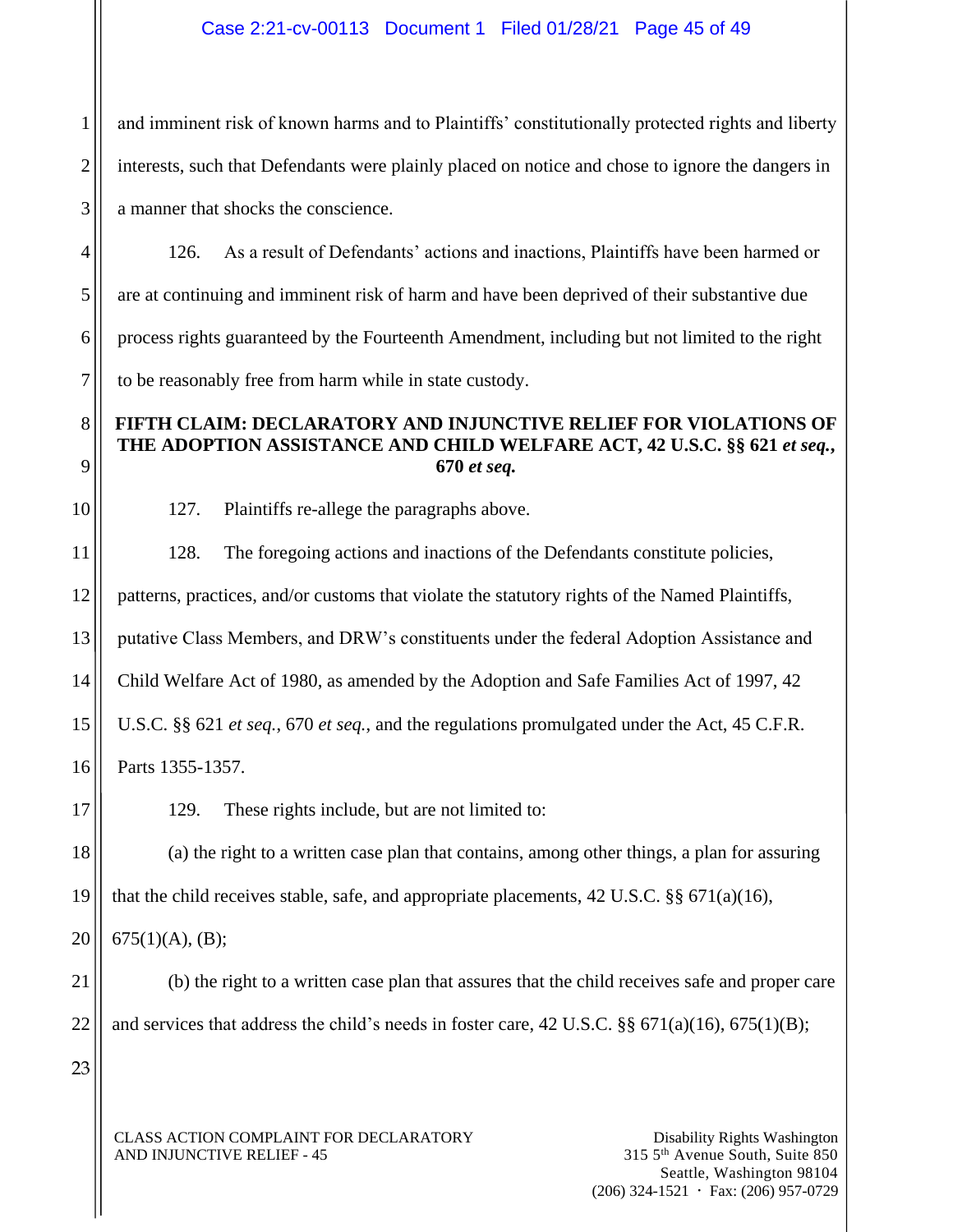# Case 2:21-cv-00113 Document 1 Filed 01/28/21 Page 46 of 49

(c) the right to a written case plan that assures that services are provided to the parents, child, and foster parents in order to improve the conditions in the parents' home and facilitate return of the child to their own safe home or, if a safe return to the child's own home is not possible, facilitate the permanent placement of the child, 42 U.S.C. §§ 671(a)(16), 675(1)(B);

5 6 7 (d) the right to a written case plan that ensures the educational stability of the child while in foster care, including that the child remains in school and is immediately and appropriately enrolled in a new school when necessary,  $42 \text{ U.S.C.}$  §§  $671(a)(16)$ ,  $675(1)(G)$ ; and

8 9 10 (e) the right to a case review system that assures that each child has a case plan designed to achieve placement in a safe setting that is the least restrictive, most family-like, and most appropriate setting available and in close proximity to the parents' home, 42 U.S.C.

11 §§ 671(a)(16), 675(5).

12

13

1

2

3

4

#### **IX. DEMAND FOR RELIEF**

WHEREFORE, Plaintiffs request that this Court:

14 15 1. Order that this action may be maintained as a class action pursuant to Rule 23(a) and 23(b)(2) of the Federal Rules of Civil Procedure;

16 17 2. Declare unconstitutional and/or unlawful, pursuant to Rule 57 of the Federal Rules of Civil Procedure:

a. Defendants' violation of the rights of Named Plaintiffs, putative Class Members, and DRW's constituents under the Americans with Disabilities Act;

b. Defendants' violation of the rights of Named Plaintiffs, putative Class Members, and DRW's constituents under Section 504 of the Rehabilitation Act;

23

18

19

20

21

22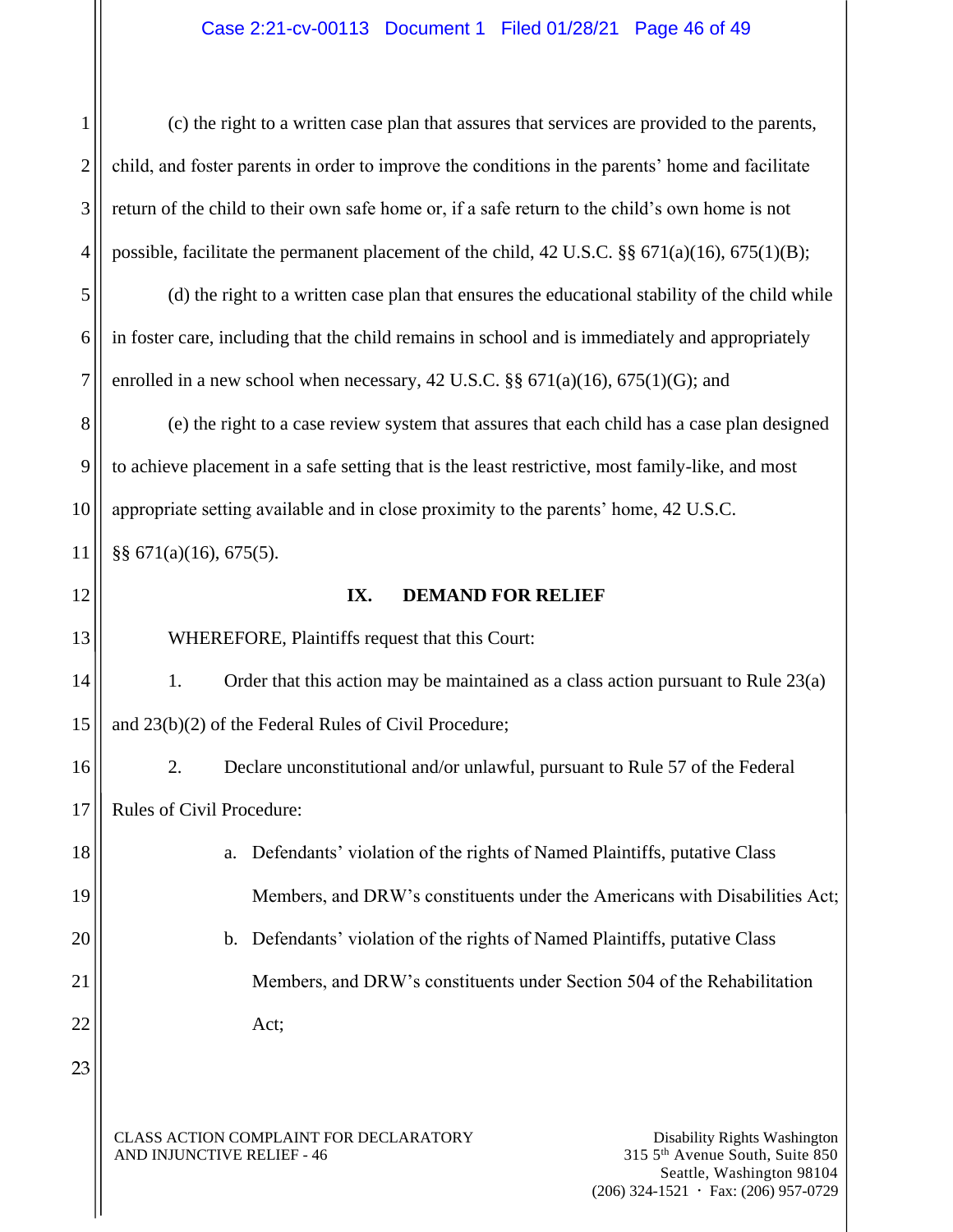| 1              | c. Defendants' violation of the rights of Named Plaintiffs, putative Class                        |  |
|----------------|---------------------------------------------------------------------------------------------------|--|
| $\overline{c}$ | Members, and DRW's constituents under the Fourteenth Amendment to the                             |  |
| 3              | United States Constitution; and                                                                   |  |
| $\overline{4}$ | Defendants' violation of the rights of Named Plaintiffs, putative Class<br>$d_{\cdot}$            |  |
| 5              | Members, and DRW's constituents under the Adoption Assistance and Child                           |  |
| 6              | Welfare Act;                                                                                      |  |
| 7              | 3.<br>Preliminarily and permanently enjoin Defendants from subjecting Named                       |  |
| 8              | Plaintiffs, putative Class Members, and DRW's constituents to practices that violate their rights |  |
| 9              | and order appropriately tailored remedies directed at Defendants to ensure future compliance      |  |
| 10             | with their obligations to Named Plaintiffs, putative Class Members, and DRW's constituents,       |  |
| 11             | including but not limited to ordering Defendants to:                                              |  |
| 12             | End the practice of subjecting children to placement exceptions and one-night<br>a.               |  |
| 13             | stays;                                                                                            |  |
| 14             | b. Establish a process for providing an individualized needs assessment to all                    |  |
| 15             | children subjected to such placements to identify and address barriers to                         |  |
| 16             | placement with their family or other permanency and implement that process,                       |  |
| 17             | including addressing system-induced trauma;                                                       |  |
| 18             | Require that DCYF correct systemic failures resulting in children being<br>$C_{\bullet}$          |  |
| 19             | denied provision of visitation, case planning, and support services, and that                     |  |
| 20             | placements, services, and supports designed to achieve family reunification or                    |  |
| 21             | other permanency are available for children with disabilities;                                    |  |
| 22             | Require that DCYF correct systemic failures resulting in children in foster<br>d.                 |  |
| 23             | care not receiving individualized written case plans that actually ensure that                    |  |
|                | CLASS ACTION COMPLAINT FOR DECLARATORY<br>Disability Rights Washington                            |  |
|                |                                                                                                   |  |

AND INJUNCTIVE RELIEF - 47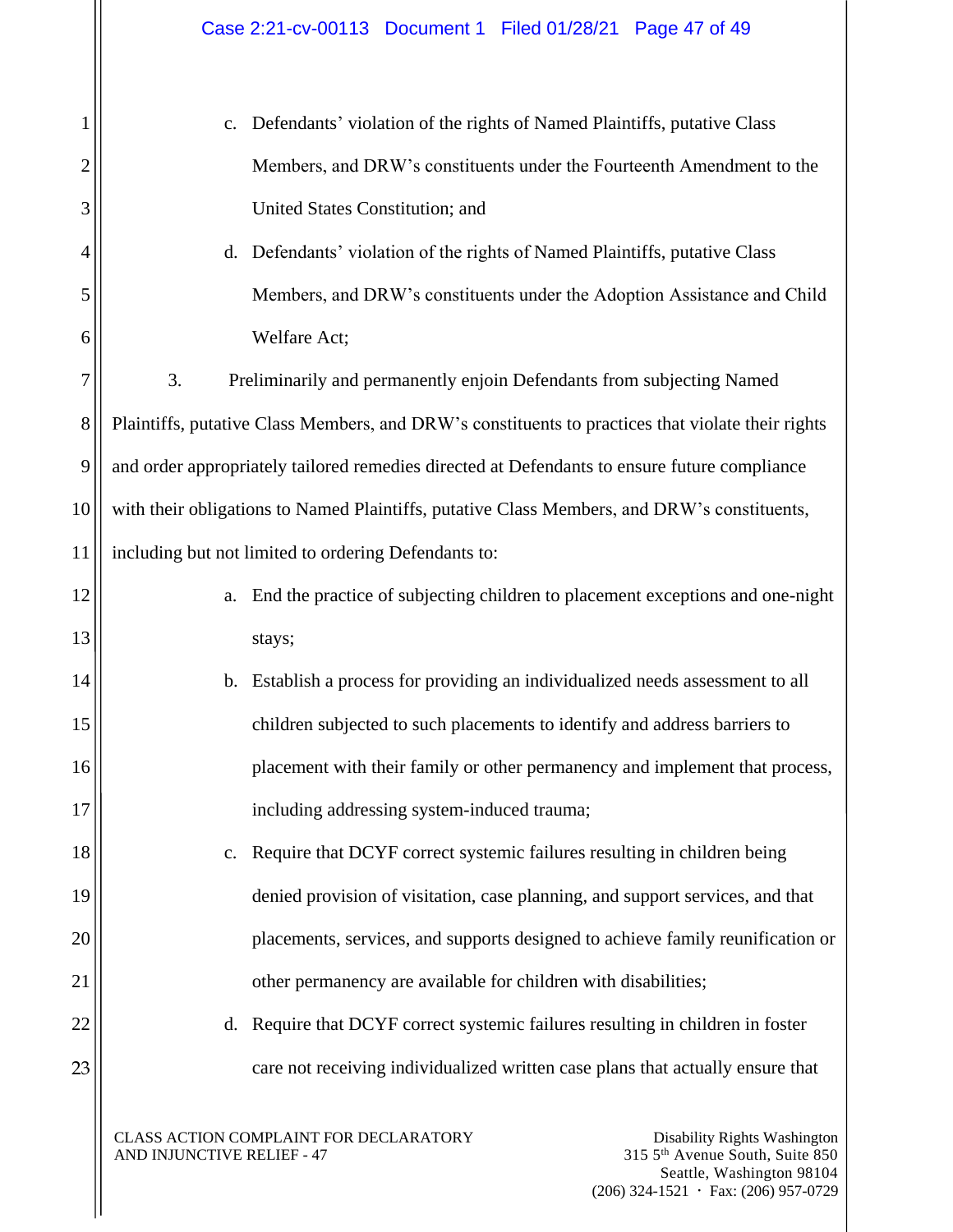| 1              |                                                                                                  | they receive safe, stable, and proper care and placement while in foster care,      |                                                                             |
|----------------|--------------------------------------------------------------------------------------------------|-------------------------------------------------------------------------------------|-----------------------------------------------------------------------------|
| $\overline{2}$ |                                                                                                  | including any interim placements needed as the child is moved towards               |                                                                             |
| 3              |                                                                                                  | reunification or a permanent, family-like setting; services and supports to         |                                                                             |
| 4              |                                                                                                  | facilitate reunification with their own families or another permanent               |                                                                             |
| 5              |                                                                                                  | placement; and educational stability while in foster care;                          |                                                                             |
| 6              | e.                                                                                               | Require that DCYF ensure that children with disabilities receive foster care        |                                                                             |
| 7              |                                                                                                  | services in the most integrated setting appropriate to the child's needs,           |                                                                             |
| 8              |                                                                                                  | including, in accordance with professional standards, with their own families       |                                                                             |
| 9              |                                                                                                  | or family foster homes located close to their home communities with                 |                                                                             |
| 10             |                                                                                                  | supportive services;                                                                |                                                                             |
| 11             | f.                                                                                               | Require that DCYF conduct an expert study of (i) deficiencies in DCYF's             |                                                                             |
| 12             |                                                                                                  | visitation, planning, and case management, and support services and                 |                                                                             |
| 13             |                                                                                                  | placements designed to achieve family reunification or other permanency for         |                                                                             |
| 14             |                                                                                                  | children with disabilities and (ii) systemic improvements needed to end             |                                                                             |
| 15             |                                                                                                  | DCYF's reliance on placement exceptions and one-night stays; and                    |                                                                             |
| 16             | g.                                                                                               | Require DCYF to correct the deficiencies and implement the strategies               |                                                                             |
| 17             |                                                                                                  | identified by the study.                                                            |                                                                             |
| 18             | 4.                                                                                               | Appoint a neutral expert monitor, paid for by the Defendants, to oversee the relief |                                                                             |
| 19             | ordered in the permanent injunction, and order that the Court shall have continuing jurisdiction |                                                                                     |                                                                             |
| 20             | to oversee compliance with the permanent injunction;                                             |                                                                                     |                                                                             |
| 21             | 5.                                                                                               | Award to Plaintiffs the reasonable costs and expenses incurred in the prosecution   |                                                                             |
| 22             | of this action, including reasonable attorneys' fees and costs; and                              |                                                                                     |                                                                             |
| 23             |                                                                                                  |                                                                                     |                                                                             |
|                |                                                                                                  |                                                                                     |                                                                             |
|                | CLASS ACTION COMPLAINT FOR DECLARATORY<br>AND INJUNCTIVE RELIEF - 48                             |                                                                                     | Disability Rights Washington<br>315 5 <sup>th</sup> Avenue South, Suite 850 |